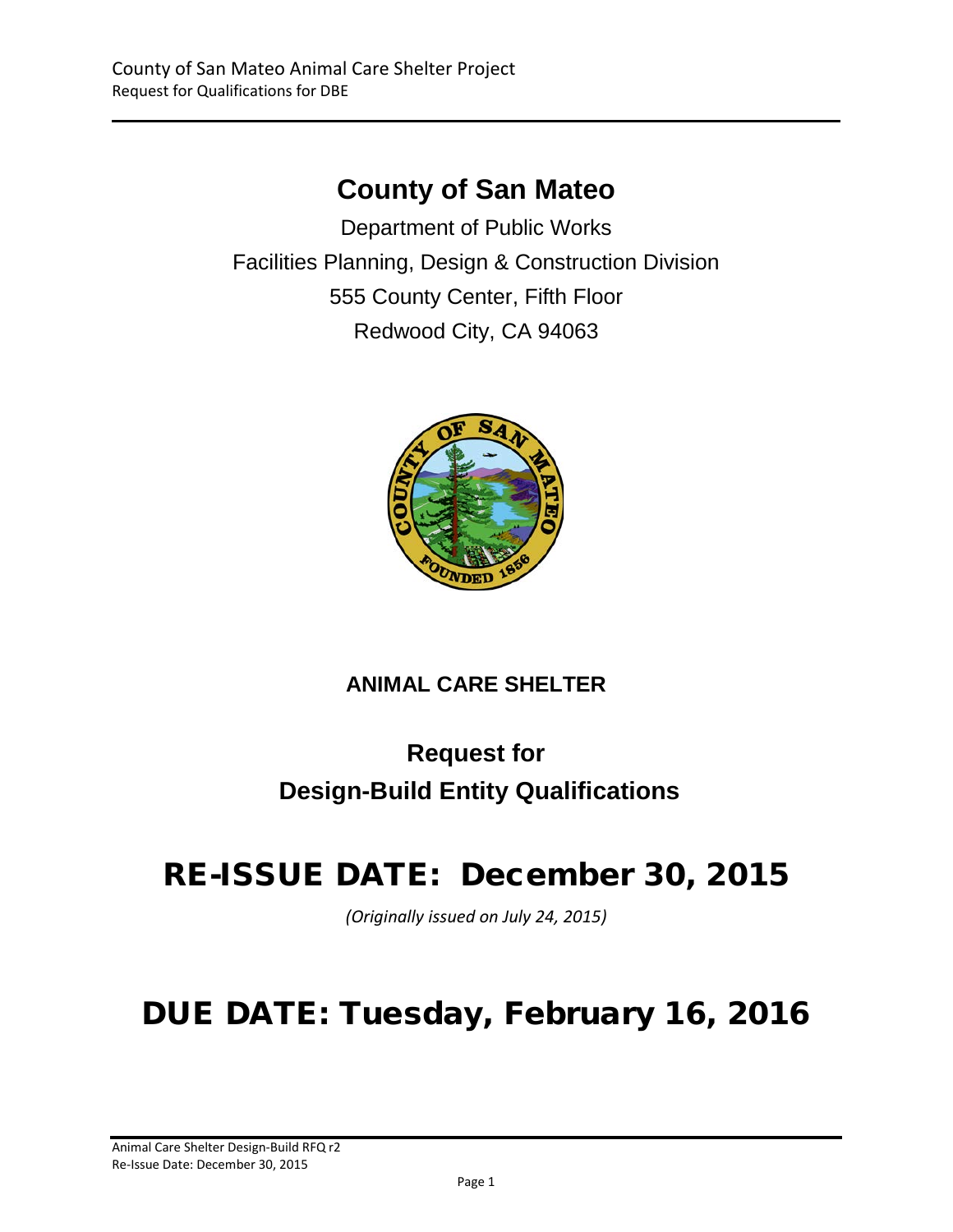# **Table of Contents**

| I.  |           | GENERAL PREQUALIFICATION PROCESS AND REQUIREMENTS ______________________________ 4   |    |
|-----|-----------|--------------------------------------------------------------------------------------|----|
|     | Α.        |                                                                                      |    |
|     | В.        |                                                                                      |    |
|     | C.        |                                                                                      |    |
|     | D.        |                                                                                      |    |
|     | Е.        |                                                                                      |    |
|     | F.        |                                                                                      |    |
|     | G.        |                                                                                      |    |
|     | н.        |                                                                                      |    |
|     | Ι.        |                                                                                      |    |
|     | J.        |                                                                                      |    |
|     | К.        |                                                                                      |    |
|     | L.        |                                                                                      |    |
|     |           |                                                                                      |    |
| II. |           |                                                                                      |    |
|     | А.        |                                                                                      |    |
|     | <b>B.</b> |                                                                                      |    |
|     | C.        |                                                                                      |    |
|     | D.        |                                                                                      |    |
|     | E.        |                                                                                      |    |
| Ш.  |           | Statement of Qualifications (SOQ) INSTRUCTIONS AND SUBMITTAL REQUIREMENTS 11         |    |
|     | А.        |                                                                                      |    |
|     | В.        |                                                                                      |    |
|     | C.        |                                                                                      | 12 |
|     | D.        |                                                                                      | 15 |
|     |           |                                                                                      |    |
|     |           |                                                                                      |    |
|     |           |                                                                                      |    |
|     |           | Tab 4 - FINANCIAL QUESTIONS FOR THE DESIGN BUILDER _______________________________55 |    |
|     |           |                                                                                      |    |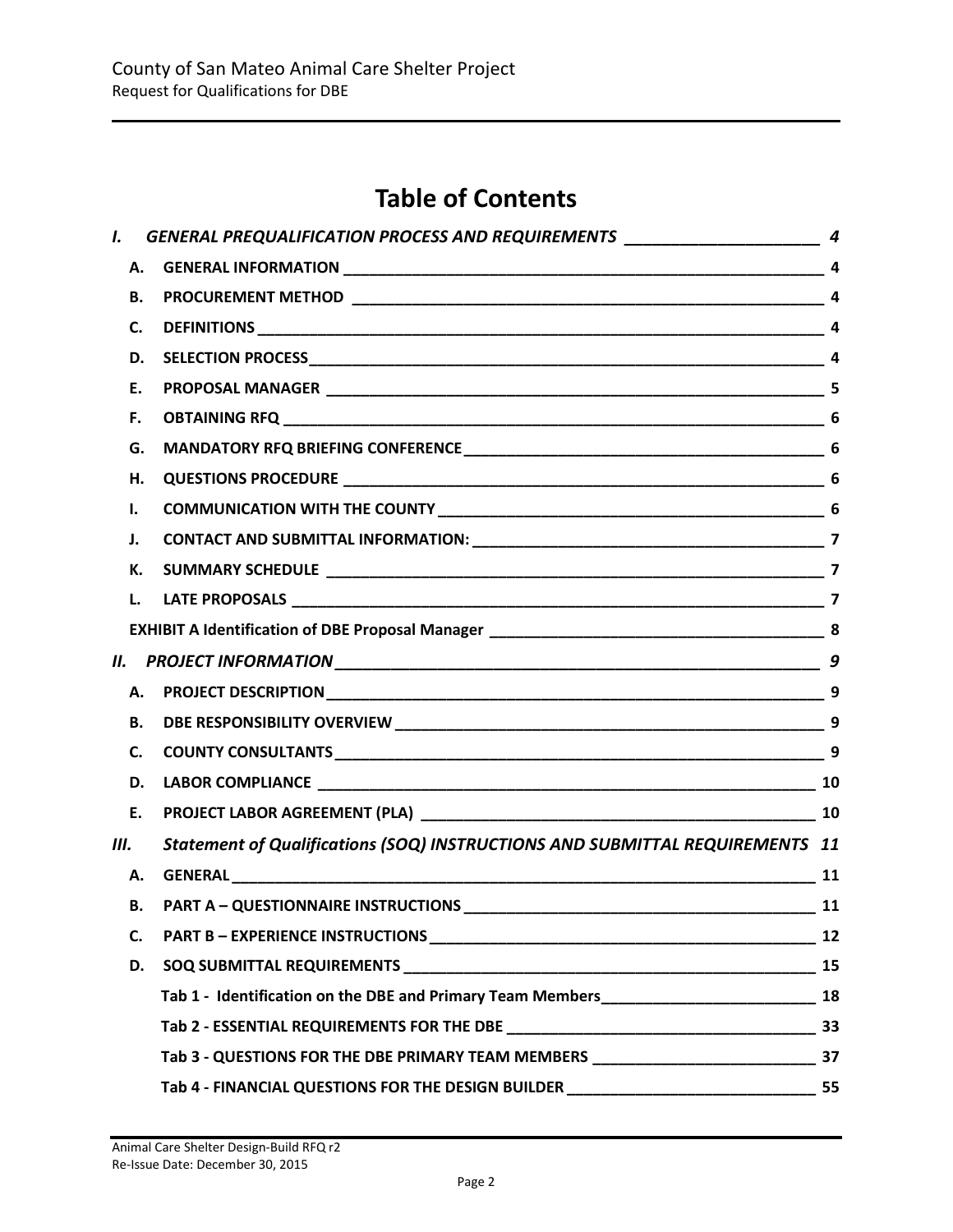| Tab 5 - NARRATIVE & ORGANIZATIONAL CHART                                                                              | 57 |
|-----------------------------------------------------------------------------------------------------------------------|----|
|                                                                                                                       | 58 |
|                                                                                                                       | 59 |
| Tab 8 - WORKING RELATIONSHIP MATRIX                                                                                   | 61 |
| Tab 9 – Project Management Approach <b>Exercía de Senato de Senato de Senato de Senato de Senato de Senato de Sen</b> | 62 |
| Tab 10 – Letter from Surety and Letter(s) from Insurance Carriers                                                     | 62 |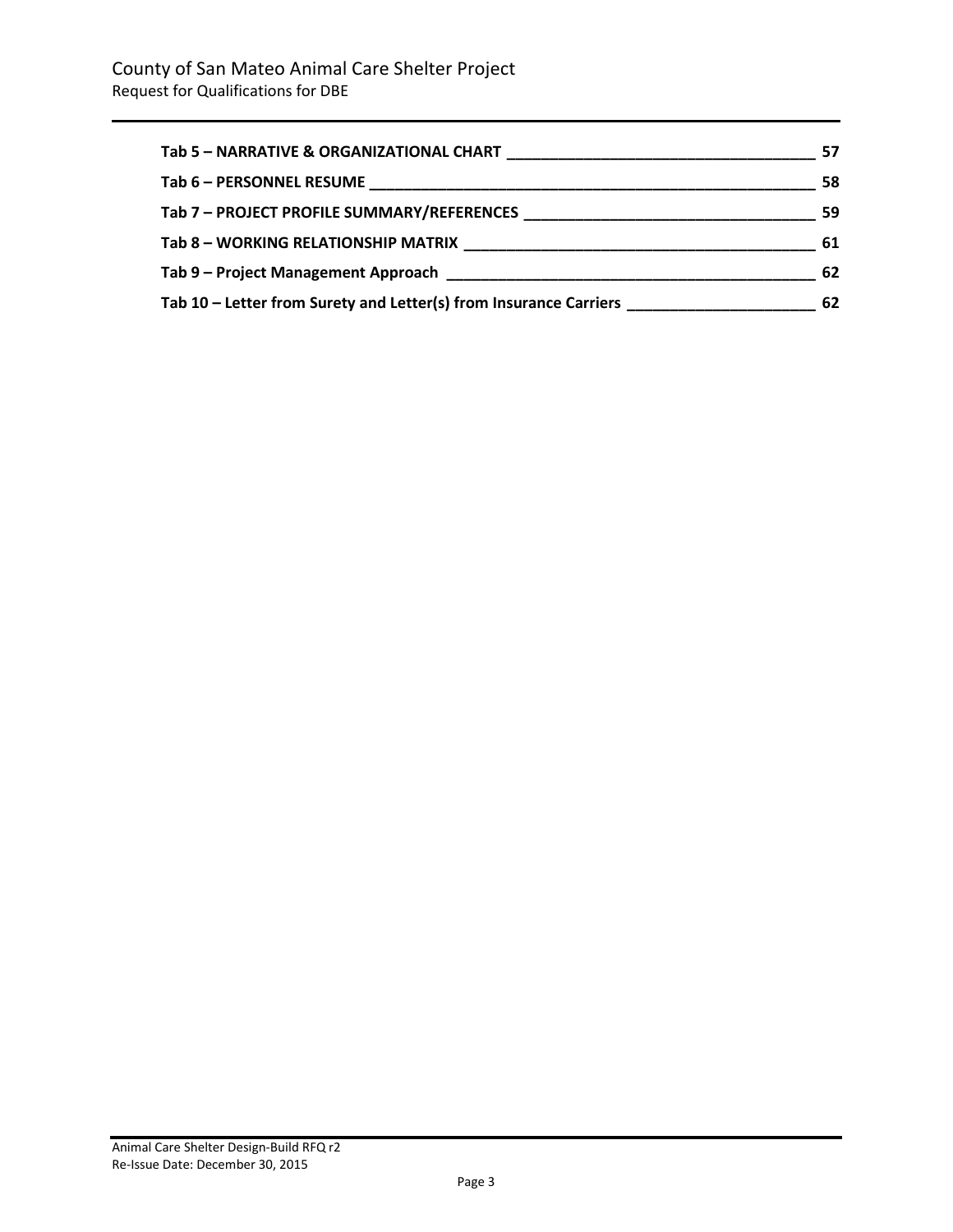*Update: This Request for Qualifications (RFQ) is being re-issued for the Animal Shelter project. The original issue date was July 24, 2015. All entities that originally submitted Statements of Qualifications (SOQ) must re-submit SOQs based upon the requirements of this re-issued RFQ to be considered.* 

# <span id="page-3-0"></span>**I. GENERAL PREQUALIFICATION PROCESS AND REQUIREMENTS**

# <span id="page-3-1"></span>**A. GENERAL INFORMATION**

**Project**: County of San Mateo Animal Care Shelter **Location:** 12 Airport Blvd., San Mateo, CA 94401 **Project Administration Location:** 555 Government Center, Fifth Floor, Redwood City, CA 94063 **Owner:** County of San Mateo

# <span id="page-3-2"></span>**B. PROCUREMENT METHOD**

For this Project, the County is utilizing a Best Value Design-Build procurement process whereby the County will establish a Not-to-Exceed Fixed Fee for the Design-Build proprosal, currently estimated to be \$15 million. The actual stipulated sum shall be defined in the RFP.

# <span id="page-3-3"></span>**C. DEFINITIONS**

The following "terms" are used throughout this RFQ and are defined as follows:

- "Best Value" means the value determined by objective criteria that may include, but not be limited to, price, features, functions, life cycle costs, experience, and other criteria deemed appropriate by the County of San Mateo and their management team.
- "Design-Build" means a selection process in which both the design and construction of a project are selected from a single entity.
- "Design-Build Project" means a capital outlay construction project using the Design-Build project delivery method.
- Design Build Entity ("DBE") means a partnership, joint venture, corporation, or other legal entity that is able to provide appropriately licensed contracting, registered architectural, and licensed engineering services as needed.
- "RFP Design-Build Package" means the performance criteria, any concept drawings, the form of contract, and all other documents and information that serve as the basis on which proposals will be solicited from the Design-Build Entities.
- "Design-Build Team" means the Design-Build Entity itself and the individuals and other entities identified by the DBE as members of its team.

# <span id="page-3-4"></span>**D. SELECTION PROCESS**

The County is utilizing a two phased process for the identification and selection of the DBE for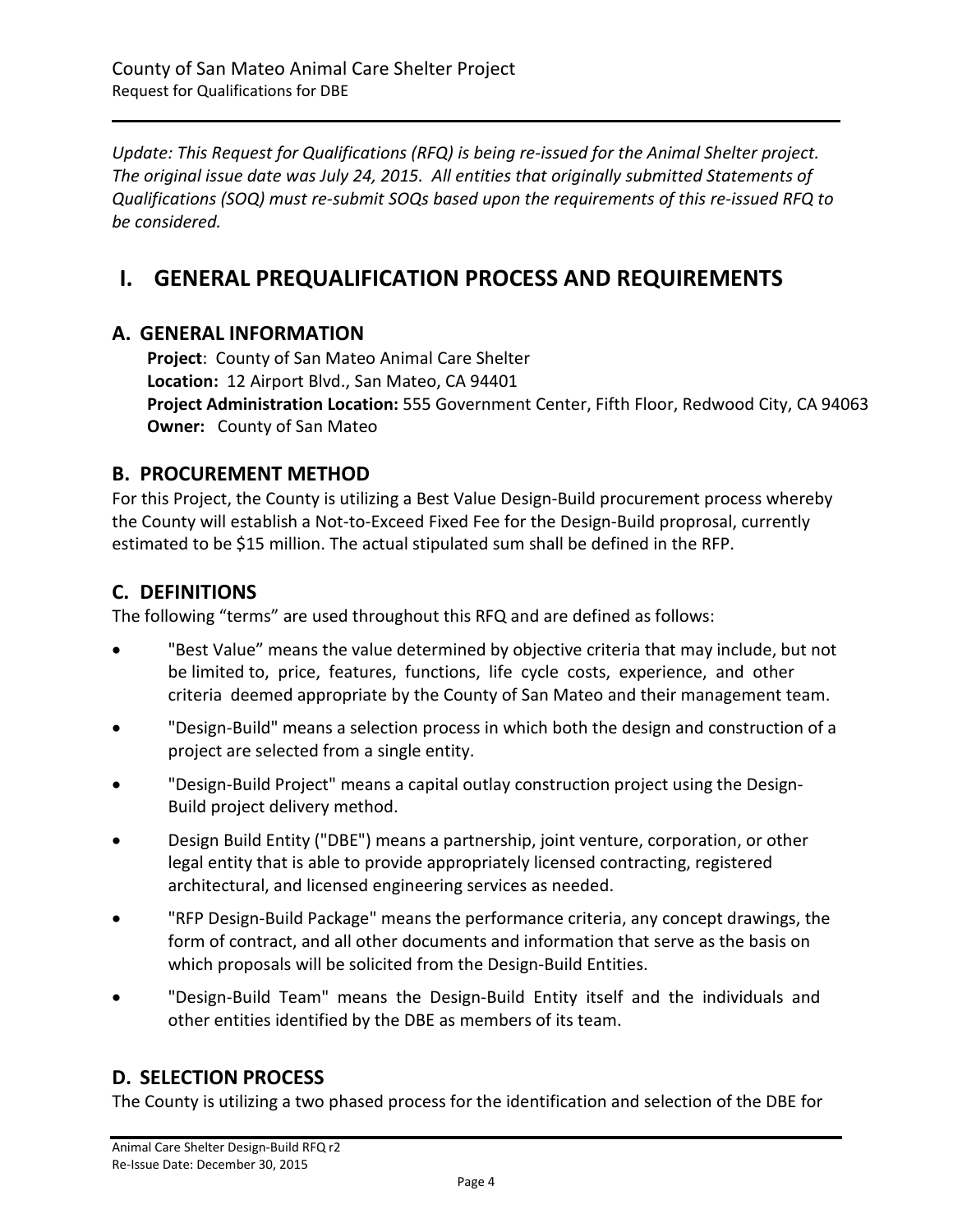this Project.

**Phase 1: Request for Qualifications (RFQ):** Interested design-build entities shall submit a Statement of Qualifications (SOQ) as further defined in this RFQ. The SOQ's received in accordance with this RFQ will be reviewed and scored. A shortlist of what is anticipated to be the top scoring three (3) firms will be allowed to participate in the Phase 2 Request for Proposal process.

**Phase 2: Request for Proposals (RFP):** The DBEs that are shortlisted (pre-qualified) will be allowed to participate in the RFP. The RFP will be a detailed description of the County's expectations for the Project, including the Project's design and performance criteria, administrative details, known site conditions and other pertinent project information, as well as a sample of the Design-Build and PLA Agreements.

Responsible pre-qualified DBEs who are not awarded the Contract will receive a stipend of \$20,000 for their responsive participation in the RFP process. In exchange for its participation in the Proposal process, and subject to compliance with the obligations of the RFP, all pre-qualified DBEs shall agree to the following conditions:

1. Any pre-qualified DBE not awarded the Contract shall agree not to protest the award of the Contract to a different pre-qualified DBE.

2. All Proposal documents and other submissions and concepts discussed by any prequalified DBE shall become the property of the Owner.

The County of San Mateo reserves the right to reject any or all responses received as a result of this solicitation process, and not award a contract.

# <span id="page-4-0"></span>**E. PROPOSAL MANAGER**

**Proposal Manager:** Each design-build entity interested in submitting a SOQ submit shall designate one (1) Individual as its Proposal Manager who will be responsible for all communications with the County during the RFQ and RFP process. The design-build entity shall submit to the County a completed Identification of Design-Build Entity Proposal Manager form (Exhibit A) before the due date.

## *The Identification of Design-Build Entity Proposal Manager form naming the Proposal Manager must be received no later than the date/time indicated in Section K – Summary Schedule*

The design-build entities Proposal Manager shall be the single point of contact for questions, inquiries, clarifications, and correspondence during the entire RFQ and RFP process. Any substitution of design-build entities Proposal Manager during the RFQ and RFP processes shall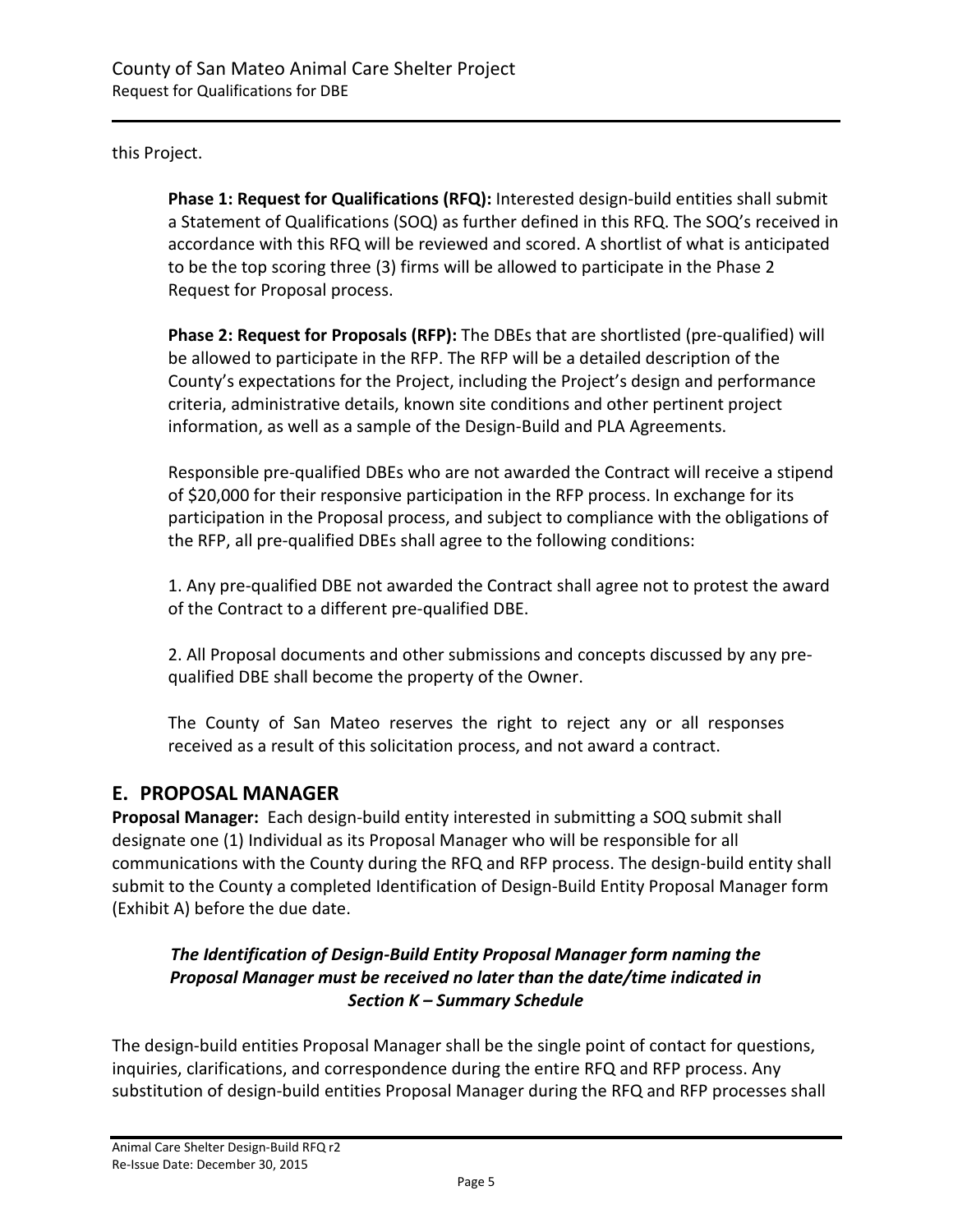be made in writing to the County as per the Identification of Design-Build Entity Proposal Manager form.

# <span id="page-5-0"></span>**F. OBTAINING RFQ**

Interested design-build entities may obtain the RFQ package, which contains the Identification of Design-Build Entity Proposal Manager form by downloading it from the County Website.

**County Website:** <http://publicworks.smcgov.org/public-works-projects>

# <span id="page-5-1"></span>**G. MANDATORY RFQ BRIEFING CONFERENCE**

This section is deleted. There is no mandatory briefing conference. Please see Section H for the Questions Procedure.

# <span id="page-5-2"></span>**H. QUESTIONS PROCEDURE**

Questions pertaining to this RFQ must be submitted in writing via e-mail to name and address found in the Contact and Submittal Information located at the end of this section. Please submit all questions by the deadline, stipulated in the Summary Schedule below. The County will provide written responses to all pertinent questions in the form of an Addendum.

Copies of all questions submitted by design-build entities, and subsequent answers will be distributed via written addenda, by email, on the date indicated in the Schedule Summary below to all Design-Build Entities that have submitted the identification of Design-Build entities Proposal Manager form and have attended the Mandatory Briefing Conference.

The County will also post addenda to the County website. Failure of a DBE to receive addendum shall not entitle the DBE to an extension of the schedule nor shall it permit the submission of any additional information after the deadline set forth in the schedule.

# <span id="page-5-3"></span>**I. COMMUNICATION WITH THE COUNTY**

Under no circumstances are any of the prospective design-build entities or anyone on the design-build entity teams to contact, discuss with, or inquire of any County consultant, employee, elected official or member of the RFQ/P Review Technical Advisory Committee on any matter relating to this solicitation process. This requirement is to ensure that the same information is received by all interested parties and no inconsistent, incomplete or inaccurate information is communicated. Information obtained outside this prequalification process cannot be relied upon.

**Unauthorized contact of any individual as described above may be cause for rejection of the design-build entities Statement of Qualifications or Proposal.** All inquiries concerning this solicitation shall be directed to the contact person shown below. **No telephone inquiries will be answered**.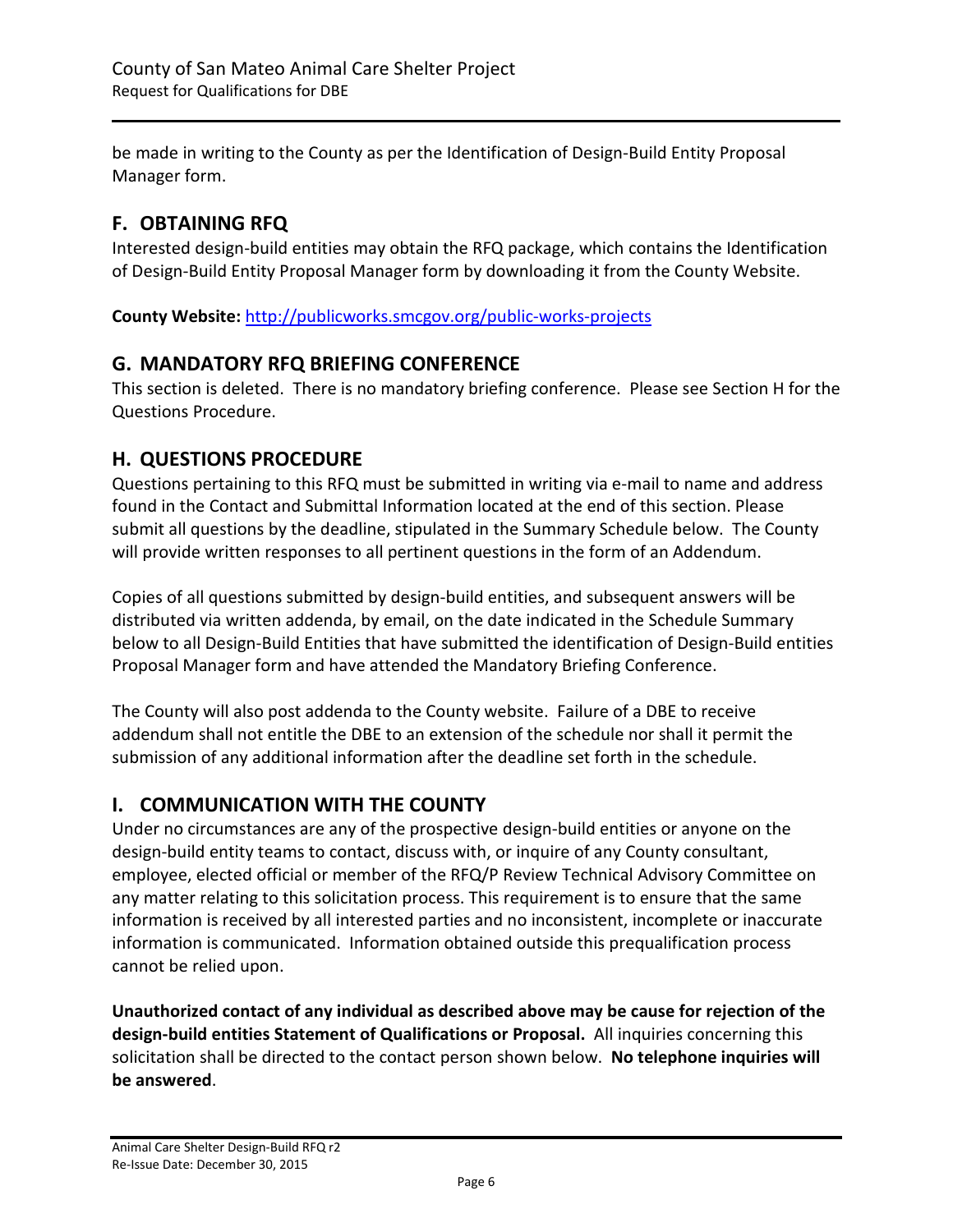# <span id="page-6-0"></span>**J. CONTACT AND SUBMITTAL INFORMATION:**

**All Information requests and project submissions must be directed to:**

**Theresa Yee, AIC, CPC, Capital Projects Manager County of San Mateo Department of Public Works 555 County Center, Fifth Floor, Redwood City CA 94063 Email: [tyee@smcgov.org](mailto:tyee@smcgov.org)**

# <span id="page-6-1"></span>**K. SUMMARY SCHEDULE**

| <b>Phase 1: RFQ Process</b>                            | Due Date                 | Due Time (PT) |
|--------------------------------------------------------|--------------------------|---------------|
| County re-issue RFQ                                    | Dec $21 -$ Tue           |               |
| <b>Submit Identification of DBE Proposal Manager</b>   | <b>Jan 26 - Tue</b>      | 4:00 PM       |
| Cut-off date for written questions from DBE's          | Jan 29 - Fri             | 4:00 PM       |
| County distribute responses to written questions       | Feb 5 - Fri              | 4:00 PM       |
| <b>Statement of Qualifications submission Due Date</b> | <b>February 16 - Tue</b> | 4:00 PM       |
| Announce three highest scoring DBE's                   | Feb 26 - Fri             |               |
|                                                        |                          |               |
| <b>Phase 2: RFP Process</b>                            | Due Date                 | Due Time (PT) |
| RFP issued to three highest scoring DBE's              | Mar 9 - Wed              | TBA           |

# <span id="page-6-2"></span>**L. LATE PROPOSALS**

Late proposals shall be rejected and returned to the proposer. This deadline is absolute and proposals received after the due date and time will not be considered. Proposers must select a method of delivery that ensures proposals will be delivered to the correct location by the due date and time.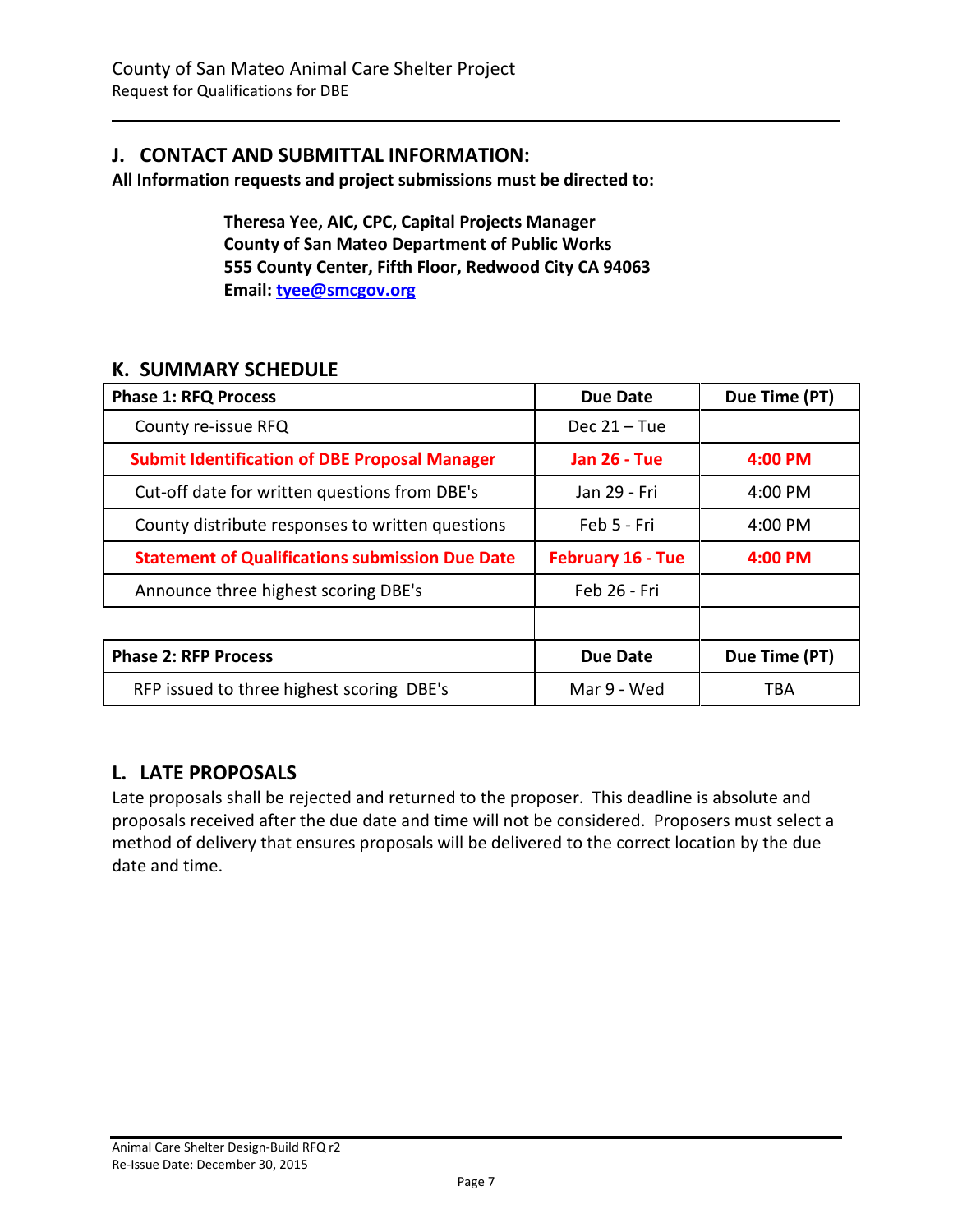# <span id="page-7-0"></span>**EXHIBIT A**

# **County of San Mateo Animal Care Shelter Project San Mateo, California**

# **Identification of DBE Proposal Manager**

| <b>Name of DBE:</b>      |          |  |  |
|--------------------------|----------|--|--|
| <b>Proposal Manager:</b> |          |  |  |
| Title:                   |          |  |  |
| Firm/Company:            |          |  |  |
| <b>Address</b>           |          |  |  |
| <b>Telephone No.:</b>    | Fax No.: |  |  |
| <b>Email Address:</b>    |          |  |  |

**E-mail a copy of this form by date/time indicated in Section K – Summary Schedule simultaneously to:**

| <b>Theresa Yee</b>                      | <b>Trent Neuhausel</b>                 |
|-----------------------------------------|----------------------------------------|
| <b>Capital Projects Manager</b>         | <b>Principal, North Region</b>         |
| <b>County of San Mateo Public Works</b> | Jtec HCM, Inc.                         |
| 555 County Center, Fifth Floor          | 474 14 <sup>th</sup> Street, Suite 500 |
| Redwood City, CA 904063                 | Oakland, CA 94612                      |
| E-mail: tyee@smcogov.org                | E-mail: trent@jtechcm.com              |

*Note: Any substitution of DBE's Proposal Manager during the RFQ and RFP process shall be made in writing to and approved by the County and shall subject the DB Entity to re-evaluation. Submit a written request for substitution to the persons indicated above.*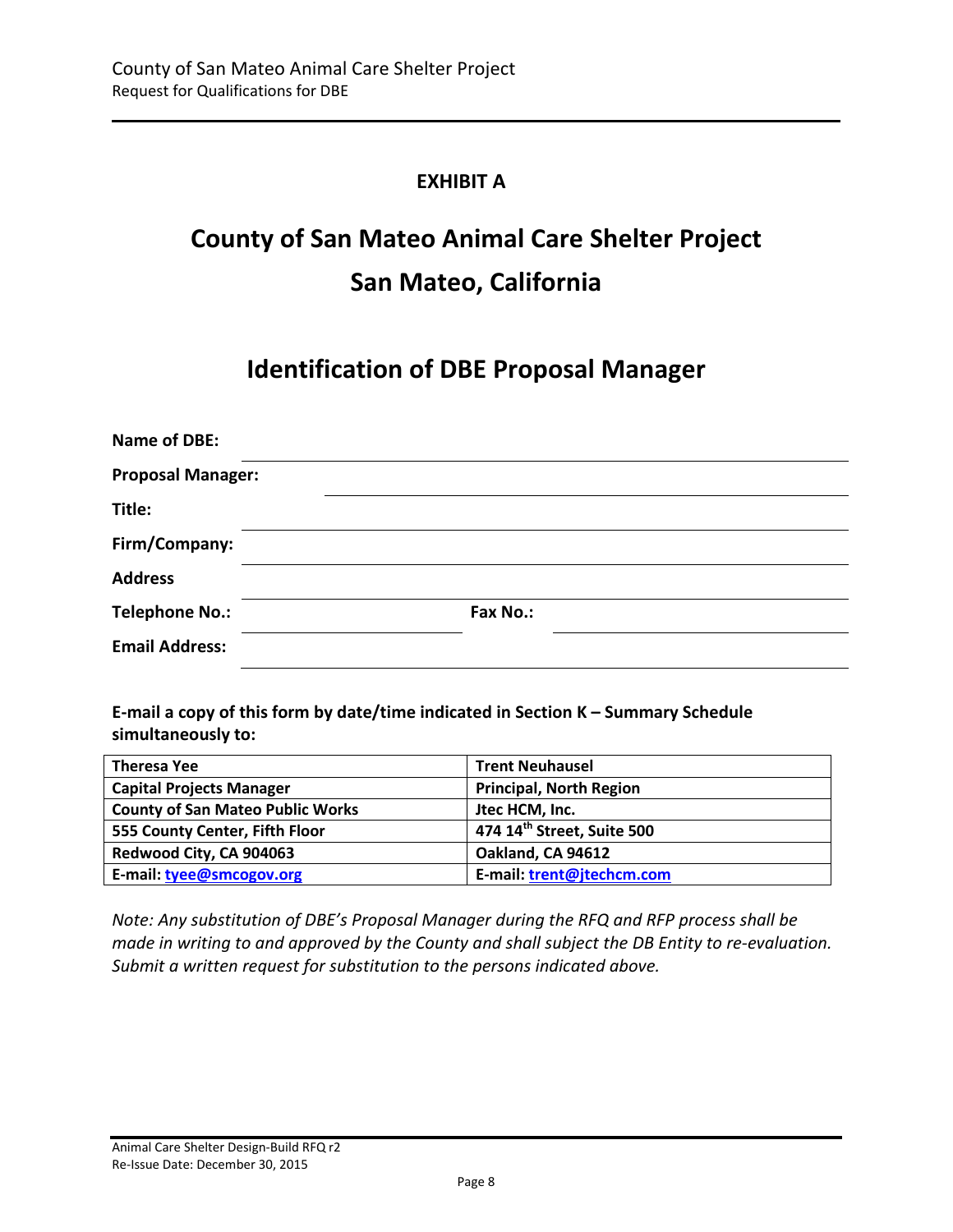# <span id="page-8-0"></span>**II. PROJECT INFORMATION**

# <span id="page-8-1"></span>**A. PROJECT DESCRIPTION**

This Project is funded through voter approved County of San Mateo Sales Tax Increase, Measure A (November 2012).

The County of San Mateo (County) owns the property of and will be acquiring ownership of the existing Animal Care Shelter located at 12 Airport Blvd., San Mateo, CA. Peninsula Humane Society (PHS) currently provides the animal care services under a service agreement with the County, staffing the existing facility with PHS personnel. The County intends to build a replacement facility consisting of a new approximately **27,000** square foot building. The building will be built on the same parcel as the existing facility and designed **to achieve LEED Certified or better**. The facility may involve partial demolition of the existing building while existing PHS operations continue during design and construction of the new facility. The new facility will offer similar services to the existing facility and would generally include: public receiving, administration/support areas, domestic animal holding, animal support spaces, family support services, clinic (spay/neuter and shelter medicine), and outdoor programmatic spaces.

# <span id="page-8-2"></span>**B. DBE RESPONSIBILITY OVERVIEW**

The Design-Build Entity will be responsible for all applicable agency approvals including but not limited to planning, design, engineering, permits, construction, start-up and testing, enhanced commissioning, coordination of commissioning by County's third party Cx agent, installation of furniture and equipment and activation coordination for the Project. The DBE will be responsible for all surveying and geotechnical investigation needed for the design of the project, environmental/hazmat, and existing utility and subsurface conditions investigations needed to confirm site conditions.

# <span id="page-8-3"></span>**C. COUNTY CONSULTANTS**

The County has retained the services of Jtec HCM, Inc to provide Project Management services to assist the County in the administration of the Project. The DBE will be expected to work collaboratively with the County's Project Manager and all other Consultants they retain for this project.

Any consultant firms and/or individuals who are, or have been involved in the preparation of this RFQ and RFP or, who are employees of the Jtec HCM, Inc., Kitchell CEM, Kappe + Du Architects, or Kappe Architect consultant teams will not be allowed to participate on any Design-Build team in any capacity on this Project.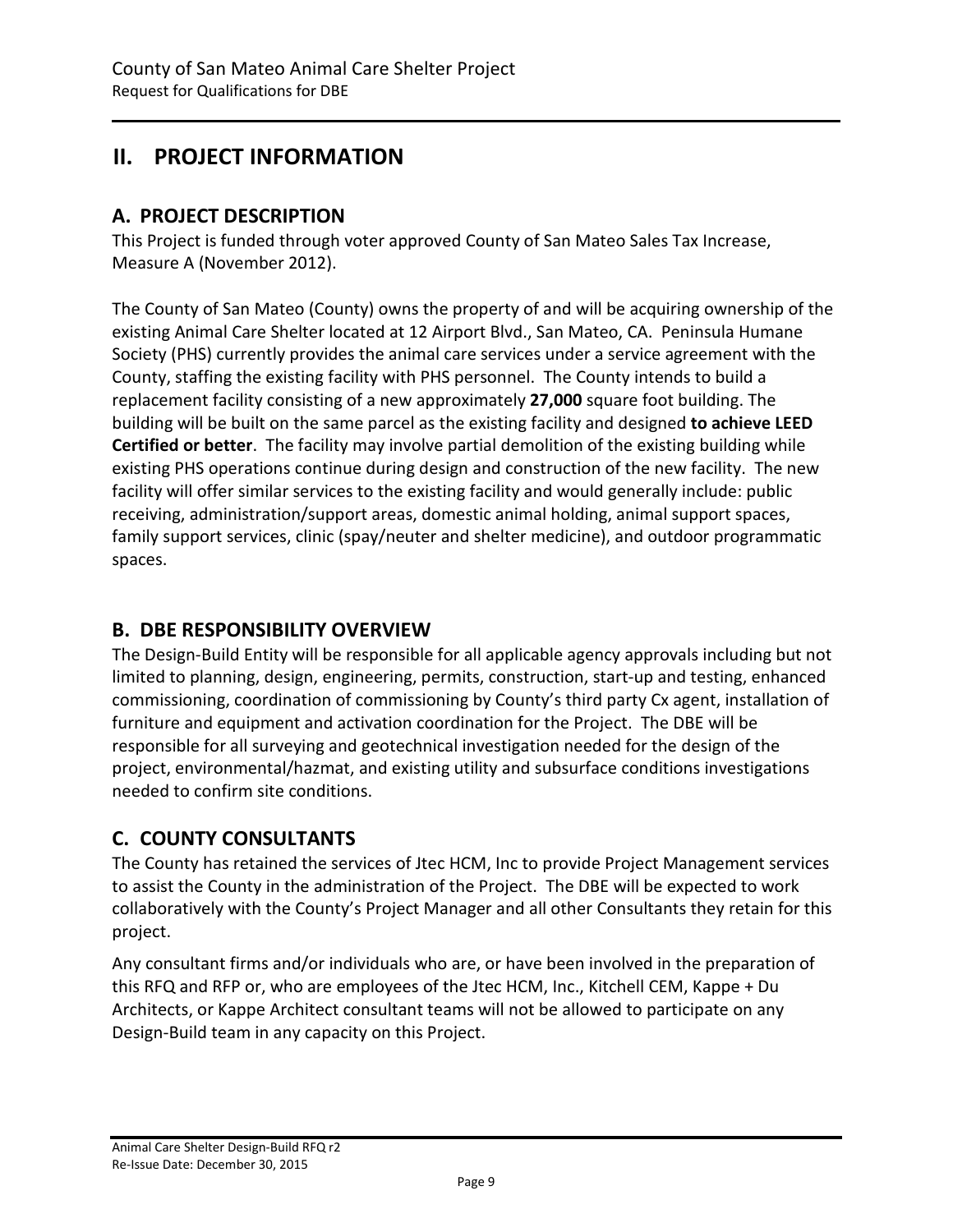The County may also retain additional consultants to assist with the Project as it deems necessary. The services performed by any County contracted consultants will not release the DBE's from its responsibility to provide code-compliant designs and construction nor will they release the DBE's from its responsibility to provide complete start-up and commissioning of all facility systems and elements.

# <span id="page-9-0"></span>**D. LABOR COMPLIANCE**

The successful DBE including the General Contractor and all subcontractors must comply with the provisions of State Senate Bill 854 (Stat. 2014, chapter 28), which became effective January 1, 2015. Including the following:

- 1) No contractor or subcontractor may be listed on a bid proposal for public works project (submitted on or after March 1, 2015) unless registered with the Department of Industrial Relations pursuant to Labor Code section 1725.5 [with limited exceptions from this requirement for bid purposes only under Labor Code section 1771.1(a)]
- 2) No contractor or subcontractor may be awarded a contract for public works on a public works project (awarded on or after April 1, 2015) unless registered with the Department of Industrial Relations pursuant to Labor Code section 1725.5.
- 3) This project is subject to compliance monitoring and enforcement by the Department of Industrial Relations.

# <span id="page-9-1"></span>**E. PROJECT LABOR AGREEMENT (PLA)**

The County of San Mateo will have a PLA for this project. A copy of the PLA will be provided to the short listed design-build firms as part of the RFP process. The DBE, General Contractor, and all subcontract forces shall comply with the requirements set forth in the referenced PLA. Any costs for compliance with the PLA are to be included with the shortlisted DBE's proposal.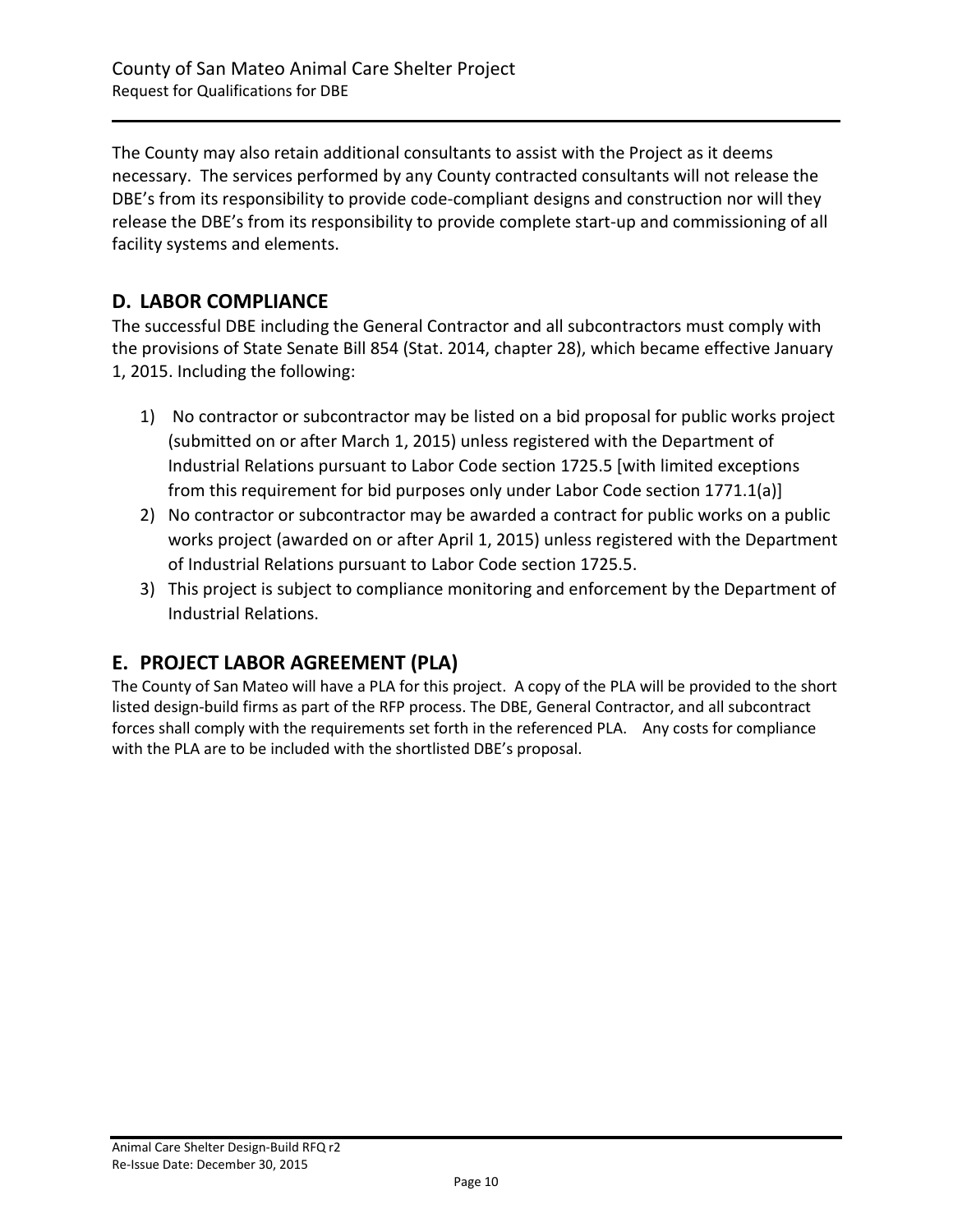# <span id="page-10-0"></span>**III. Statement of Qualifications (SOQ) INSTRUCTIONS AND SUBMITTAL REQUIREMENTS**

# <span id="page-10-1"></span>**A. GENERAL**

The General Contractor (if separate entity from Design-Builder), the Architect of Record and Design Architect (if separate entity from the AOR) will not be allowed to participate in any capacity as a member of more than one Design-Build team. There are no such participatory restrictions on other team members.

Design-Build team members listed in response to the RFQ are expected to be listed by the DBE in their Request for Proposal Design-Build Entities must submit requests to substitute team members for good cause to the County in writing for approval. Design-Build team member substitution requests may cause the County to re-evaluate a DBE's being short listed and may cause the County to rescind a DBE's invitation to participate in the RFP process and offer an invitation to participate in the RFP process to another DBE.

The Phase 1 evaluation criteria to prequalify prospective design-build entities shall consist of two (2) parts:

PART A – QUESTIONNAIRE PART B – EXPERIENCE

# <span id="page-10-2"></span>**B. PART A – QUESTIONNAIRE INSTRUCTIONS**

**Design-Build Primary Team:** Each responding design-build entity must submit qualifications for the DBE, a General Contractor properly licensed (Class B) in California, as well as an Architect, properly registered / licensed in California. If the DBE and the General Contractor are the same entity, fill in and include the same information for all tabs. The DBE's Architect shall be required to complete the design and serve as the Architect of Record for the Project. If the DBE intends to have a separate Design Architect in addition to the Architect of Record, the design-build entity must also submit qualifications for the Design Architect.

DBE's must complete and submit qualifications regarding their Primary Team as described in the attached PART A Questionnaire consisting of the following four (4) Sections:

**Tab 1:** Identification of DBE and Primary Team Members – Not Scored **Tab 2**: Essential requirements for the DBE – Pass/Fail **Tab 3**: Questions for DBE Primary Team Members - Scored **Tab 4**: Financial Questions for the Design Builder - Scored

If the information requested for the DBE, General Contractor, Architect of Record, and Design Architect is not provided in accordance with the requirements of Part A Sections I or if the DBE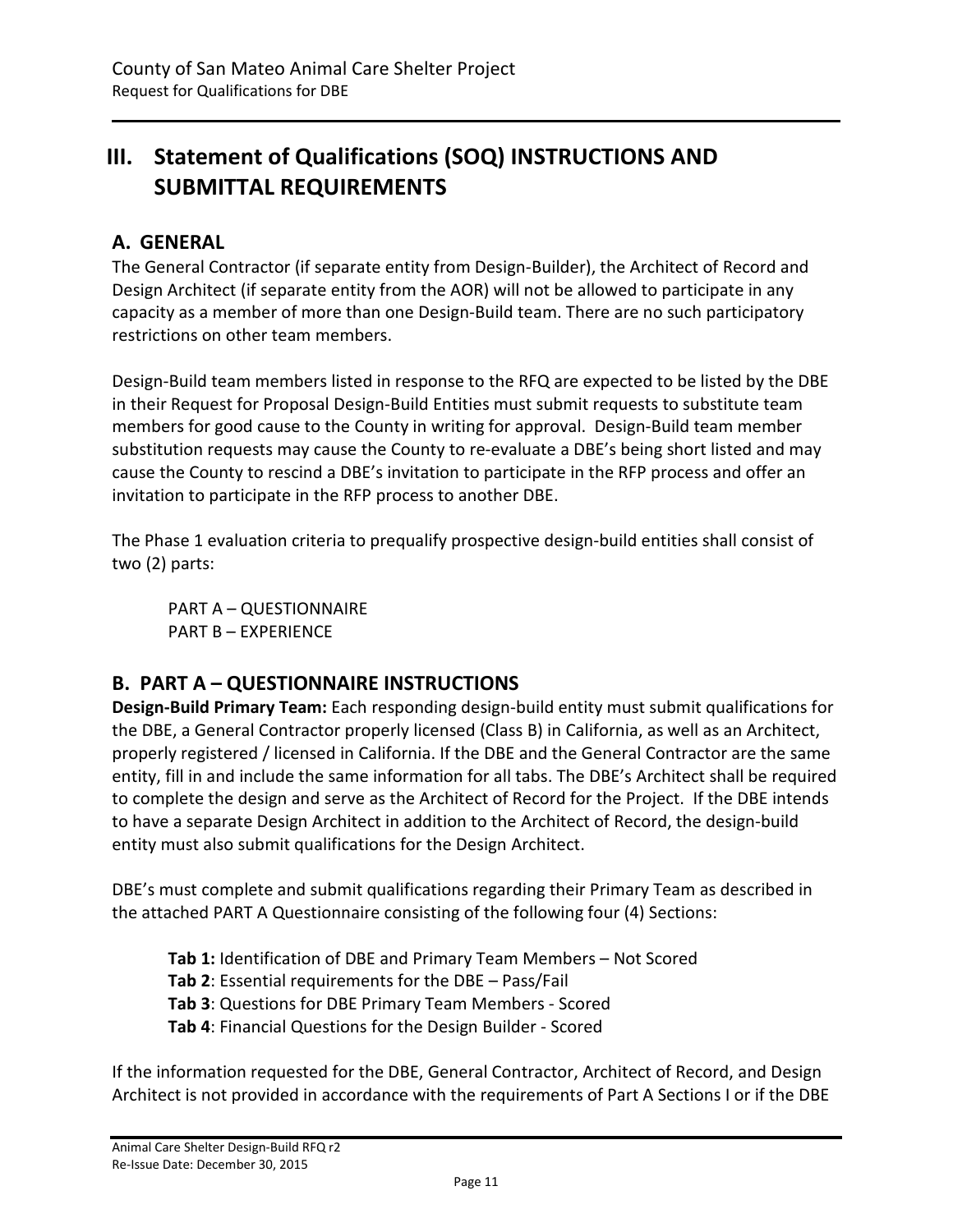receives a "Fail" grading in Section II, then the DBE will receive a score of "Fail" and no further scoring of Part A will be made.

Each of the DBE's Primary Team Members (DBE, General Contractor, Architect of Record and Design Architect) must complete and sign a certification form included in the Part A Questionnaire.

# <span id="page-11-0"></span>**C. PART B – EXPERIENCE INSTRUCTIONS**

Each design-build entity submitting qualifications shall provide evidence that establishes the design-build entity and its primary team members have completed or demonstrate the capability to complete projects of similar size, scope, schedule and complexity and that proposed key personnel have sufficient experience and training to competently manage and complete the design and construction of the Project.

The design-build entity and its primary team members' experience will be evaluated for the relative merit and responses to the following sections:

**Tab 5 - Narrative and Organization Chart**: The information requested in this section is intended to provide the selection team an understanding of the DBE's staffing rationale and how they propose to organize their team to successfully execute the project.

**Tab 6 - Personnel Resumes:** The information requested in this section is intended to allow the selection team to evaluate the experience and skills of the Key Personnel on the DBE's team and assess their ability to successfully execute the design and construction of the Project. Certain key resumes will have a higher scoring weight than others as noted in the required resume listing below.

Submit resumes of key personnel who will be assigned to this Project and who will contribute a significant effort to its design and construction. Clearly identify experience demonstrated by projects of similar size, scope, schedule and complexity to the Project including experience with animal care facilities, public facilities constructed in urban settings, complex building types and experience on design-build projects. Projects completed by key personnel while employed for other firms may be listed but must be so identified. Identify significant experience or attributes which will be useful on this Project. Personnel resumes shall be limited to two (2) pages in length for each resume and must respond to each line item contained on the resume template attached.

Resumes will be required for the following team members at a minimum. It should be noted that is acceptable for the same person to fulfill more than one job position for the project:

- a. DBE:
	- 1. Project Executive (Prime contracting authority)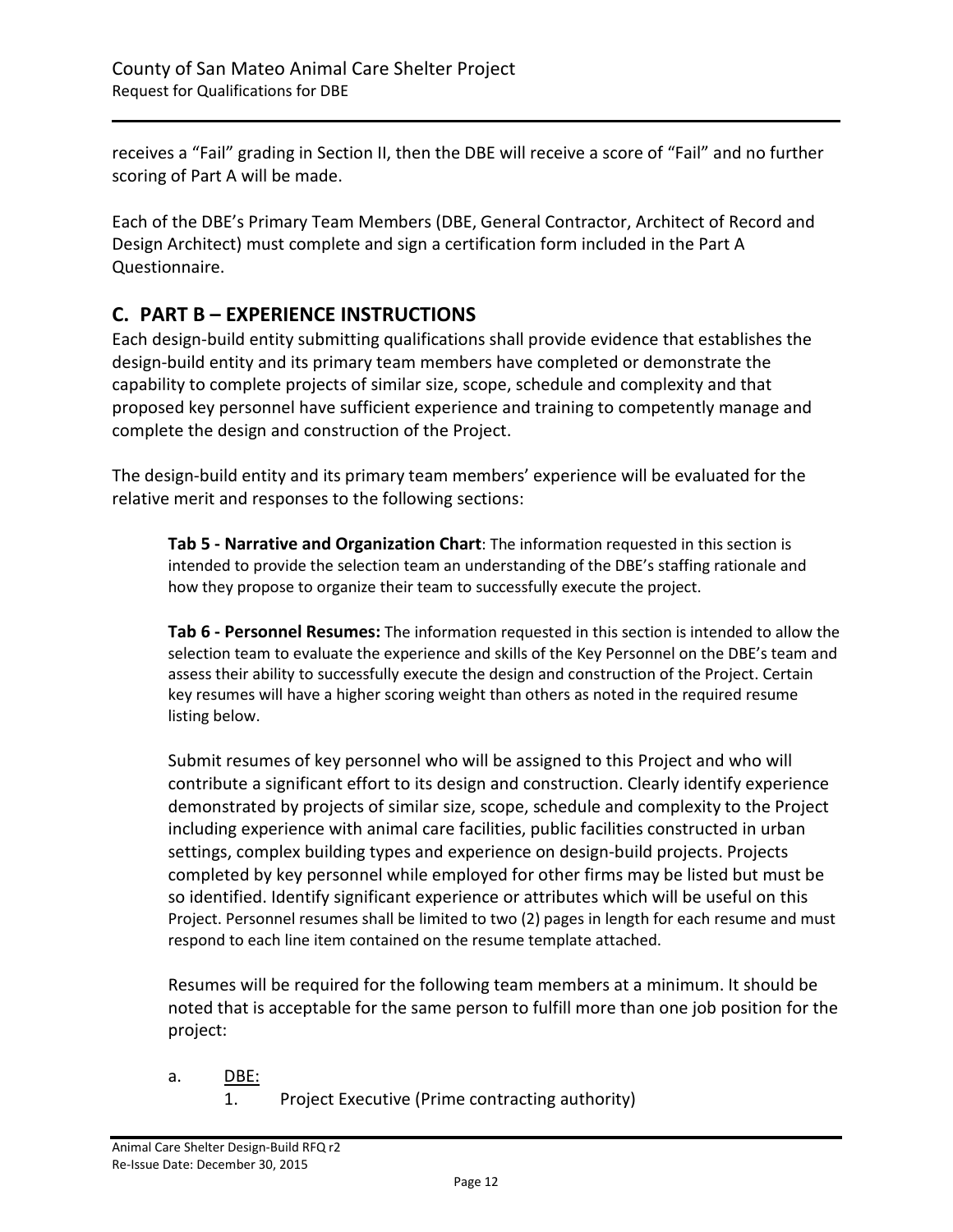- **2. DBE Project Director (Primary point of contact)**
- b. Design Team:
	- **1. Design Project Manager**
	- **2. Architect of Record**
	- 3. Design Architect (if not AOR)
- **c.** Construction Team:
	- 1. **Project Manager**
	- **2. General Superintendent**
	- 3. MEP Superintendent

*Please Note: Additional Team member resumes may be submitted for clarity of team composition, only the resumes for the positions noted above will be scored. Additional scoring weight will be given to positions identified above in bold.*

**Tab 7** - **Project Profiles**: The information requested in this section is intended to permit the selection team to review experience and actual results of the teams and team member's ability to successfully design and construct projects similar in nature and complexity to the Project.

The Contractor, Architect of Record and Design Architect (if not the AOR) shall provide design or construction project profiles for a maximum of five (5) independent projects each having been completed within the last 10 years or are currently under construction and at least 50% completed. Project Profiles shall be limited to two (2) pages in length for each project and must respond to each line item contained on the project profile template attached.

Projects are to demonstrate the team's design and construction experience on similar projects in terms of significant new construction, critical schedules, complexity, scope, function, size, cost control, dollar value, and design-build experience.

### **A. Design Experience**:

The DBE shall submit a maximum of five (5) project profiles representative of the AOR's ability to design projects of similar size, scope, character and complexity to this Project.

- At least two (2) of the projects must be in California.
- All projects must have been completed within the last ten (10) years or are currently under construction and at least 50% complete.
- At least two (2) projects must have a construction cost in excess of \$10 million dollars.
- At least two (2) projects must have utilized the Design-Build delivery method.

### **B. Construction Experience:**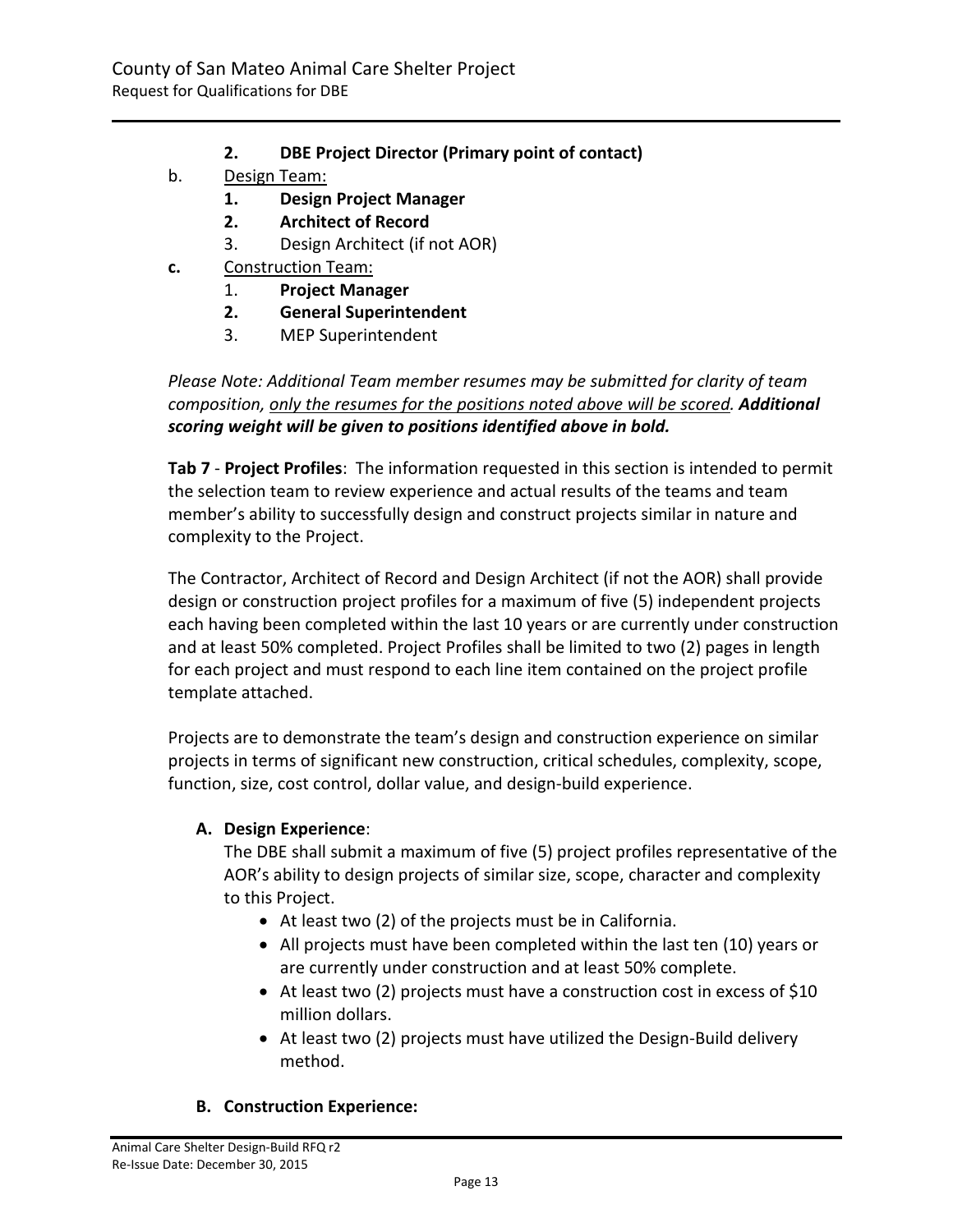The General Contractor shall submit a maximum of five (5) project profiles representative of the General Contractor's ability to provide construction of projects of similar size, scope, character and complexity to this Project.

- At least two (2) of the projects must be in California.
- All projects must have been completed within the last ten (10) years or are currently under construction and at least 50% complete.
- At least three (3) projects must have a construction cost each in excess of \$10 million dollars.
- At least three (2) projects must have utilized the Design-Build delivery method.

**Project Profiles Summary/References:** For each project, complete the Project Profile Template attached. Each profile is limited to two (2) pages and must include a response to all line items of the template for each project presented. Additional information, photos and other graphic materials may be included. Include a narrative addressing the salient features for each project and a brief statement indicating the relevance of the referenced project to this Project. Indicate the degree of involvement by key construction personnel being proposed for this Project.

The information requested in this section is intended to permit the selection team to validate actual performance of the firm and/or individual team members on a given project. List on the Project Reference Template form each project for which a Project Profile Template is being submitted under Section III. For each project listed identify the Project Name, Firm Name, and Owner Contact Name along with Contact's Title, Phone Number, E-mail Address and Relationship to the Project. The Owner Contact should be someone intimately familiar with the firm's involvement in the listed project.

The County may contact those individuals listed as references by the DBE team members for verification that the DBE's characterization of its involvement in the project is accurate and their overall assessment of the quality of the services provided, specifically including design of the facility to meet it's intended purpose, function of the facility, project management, cost of the facility in relation to budget, schedule control, quality, and commissioning.

It is the DBE's responsibility to verify that all references listed can be reached by telephone. **If a reference cannot be located based upon the information provided by the DBE, then the County will not score the listed project for this Section.**

**The County, at its sole discretion, may choose to contact other references**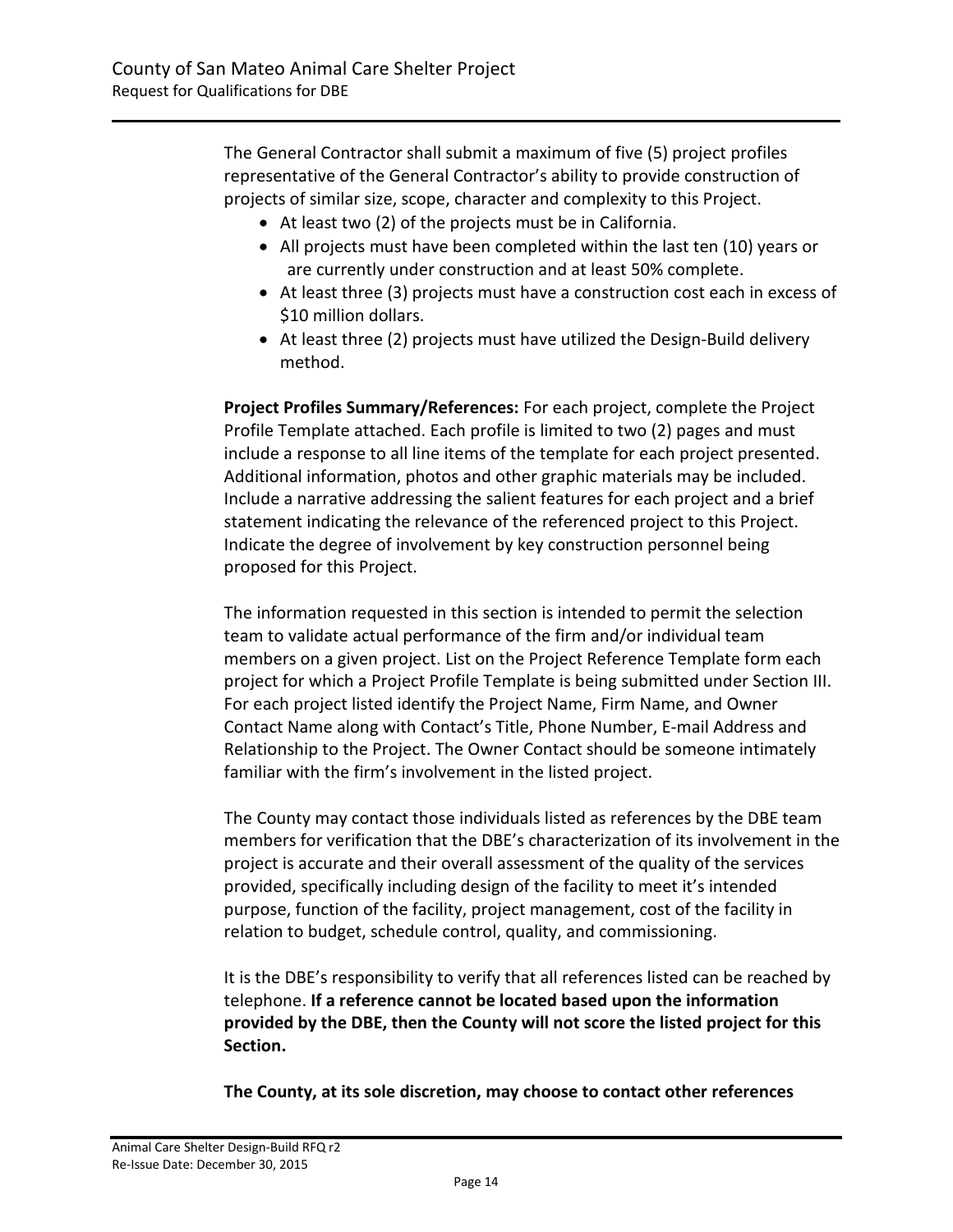### **including owners listed on the project profiles presented in the DBE's Statement of Qualifications.**

**Tab 8 - Working Relationship Matrix:** The information requested in this section is intended to provide the selection team an understanding of the proposed members' experience and ability to function as a team at the outset of the project due to prior existing working relationships established on previous projects.

The DBE shall select up to ten (10) projects from the Project Profile Templates submitted and list them on the Working Relationship Matrix provided in Part B. For each position listed on the Matrix indicate whether the firm or a key individual being proposed for this Project had a significant role in the project's success by placing a "mark" in the appropriate box.

**Tab 9 - Project Management Approach**: The information requested in this section is intended to provide the selection team an understanding of how the DBE intends to manage the design and construction of the project and why their specific approach is best suited to achieve success on the project.

**Tab 10 – Letter from Surety and Letter(s) from Insurance Carriers**

# <span id="page-14-0"></span>**D. SOQ SUBMITTAL REQUIREMENTS**

Statement of Qualifications shall be submitted in accordance with the following requirements. The submittal shall use no less than 11 pt. font and shall be on 8-1/2 x 11 inch page size. Each submittal shall contain the following **tabbed** sections:

Cover letter (limited to 1 page) Title Page Table of Contents Part A - Questionnaire: Tab 1: Identification on DBE and Primary Team Members Tab 2: Essential requirements for the DBE Tab 3: Questions for DBE Primary Team Members Tab 4: Financial Questions for the Design Builder (Certified Financial Statements to be provided in separate sealed envelope) Signed Certification for each DBE Primary Team Member Part B - Experience: Tab 5: Narrative and Organization Chart (limited to 3 pages) Tab 6: Personnel Resumes (limited to 2 pages each per personnel) Tab 7: Project Profiles & References (Profiles limited to 2 pages each per project) Tab 8: Project Profile Team Matrix Tab 9: Project Approach to Management Plan (limited to 8 pages)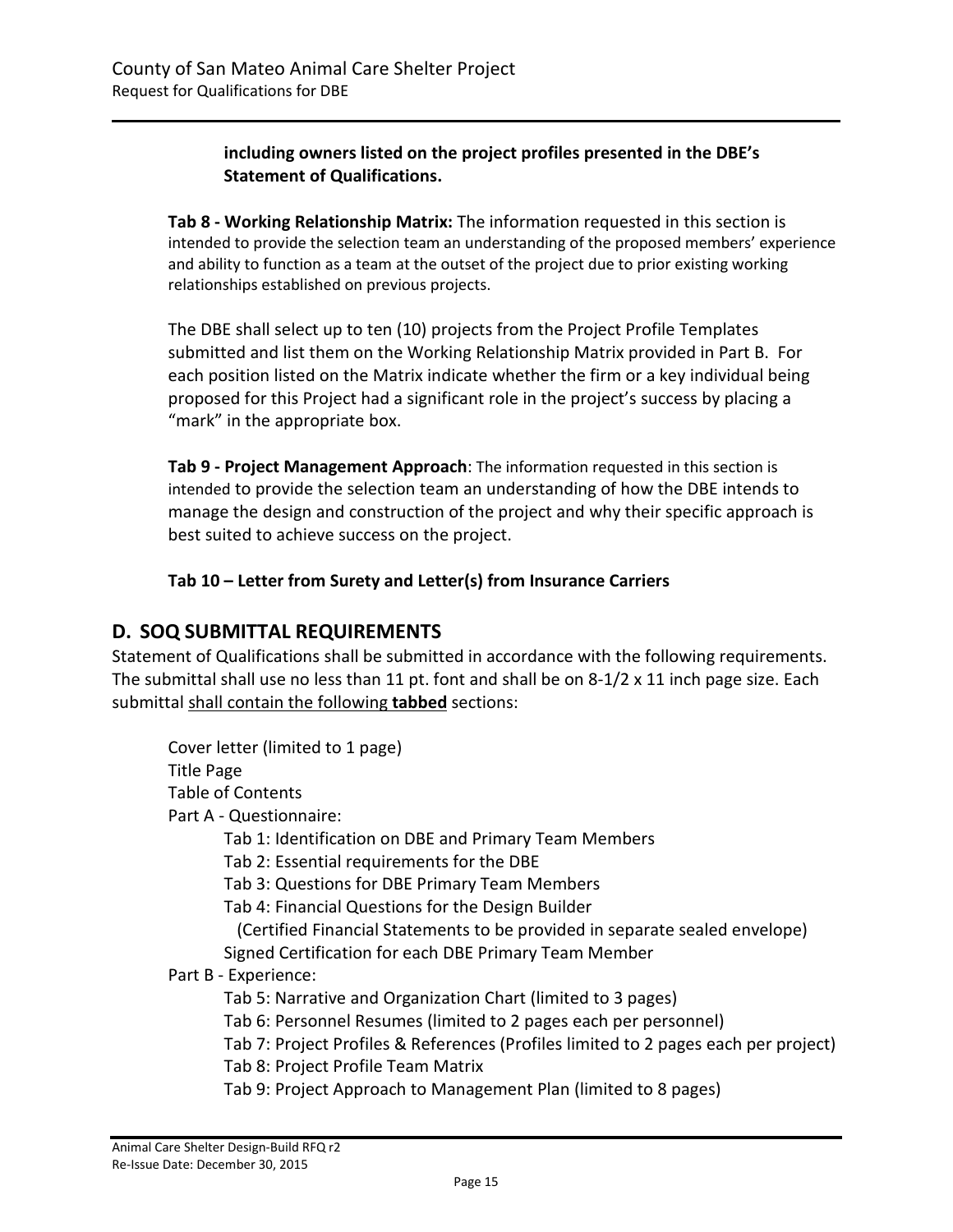Part C - Appendix: Tab 10: Letter from Surety and Letter(s) from Insurance Carriers

The DBE shall provide six (6) hard copies of their SOQ response, one (1) electronic file copy of the SOQ response in PDF-format on a USB flash drive and one (1) original copy of a certified Financial Statements in a sealed envelope identifying the DBE firm name and address and be labeled as follows:

## **Statement of Qualifications County of San Mateo – ANIMAL CARE SHELTER Project "Confidential Financial Information"**

The entire SOQ submittal package including the hard copies of the SOQ, USB flash drive and the sealed envelope with Financial Statements shall be provided in a single package identifying the firm name and address and clearly labeled as follows:

## **Statement of Qualifications County of San Mateo – ANIMAL CARE SHELTER Project**

# *Submittals must be received by the date and time identified in the "Schedule Summary" and at the address stated in the "Contact and Submittal Information" of the General Process and Requirements Section.*

Submitting firms are responsible to ensure their submittal is physically received by County of San Mateo by the stated time and date. Postmarks are not adequate. No fax or email copies will be accepted. Submittals received after the specified time and date will not be considered and will be returned unopened to the sender. **THIS SUBMISSION DEADLINE WILL BE STRICTLY ENFORCED.**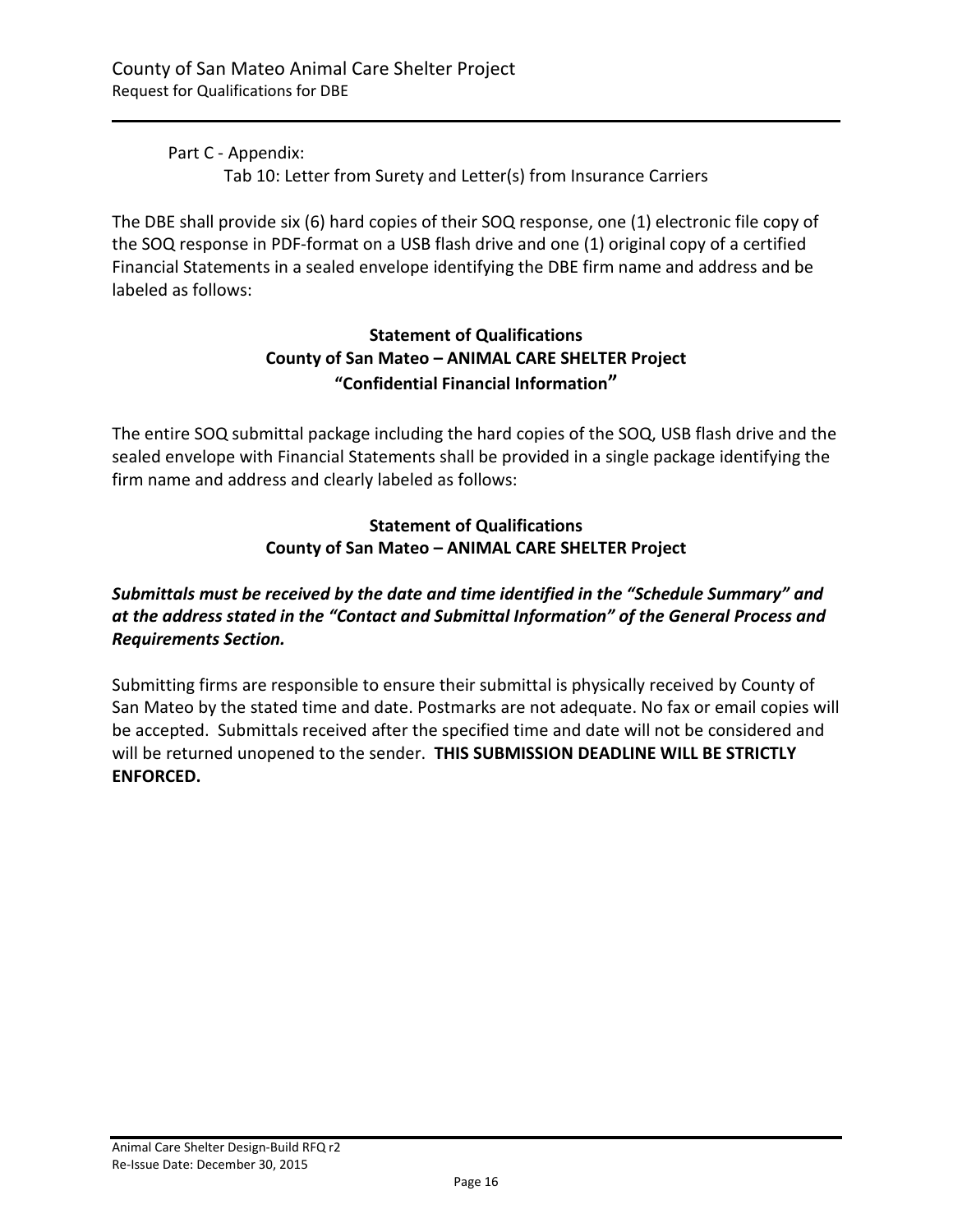# **County of San Mateo Animal Care Shelter Project**

San Mateo, California 94401

# **Request for Design-Build Entity Qualifications**

Statement of Qualifications

# Part A - Questionnaire

- **Tab 1:** Identification on DBE and Primary Team Members
- **Tab 2**: Essential requirements for the DBE
- **Tab 3**: Questions for DBE Primary Team Members
- **Tab 4**: Financial Questions for the Design Builder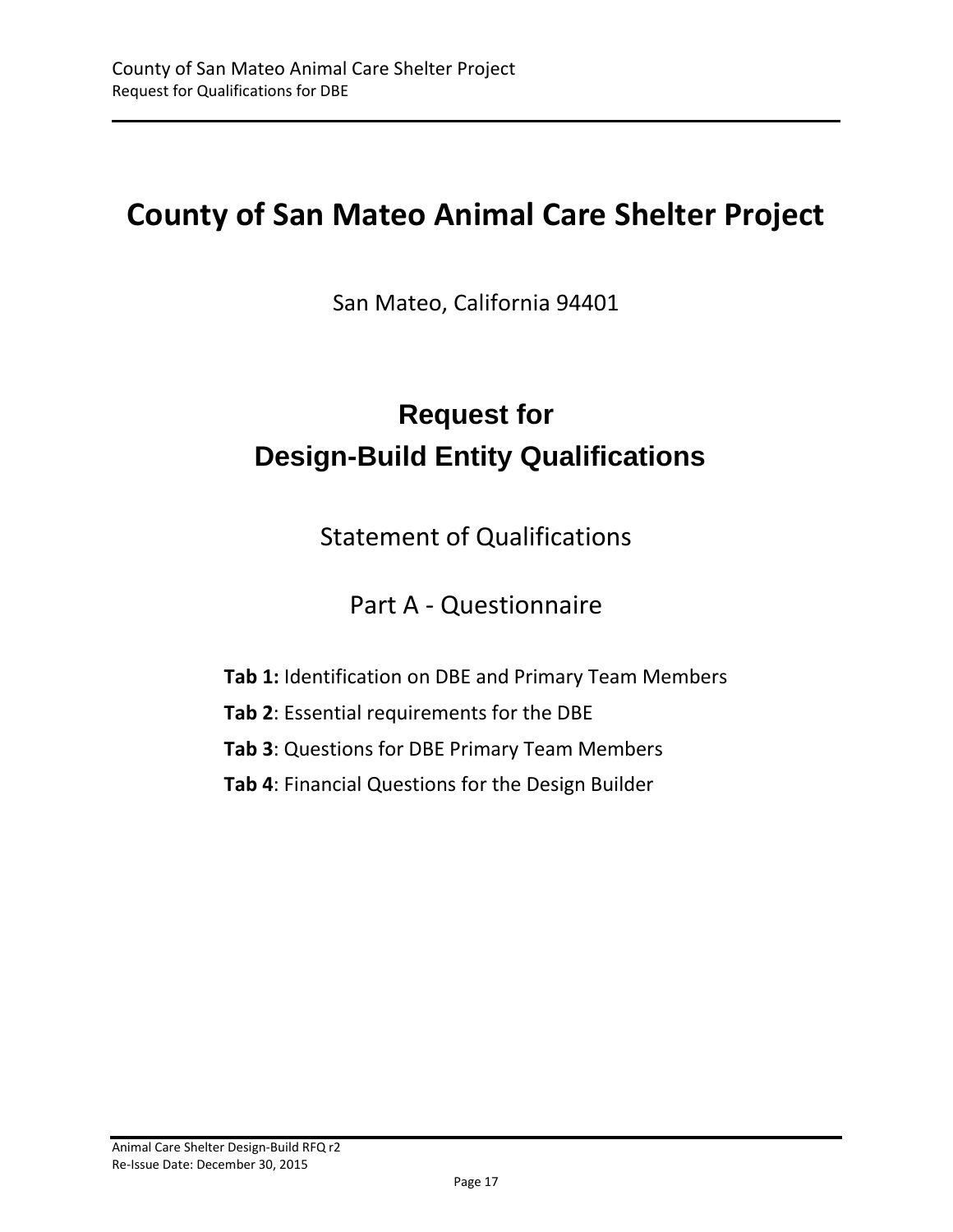# **PART A QUESTIONAIRE**

# <span id="page-17-0"></span>Tab 1 - Identification on the DBE and Primary Team Members

# **IDENTIFICATION OF DBE AND PRIMARY TEAM MEMBERS DBE Proposal Manager Information:**

| Firm:                                         |  |
|-----------------------------------------------|--|
| <b>Contact Person:</b>                        |  |
| Title:                                        |  |
| <b>DBE Team Title:</b>                        |  |
| Address:                                      |  |
|                                               |  |
| Phone:                                        |  |
| <b>Construction Team Contact Information:</b> |  |
| Firm:                                         |  |
| <b>Contact Person:</b>                        |  |
| Title:                                        |  |
| <b>DBE Team Title:</b>                        |  |
| Address:                                      |  |
|                                               |  |
| Phone:                                        |  |
|                                               |  |
| <b>Design Team Contact Information:</b>       |  |
| Firm:                                         |  |
| <b>Contact Person:</b>                        |  |
| Title:                                        |  |
| <b>DBE Team Title:</b>                        |  |
| Address:                                      |  |
|                                               |  |
| Phone:                                        |  |
|                                               |  |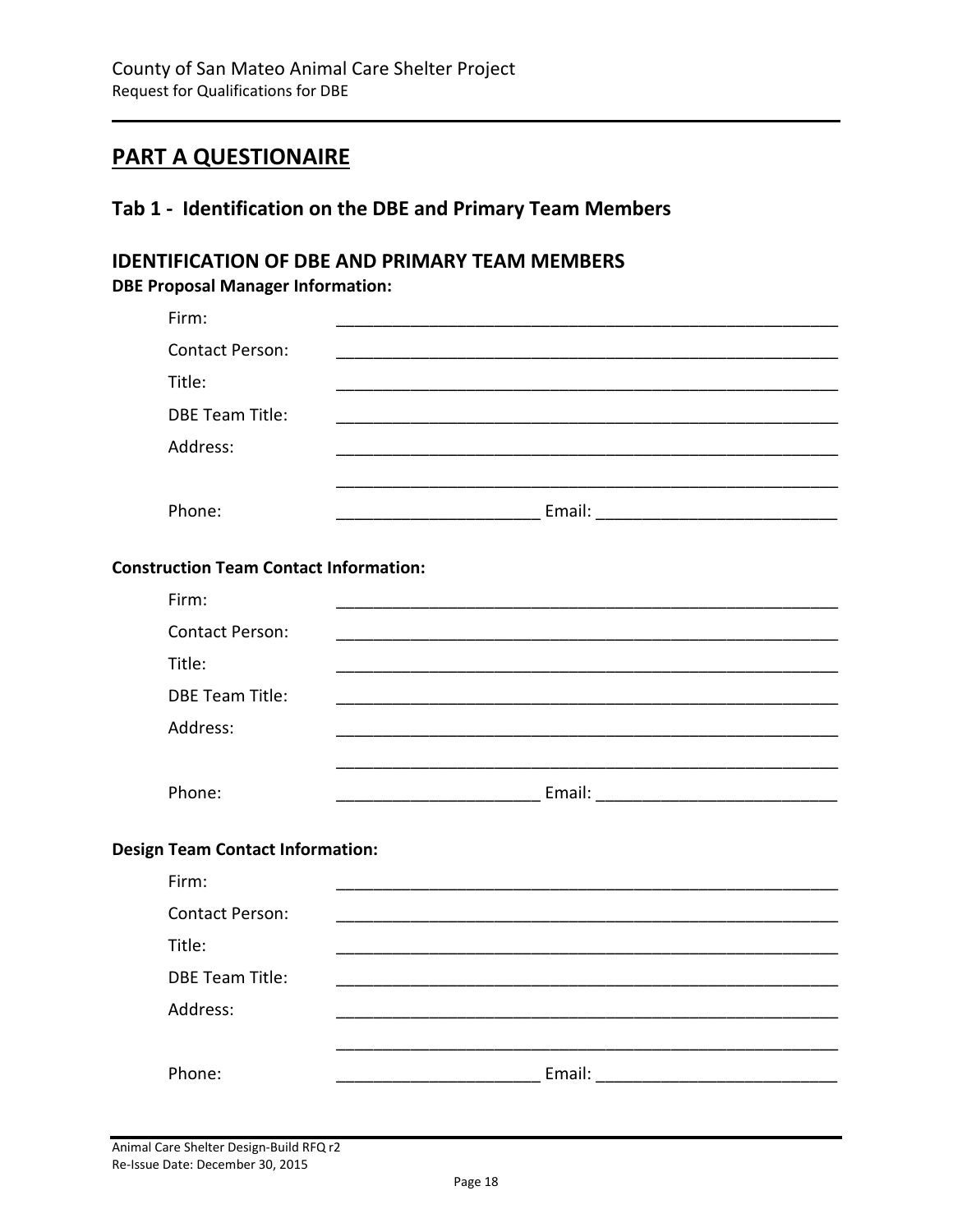| <b>Additional DBE Member(s)</b>                                     |           |                                                                  |  |
|---------------------------------------------------------------------|-----------|------------------------------------------------------------------|--|
| (List any Additional DBE Team Members that are being pre-qualified) |           |                                                                  |  |
| <b>Discipline</b>                                                   | Firm Name | Legal Entity (i.e. corporation,<br>partnership, sole proprietor) |  |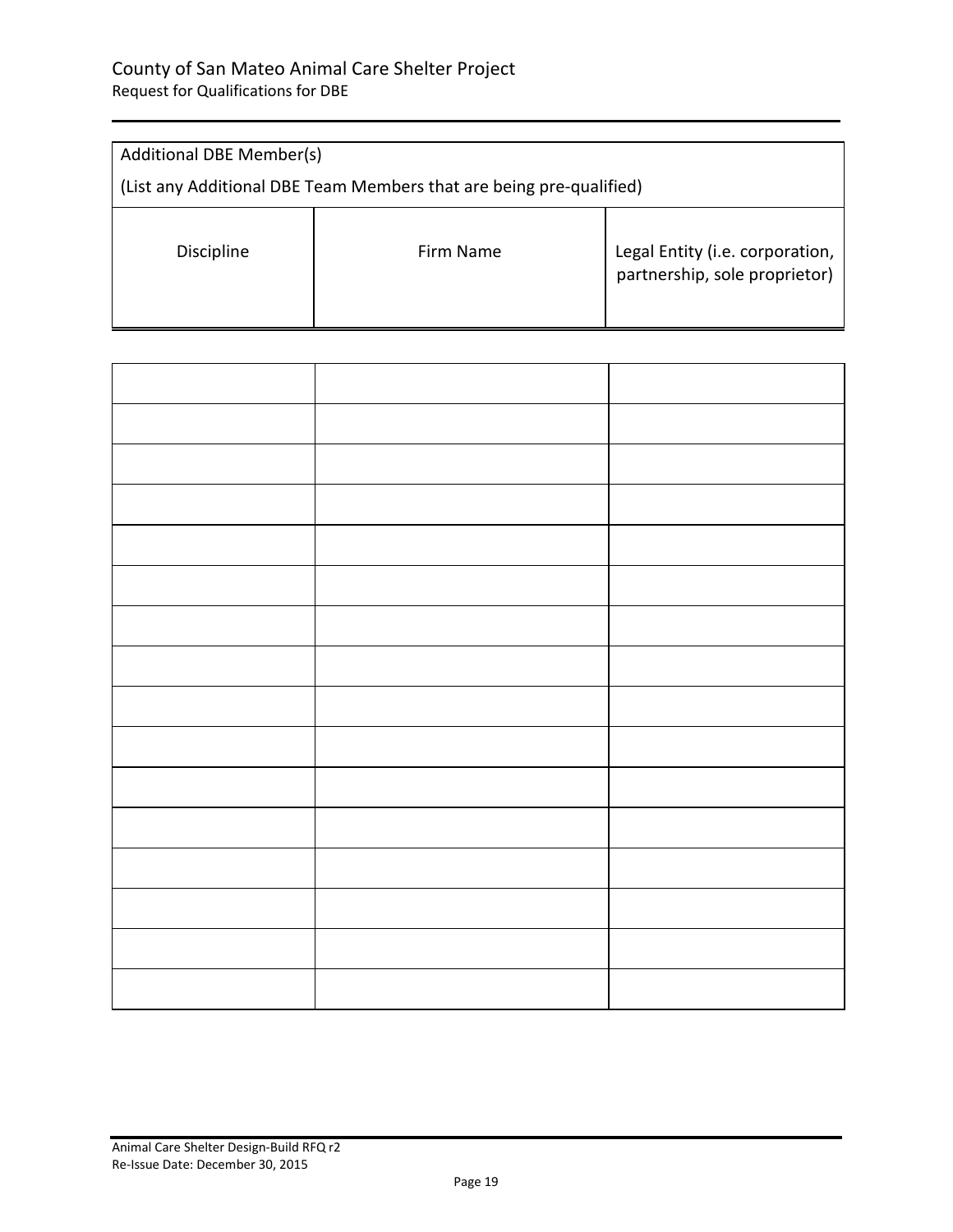### **INFORMATION ABOUT THE DESIGN-BUILDER**

- 1. Name of Design-Builder: \_\_\_\_\_\_\_\_\_\_\_\_\_\_\_\_\_\_\_\_\_\_\_\_\_\_\_\_\_\_\_\_\_\_\_\_\_\_\_\_\_\_\_\_\_\_\_\_\_\_\_\_\_\_\_\_\_\_
- 2. Date of company formation or incorporation:
- 3. State of formation or incorporation: \_\_\_\_\_\_\_\_\_\_\_\_\_\_\_\_\_\_\_\_\_\_\_\_\_\_\_\_\_\_\_\_\_\_\_\_\_\_\_\_\_\_\_\_\_\_\_\_\_
- 4. How many persons does the Design-Builder currently employ?:
- 5 (a) If the Design-Builder is a corporation, provide the following: Provide information for each officer of the corporation and owners of 10% or more of the corporate stock.

| Position  | Name | Years with | % Ownership |
|-----------|------|------------|-------------|
|           |      | Co.        |             |
| CEO       |      |            |             |
| President |      |            |             |
| Secretary |      |            |             |
| Treasurer |      |            |             |
|           |      |            |             |
|           |      |            |             |
|           |      |            |             |
|           |      |            |             |
|           |      |            |             |
|           |      |            |             |

### 5 (b) If the Design-Builder is a sole proprietorship, please complete the following:

| Owner | Years as<br>Owner |
|-------|-------------------|
|       |                   |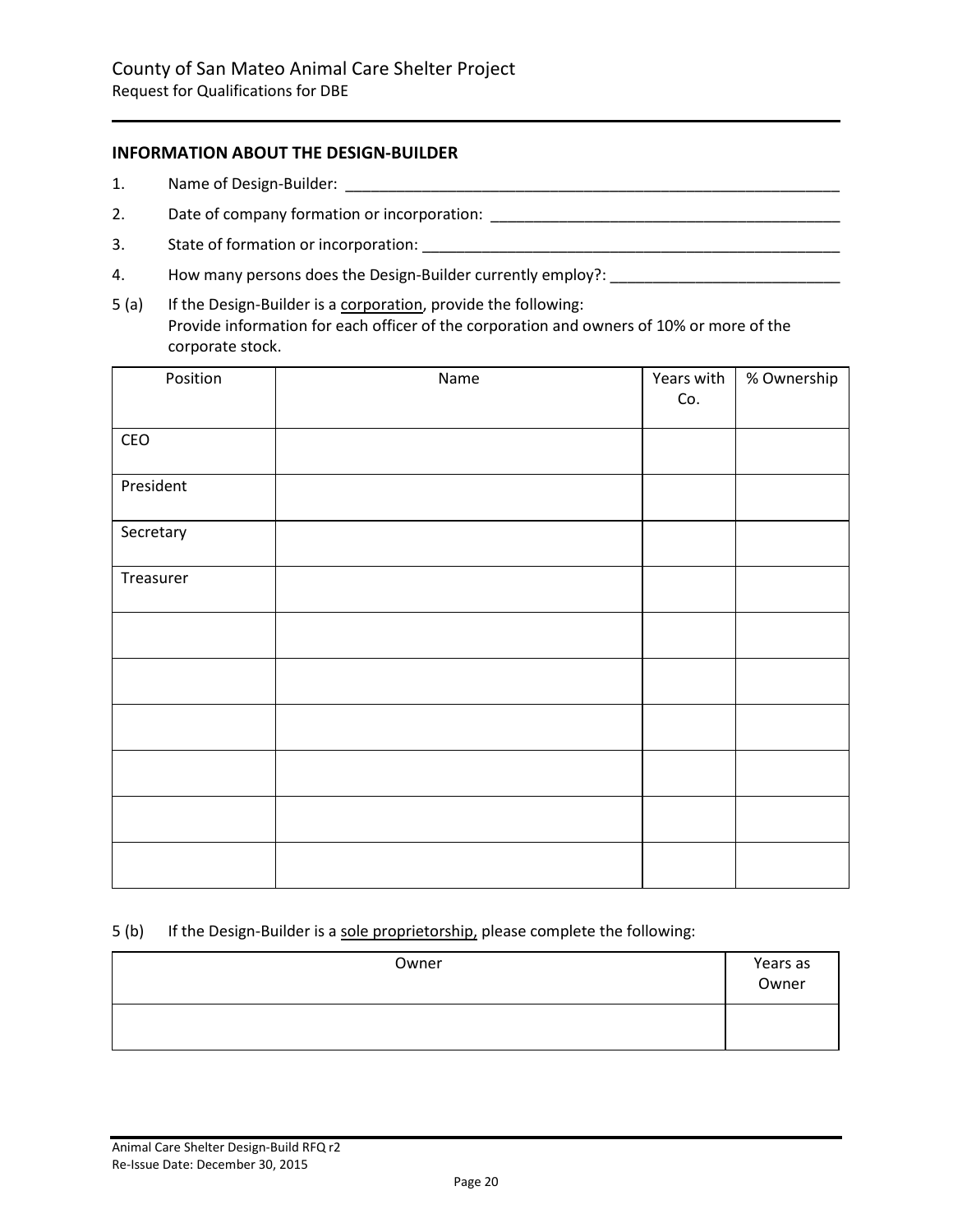5 (c) If the Design-Builder is a joint venture or partnership, provide the following for each member of the joint venture or each partner.

(Attach additional pages if necessary)

| Name of Individual<br>Or Entity | <b>Principal Contact</b> | Position | Years with<br>Joint Venture/<br>Partnership | % Ownership<br>Interest |
|---------------------------------|--------------------------|----------|---------------------------------------------|-------------------------|
|                                 |                          |          |                                             |                         |
|                                 |                          |          |                                             |                         |
|                                 |                          |          |                                             |                         |
|                                 |                          |          |                                             |                         |

6. Has there been any change in ownership of the Design-Builder during the last three years?

(NOTE: A corporation whose shares are publicly traded is not required to answer this question with regard to public trades.)

| $\sim$ | n<br>۱ı |
|--------|---------|
|--------|---------|

If "yes," explain on a separate page.

7. Is the Design-Builder a subsidiary, parent, holding company or affiliate of another construction firm?

(NOTE: Include information about other firms if one firm owns 50 percent or more of another, or if an owner, partner, or officer of your firm holds a similar position in another firm.)

| $\sim$ | N٥ |
|--------|----|
|--------|----|

If "yes," explain on a separate page.

8. State the Design-Builder's gross revenues for each of the last three years: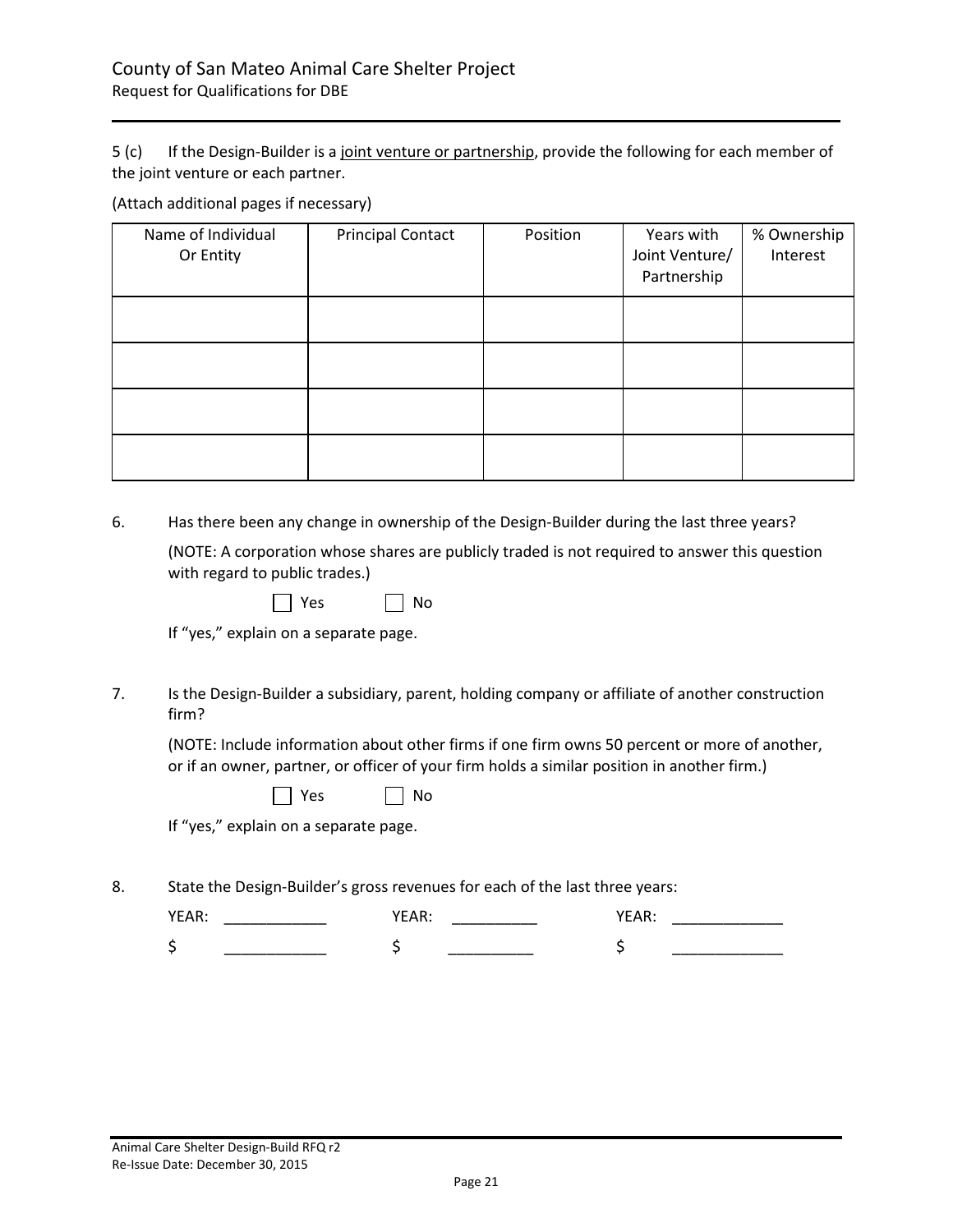### 9. List all California contractor license numbers, classifications and expiration dates currently held by the Design-Builder:

| License Number | <b>Trade Classification</b> | Date Issued | <b>Expiration Date</b> |
|----------------|-----------------------------|-------------|------------------------|
|                |                             |             |                        |
|                |                             |             |                        |
|                |                             |             |                        |

#### 10. List the CA Department of Industrial Relations (DIR) Contractor Registration Information:

|     | Legal Name/City:                       |                                                                                                                                                                                             |
|-----|----------------------------------------|---------------------------------------------------------------------------------------------------------------------------------------------------------------------------------------------|
|     | <b>DIR Registration No:</b>            | Expiration Date: 1997<br><u> 1990 - Johann John Stone, markin san</u>                                                                                                                       |
| 11. |                                        | Has the Design-Builder changed names or license numbers in the past five years?                                                                                                             |
|     | $Yes \mid \mid No$                     |                                                                                                                                                                                             |
|     | If "yes," explain on a separate page.  |                                                                                                                                                                                             |
| 12. |                                        | Has any owner, CSLB qualifier or corporate officer of the Design-Builder operated as a<br>contractor under any other name or license number (not listed in 9 above) in the last five years? |
|     | Yes  <br>$\mid$ No                     |                                                                                                                                                                                             |
|     | If "yes," explain on a separate page.  |                                                                                                                                                                                             |
| 13. | Surety Information for Design-Builder: |                                                                                                                                                                                             |
|     | Bonding Co. /Surety:                   |                                                                                                                                                                                             |
|     | <b>Surety Agent:</b>                   | <u> 1989 - Johann John Stoff, deutscher Stoffen und der Stoffen und der Stoffen und der Stoffen und der Stoffen u</u>                                                                       |
|     | Agent Address:                         |                                                                                                                                                                                             |
|     |                                        |                                                                                                                                                                                             |
|     | Telephone No.:                         |                                                                                                                                                                                             |
|     | E-mail Address:                        |                                                                                                                                                                                             |

14. List all other sureties (name and full address) that have written bonds for the Design-Builder during the last five years, including periods during which each wrote the bond:

| Surety | Address | Periods of<br>Coverage |
|--------|---------|------------------------|
|        |         |                        |
|        |         |                        |
|        |         |                        |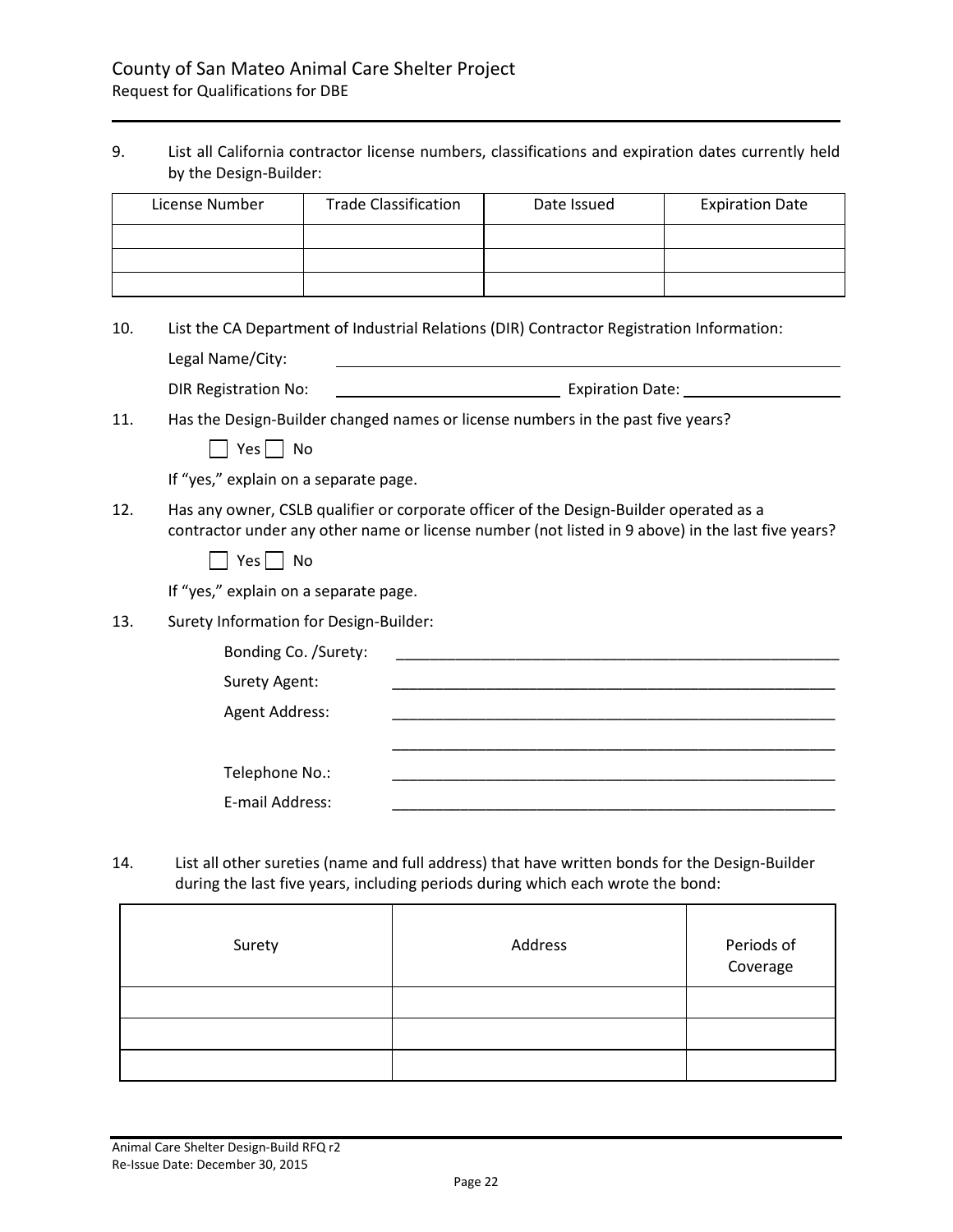### **INFORMATION ABOUT THE CONSTRUCTION TEAM**

The term "General Contractor" or "Construction Team" means the member of the DBE that will have the primary responsibility for the construction of the project. Duplicate and submit for each General Contractor if more than one.

- 1. Name of General Contractor: \_\_\_\_\_\_\_\_\_\_\_\_\_\_\_\_\_\_\_\_\_\_\_\_\_\_\_\_\_\_\_\_\_\_\_\_\_\_\_\_\_\_\_\_\_\_\_\_\_\_\_\_\_\_
- 2. Date of company formation or incorporation: \_\_\_\_\_\_\_\_\_\_\_\_\_\_\_\_\_\_\_\_\_\_\_\_\_\_\_\_\_\_\_\_\_
- 3. State of formation or incorporation: \_\_\_\_\_\_\_\_\_\_\_\_\_\_\_\_\_\_\_\_\_\_\_\_\_\_\_\_\_\_\_\_\_\_\_\_\_\_\_\_\_\_\_\_\_\_\_\_\_
- 4. How many persons does the General Contractor currently employ?:
- 5 (a) If the General contractor is a corporation, provide the following: Provide information for each officer of the corporation and owners of 10% or more of the corporate stock.

| Position  | Name | Years with | % Ownership |
|-----------|------|------------|-------------|
|           |      | Co.        |             |
| CEO       |      |            |             |
| President |      |            |             |
| Secretary |      |            |             |
| Treasurer |      |            |             |
|           |      |            |             |
|           |      |            |             |
|           |      |            |             |
|           |      |            |             |
|           |      |            |             |
|           |      |            |             |

#### 5 (b) If the General Contractor is a sole proprietorship, please complete the following:

| Owner | Years as<br>Owner |
|-------|-------------------|
|       |                   |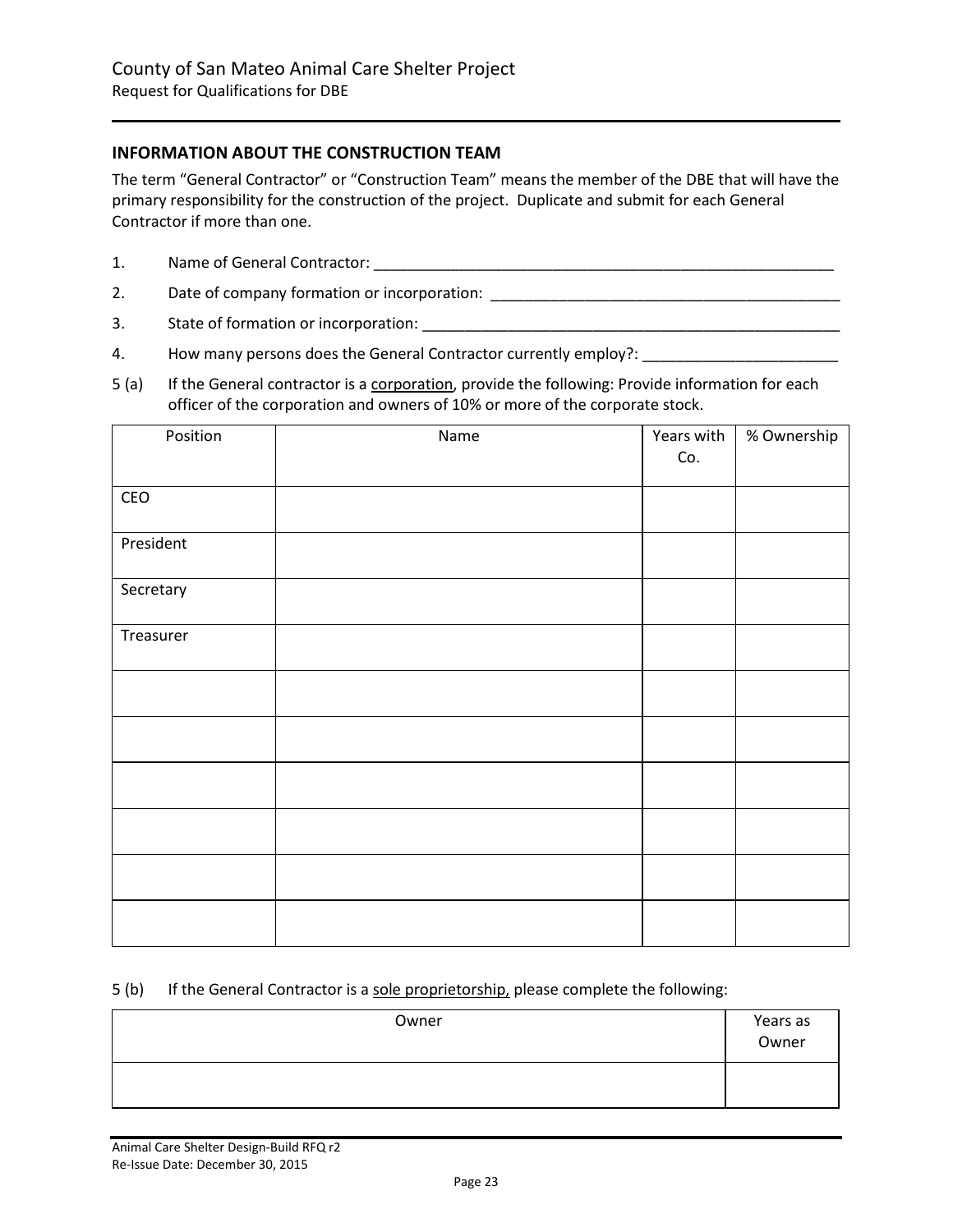### 5 (c) If the General Contractor is a joint venture or partnership, provide the following for each member of the joint venture or each partner. (Attach additional pages if necessary)

| Name of Individual<br>Or Entity | <b>Principal Contact</b> | Position | Years with<br>Joint Venture/<br>Partnership | % Ownership<br>Interest |
|---------------------------------|--------------------------|----------|---------------------------------------------|-------------------------|
|                                 |                          |          |                                             |                         |
|                                 |                          |          |                                             |                         |
|                                 |                          |          |                                             |                         |
|                                 |                          |          |                                             |                         |

6. Has there been any change in ownership of the Design-Builder during the last three years?

(NOTE: A corporation whose shares are publicly traded is not required to answer this question with regard to public trades.)

|  | n<br>N |
|--|--------|
|--|--------|

If "yes," explain on a separate page.

7. Is the Design-Builder a subsidiary, parent, holding company or affiliate of another construction firm?

(NOTE: Include information about other firms if one firm owns 50 percent or more of another, or if an owner, partner, or officer of your firm holds a similar position in another firm.)

| n c | Nο |
|-----|----|
|-----|----|

If "yes," explain on a separate page.

8. State the Design-Builder's gross revenues for each of the last three years:

| . .<br>. .<br>_ | . .<br>--<br>. . | . |
|-----------------|------------------|---|
|                 |                  |   |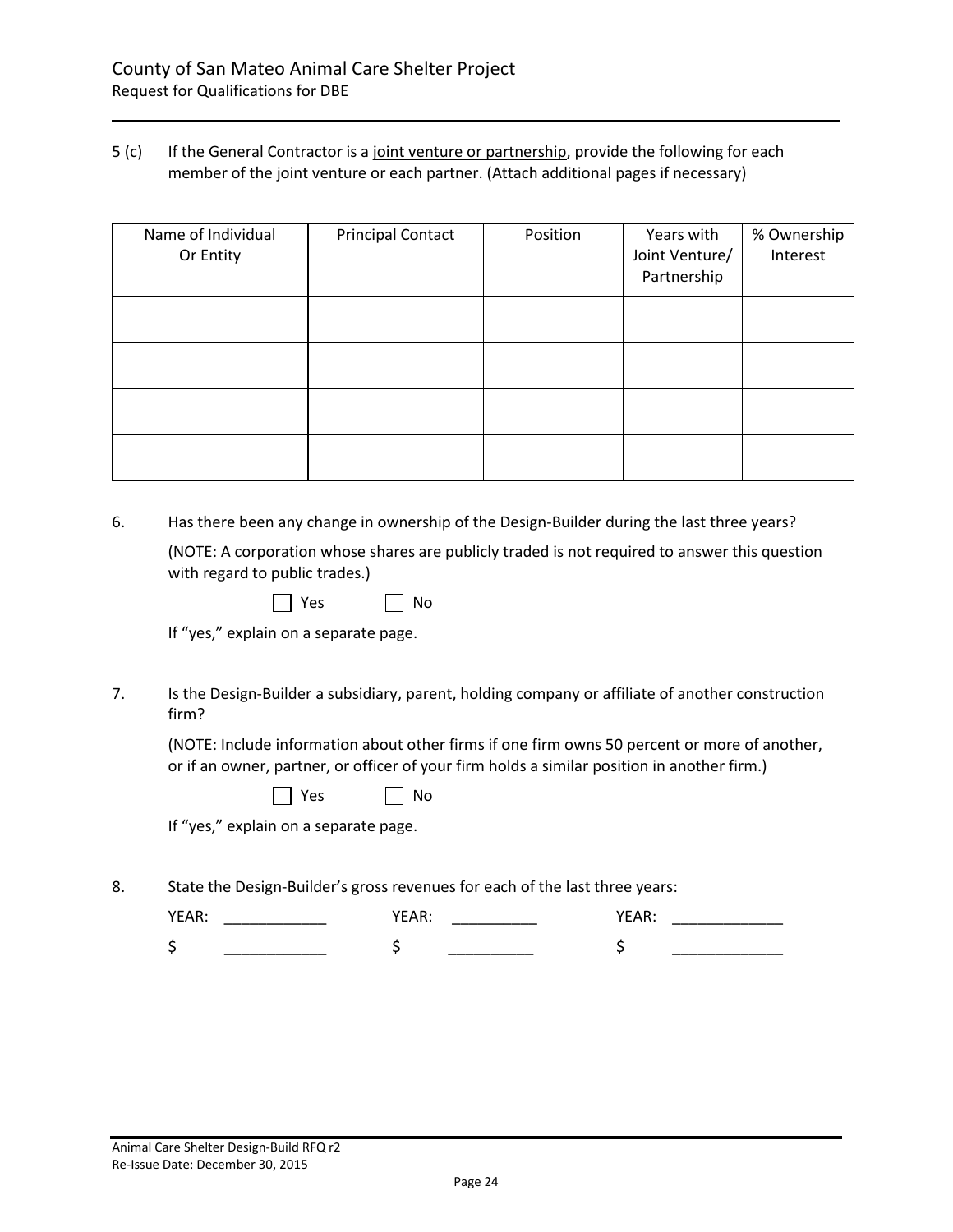9. List all California contractor license numbers, classifications and expiration dates currently held by the General Contractor:

| License Number | <b>Trade Classification</b> | Date Issued | <b>Expiration Date</b> |
|----------------|-----------------------------|-------------|------------------------|
|                |                             |             |                        |
|                |                             |             |                        |
|                |                             |             |                        |
|                |                             |             |                        |
|                |                             |             |                        |

- 10. Has the General Contractor changed names or license numbers in the past five years?
	- $\Box$  Yes  $\Box$  No

If "yes," explain on a separate page.

11. Has any owner, CSLB qualifier or corporate officer of the General Contractor operated as a contractor under any other name or license number (not listed in 9 above) in the last five years?

|  | N٥ |
|--|----|
|--|----|

If "yes," explain on a separate page.

12. Surety Information for General Contractor:

| Bonding Co. /Surety: |  |  |
|----------------------|--|--|
| Surety Agent:        |  |  |
| Agent Address:       |  |  |
|                      |  |  |
| Telephone No.:       |  |  |
| E-mail Address:      |  |  |

13. List all other sureties (name and full address) that have written bonds for the General Contractor during the last five years, including periods during which each wrote the bond:

| Surety | Address | Periods of<br>Coverage |
|--------|---------|------------------------|
|        |         |                        |
|        |         |                        |
|        |         |                        |
|        |         |                        |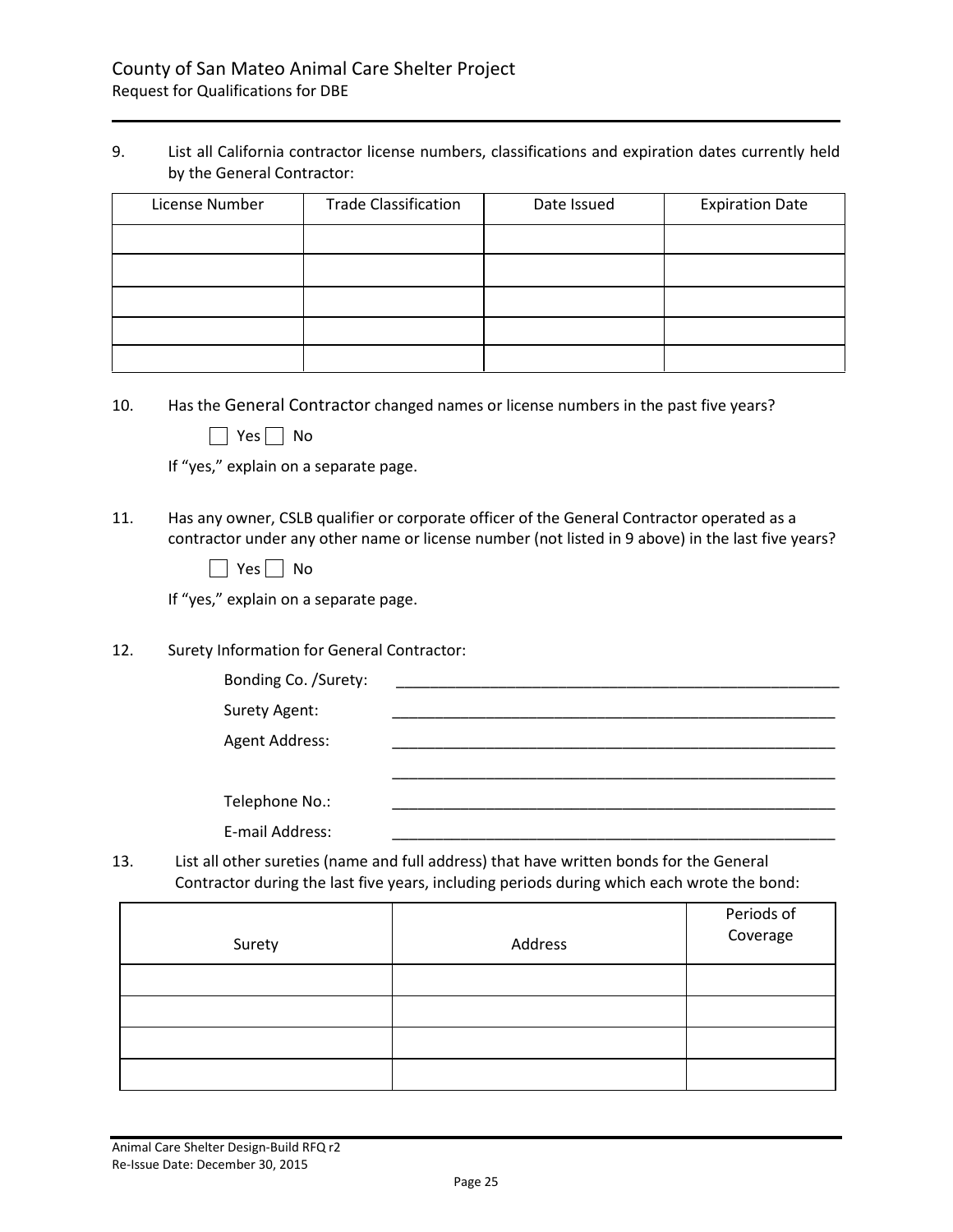### **INFORMATION ABOUT THE ARCHITECT OF RECORD**

#### **(If the Architect of Record is the same as the Design Builder Section I (C) is not required).**

The Architect of Record is the licensed Architect who will have primary responsibility for design work under the contract. Attach copies if more than one Architect of Record.

1. Provide the following information:

Name of Architect of Record: \_\_\_\_\_\_\_\_\_\_\_\_\_\_\_\_\_\_\_\_\_\_\_\_\_\_\_\_\_\_\_\_\_\_\_\_\_\_\_\_\_\_\_\_\_\_\_\_\_\_\_\_\_\_

Registration / License Number: \_\_\_\_\_\_\_\_\_\_\_\_\_\_\_\_\_\_\_\_\_\_\_\_\_\_\_\_\_\_\_\_\_\_\_\_\_\_\_\_\_\_\_\_\_\_\_\_\_\_\_\_

Years in Practice: \_\_\_\_\_\_\_\_\_\_\_\_\_\_\_\_\_\_\_\_\_\_\_\_\_\_\_\_\_\_\_\_\_\_\_\_\_\_\_\_\_\_\_\_\_\_\_\_\_\_\_\_\_\_\_\_\_\_\_\_\_\_\_\_

2. Date of company formation or incorporation: \_\_\_\_\_\_\_\_\_\_\_\_\_\_\_\_\_\_\_\_\_\_\_\_\_\_\_\_\_\_\_\_\_

- 3. State of formation or incorporation:
- 4. How many persons does the Architect of Record's firm currently employ?: \_\_\_\_\_\_\_\_\_\_\_\_\_\_\_\_\_\_\_\_\_\_\_\_
- 5 (a) If the Architect of Record's firm is a corporation, provide the following information for each officer of the corporation and individuals who own 10% or more of the corporate stock.

| Position  | Name | Years with | % Ownership |
|-----------|------|------------|-------------|
|           |      | Co.        |             |
| CEO       |      |            |             |
|           |      |            |             |
| President |      |            |             |
|           |      |            |             |
| Secretary |      |            |             |
|           |      |            |             |
| Treasurer |      |            |             |
|           |      |            |             |
|           |      |            |             |
|           |      |            |             |
|           |      |            |             |
|           |      |            |             |
|           |      |            |             |
|           |      |            |             |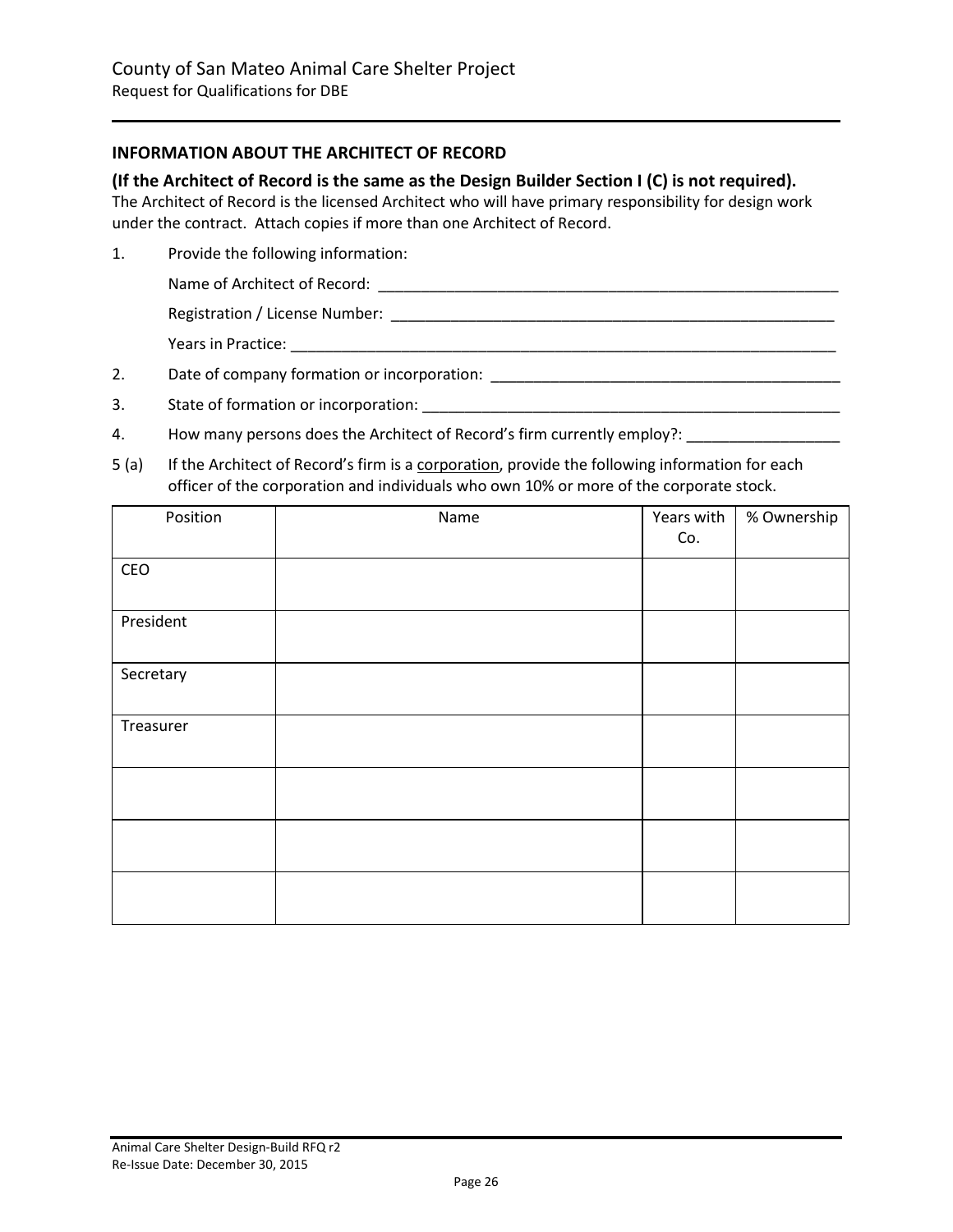### 5 (b) If the Architect of Record's is a sole proprietorship, complete the following:

| Owner | Years as<br>Owner |
|-------|-------------------|
|       |                   |

### 5 (c) If the Architect of Record's firm is a joint venture or partnership, provide the following information for each member of the joint venture or each partner.

| Name of Individual<br>or Entity | <b>Principal Contact</b> | Position | Years with<br>Joint Venture/<br>Partnership | % Ownership<br>Interest |
|---------------------------------|--------------------------|----------|---------------------------------------------|-------------------------|
|                                 |                          |          |                                             |                         |
|                                 |                          |          |                                             |                         |
|                                 |                          |          |                                             |                         |
|                                 |                          |          |                                             |                         |
|                                 |                          |          |                                             |                         |
|                                 |                          |          |                                             |                         |
|                                 |                          |          |                                             |                         |
|                                 |                          |          |                                             |                         |
|                                 |                          |          |                                             |                         |

<sup>6.</sup> Has there been any change in ownership of the Architect of Record's firm during the last three years?

(NOTE: A corporation whose shares are publicly traded is not required to answer this question with regard to public trades.)

| v.<br>n c |  |  |
|-----------|--|--|
|-----------|--|--|

N<sub>o</sub>

If "yes," explain on a separate page.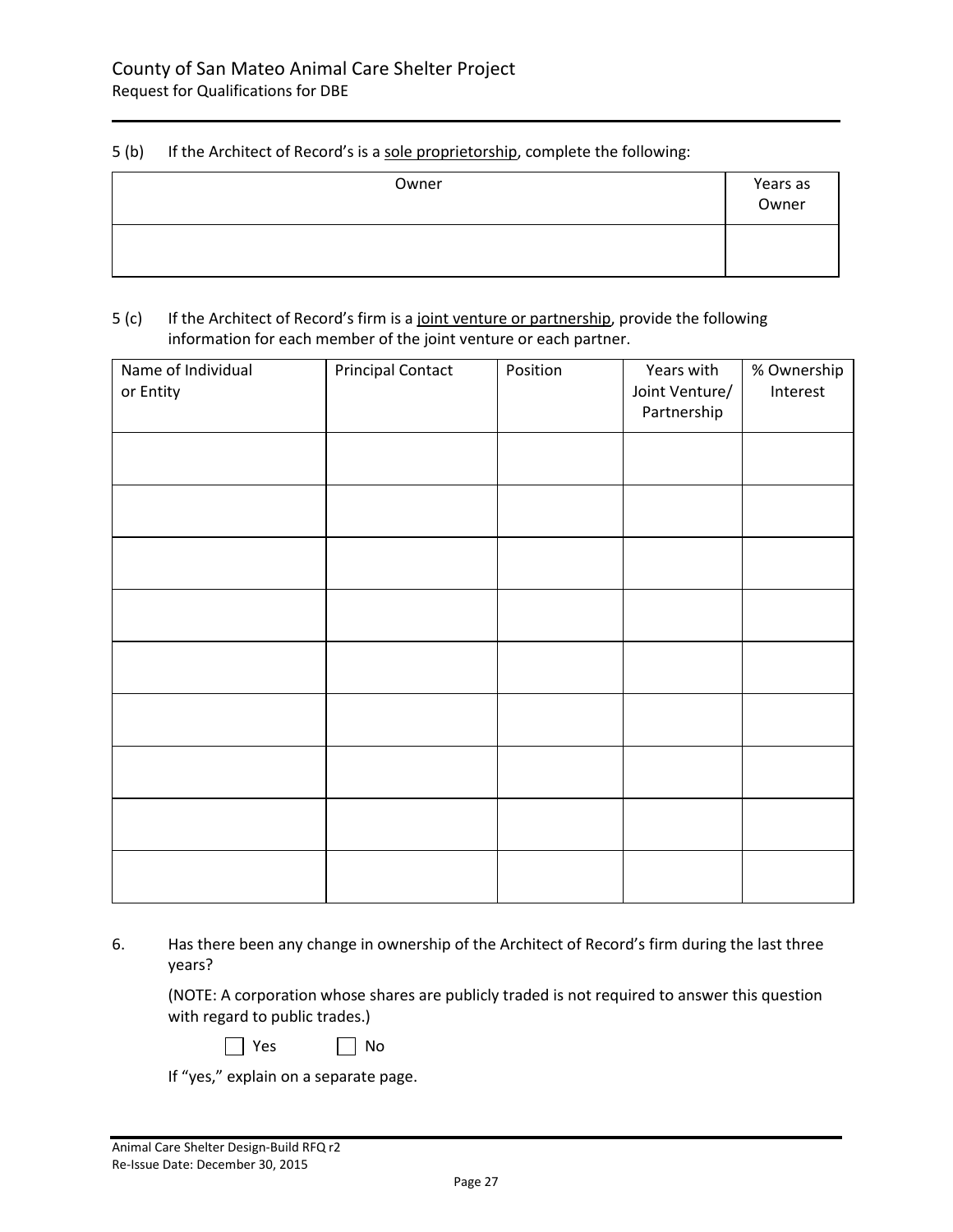| 7. | Is the Architect of Record's firm a subsidiary, parent, holding company or affiliate of another<br>firm?                                                                                    |  |  |  |  |
|----|---------------------------------------------------------------------------------------------------------------------------------------------------------------------------------------------|--|--|--|--|
|    | (NOTE: Include information about other firms if one firm owns 50 percent or more of another,<br>or if an owner, partner, or officer of your firm holds a similar position in another firm.) |  |  |  |  |
|    | Yes<br>No                                                                                                                                                                                   |  |  |  |  |
|    | If "yes," explain on a separate page.                                                                                                                                                       |  |  |  |  |
|    |                                                                                                                                                                                             |  |  |  |  |
| 8. | Has any corporate officer or owner of the Architect of Record's firm worked for any other<br>architectural or engineering firms in the past five years?                                     |  |  |  |  |
|    | (NOTE: Include information about other firms if an owner, partner, or officer of your firm holds<br>a similar position in another firm.)                                                    |  |  |  |  |
|    | Yes<br>No                                                                                                                                                                                   |  |  |  |  |
|    | If "yes," explain on a separate page                                                                                                                                                        |  |  |  |  |
|    |                                                                                                                                                                                             |  |  |  |  |
| 9. | Has the Architect of Record's firm changed names in the past five years?                                                                                                                    |  |  |  |  |
|    | Yes<br>No                                                                                                                                                                                   |  |  |  |  |
|    | If "yes," explain on a separate page including reason for change.                                                                                                                           |  |  |  |  |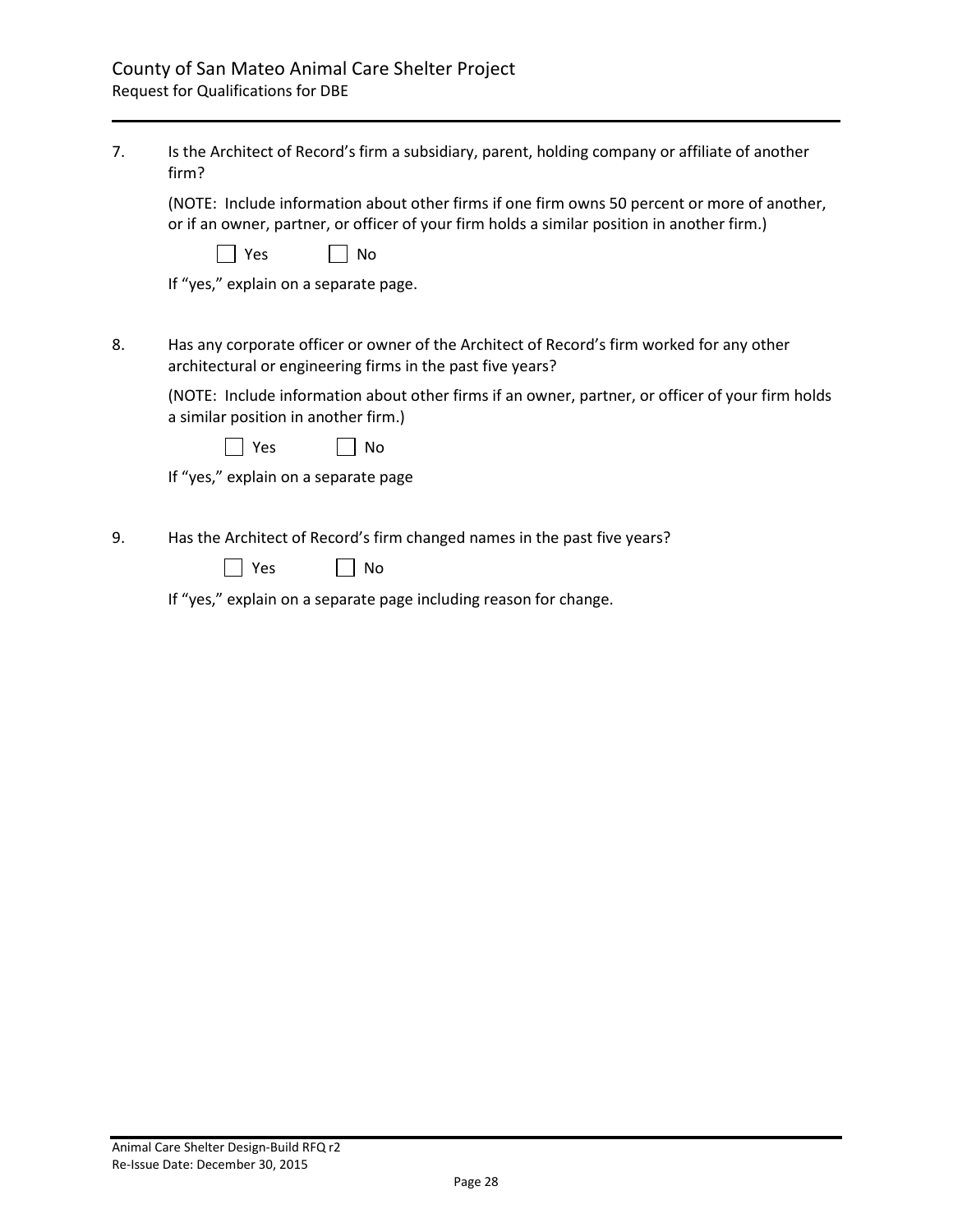### **INFORMATION ABOUT THE DESIGN ARCHITECT**

The Design Architect is the Architect who will have design responsibility in addition to the Architect of Record.

- 1. Provide the following information:
	- Name of Design Architect: **with a state of the state of the state of the state of the state of the state of the state of the state of the state of the state of the state of the state of the state of the state of the state**

Registration / License Number: \_\_\_\_\_\_\_\_\_\_\_\_\_\_\_\_\_\_\_\_\_\_\_\_\_\_\_\_\_\_\_\_\_\_\_\_\_\_\_\_\_\_\_\_\_\_\_\_\_\_\_\_

Years in Practice: **Wears Security** 

- 2. Date of company formation or incorporation: \_\_\_\_\_\_\_\_\_\_\_\_\_\_\_\_\_\_\_\_\_\_\_\_\_\_\_\_\_\_\_\_\_
- 3. State of formation or incorporation:
- 4. How many persons does the Design Architect's firm currently employ?:
- 5 (a) If the Design Architect's firm is a corporation, provide the following information for each officer of the corporation and individuals who own 10% or more of the corporate stock.

| Position  | Name | Years with | % Ownership |
|-----------|------|------------|-------------|
|           |      | Co.        |             |
| CEO       |      |            |             |
|           |      |            |             |
| President |      |            |             |
|           |      |            |             |
| Secretary |      |            |             |
|           |      |            |             |
| Treasurer |      |            |             |
|           |      |            |             |
|           |      |            |             |
|           |      |            |             |
|           |      |            |             |
|           |      |            |             |
|           |      |            |             |
|           |      |            |             |

#### 5 (b) If the Design Architect is a sole proprietorship, complete the following:

| Owner | Years as<br>Owner |
|-------|-------------------|
|       |                   |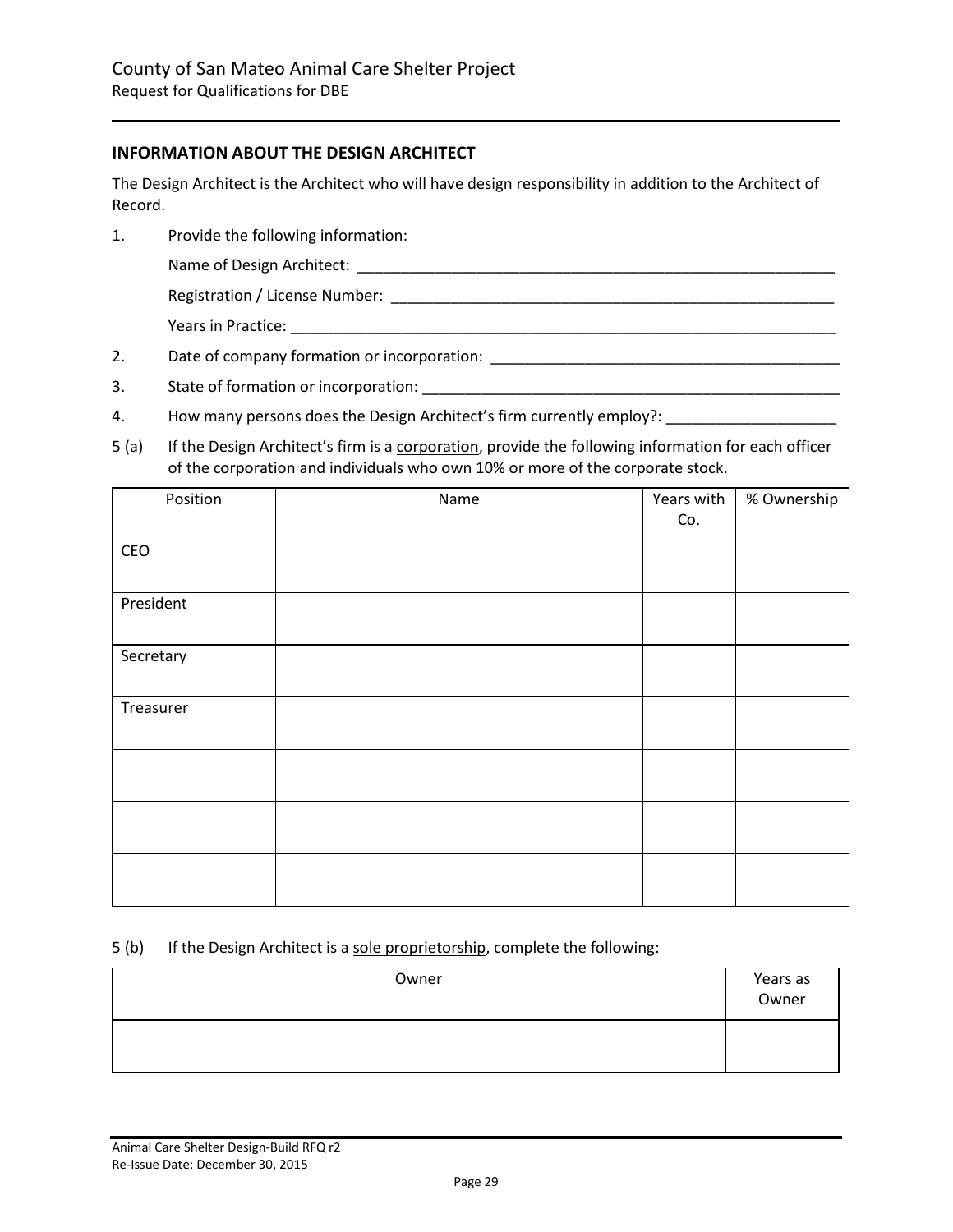5 (c) If the Design Architect's firm is a joint venture or partnership, provide the following information for each member of the joint venture or each partner.

| Name of Individual<br>or Entity | <b>Principal Contact</b> | Position | Years with<br>Joint Venture/<br>Partnership | % Ownership<br>Interest |
|---------------------------------|--------------------------|----------|---------------------------------------------|-------------------------|
|                                 |                          |          |                                             |                         |
|                                 |                          |          |                                             |                         |
|                                 |                          |          |                                             |                         |
|                                 |                          |          |                                             |                         |
|                                 |                          |          |                                             |                         |
|                                 |                          |          |                                             |                         |
|                                 |                          |          |                                             |                         |
|                                 |                          |          |                                             |                         |
|                                 |                          |          |                                             |                         |

6. Has there been any change in ownership of the Design Architect's firm during the last three years?

(NOTE: A corporation whose shares are publicly traded is not required to answer this question with regard to public trades.)

| Yes | No |
|-----|----|
|-----|----|

If "yes," explain on a separate page.

7. Is the Design Architect's firm a subsidiary, parent, holding company or affiliate of another firm?

(NOTE: Include information about other firms if one firm owns 50 percent or more of another, or if an owner, partner, or officer of your firm holds a similar position in another firm.)

|  | Yes |  | No |
|--|-----|--|----|
|--|-----|--|----|

If "yes," explain on a separate page.

Г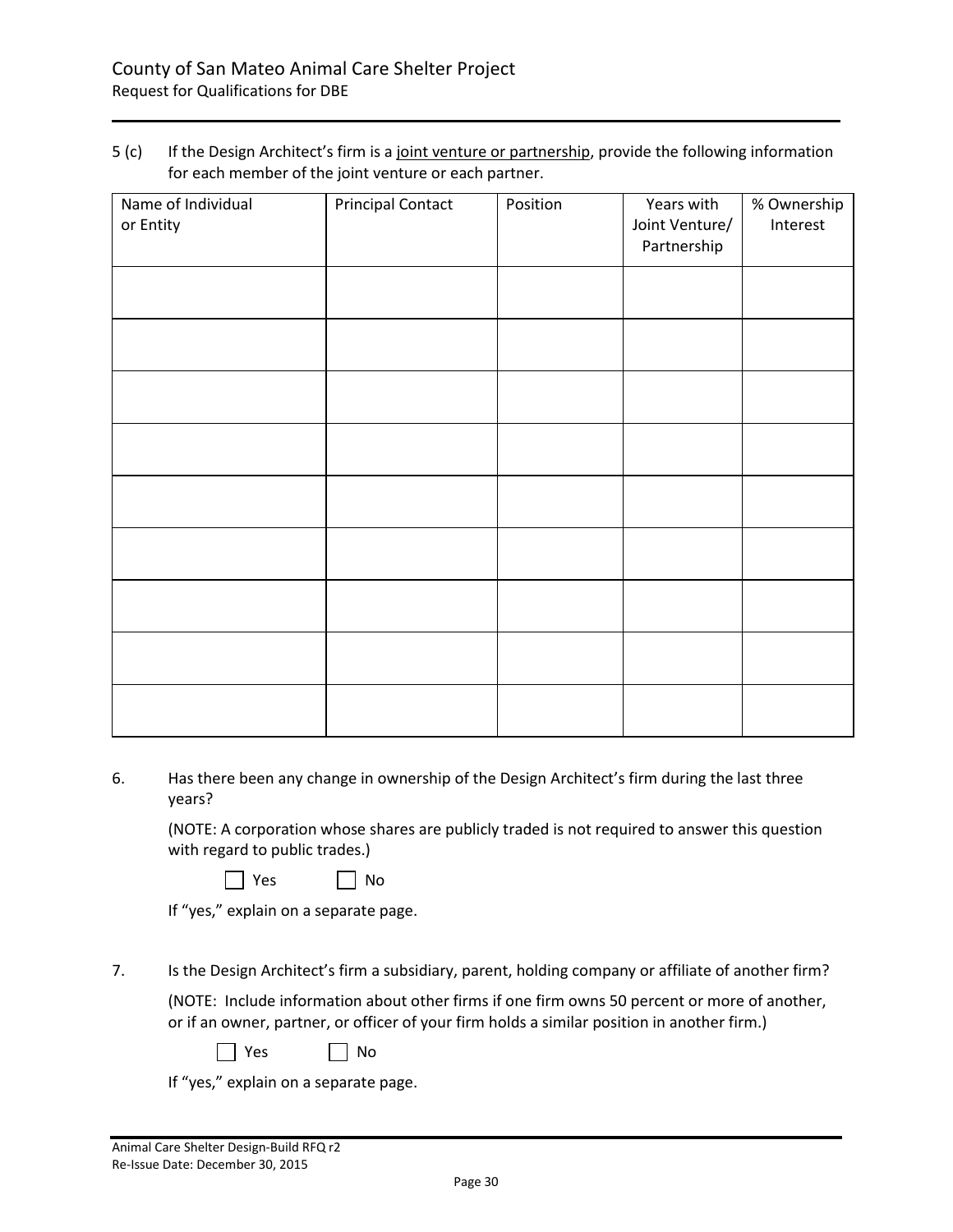| 8. | Has any corporate officer or owner of the Design Architect's firm worked for any other<br>architectural or engineering firms in the past five years? |
|----|------------------------------------------------------------------------------------------------------------------------------------------------------|
|    | (NOTE: Include information about other firms if an owner, partner, or officer of your firm holds<br>a similar position in another firm.)             |
|    | Yes<br>No                                                                                                                                            |
|    | If "yes," explain on a separate page                                                                                                                 |
| 9. | Has the Design Architect's firm changed names in the past five years?<br>Yes<br>No                                                                   |
|    | If "yes," explain on a separate page including reason for change.                                                                                    |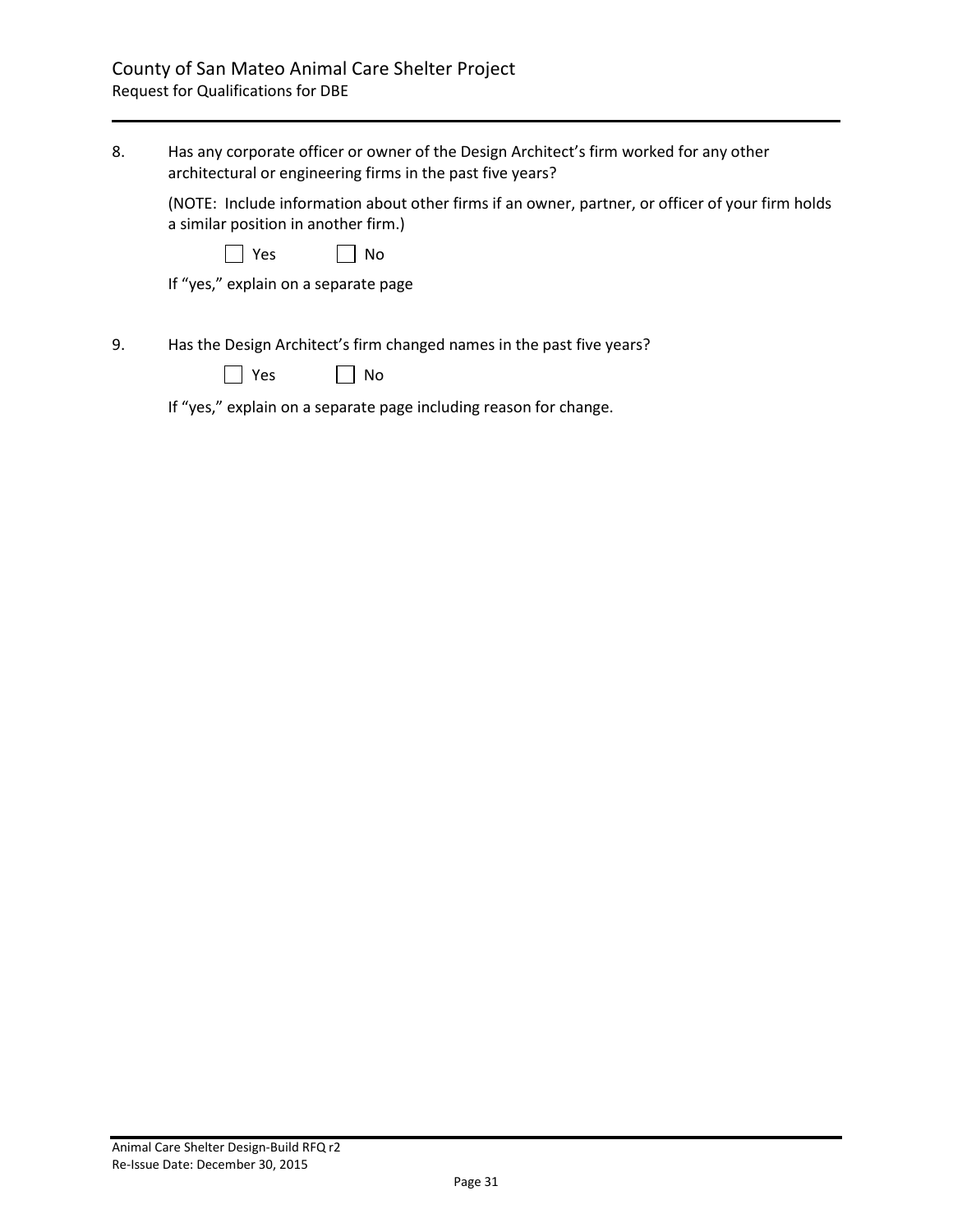### **CERTIFICATION**

NOTE: All Primary Members of the DBE Team must complete and sign a copy of this Certification form.

I, the undersigned, hereby certify and declare that I have read all the answers to the Request for Qualifications (RFQ); that all responses are correct and complete to my knowledge and belief. I declare under penalty of perjury under the laws of the State of California, that all information submitted under this RFQ is true and correct.

(Signature)

(Printed name)

(Place of Execution)

(Date)

(Firm Name)

This form may be reproduced/reprinted for each primary team member.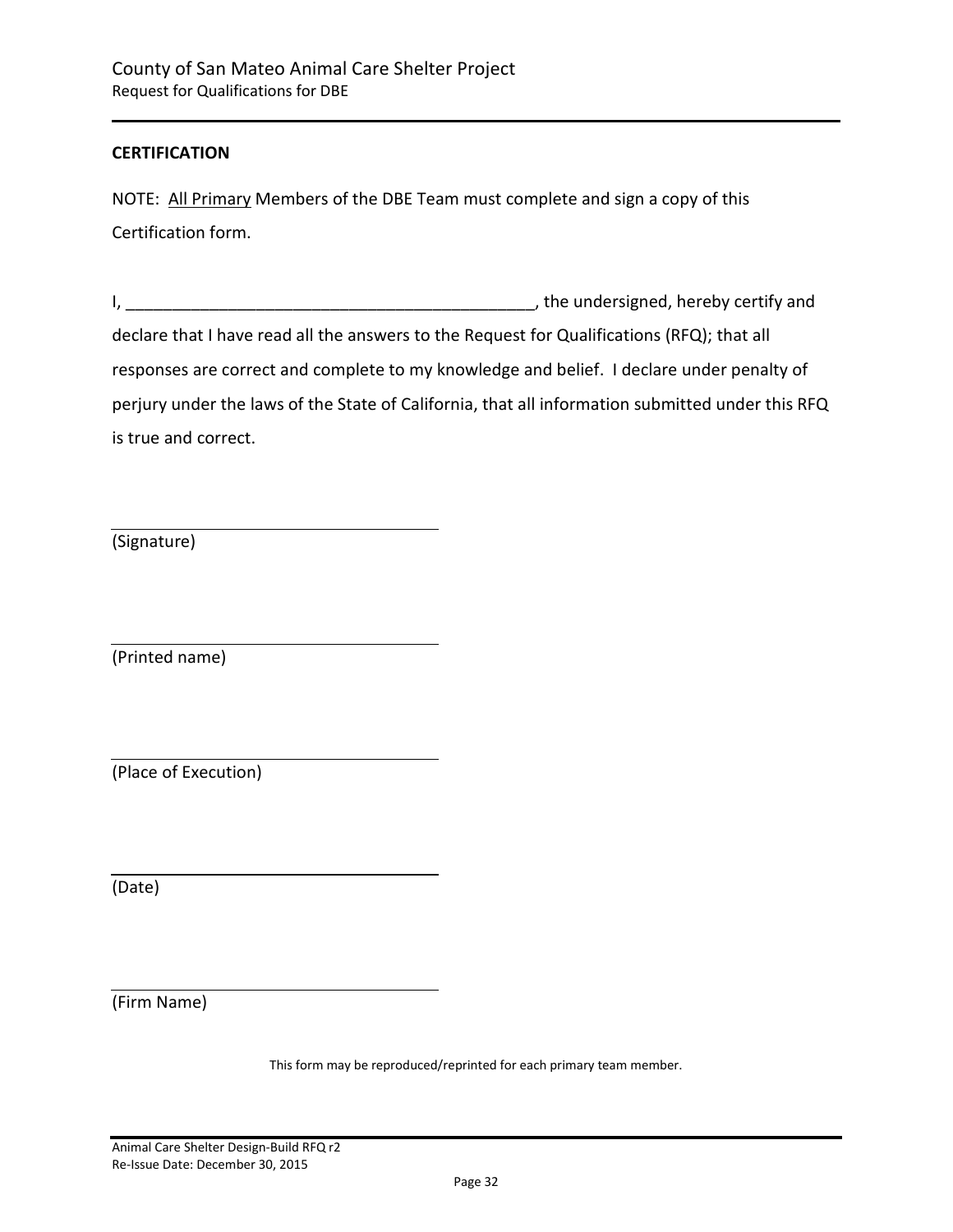# <span id="page-32-0"></span>**Tab 2 - ESSENTIAL REQUIREMENTS FOR THE DBE**

The term "Associates" shall mean all of the following:

- The current qualifiers for all current Contractors State License Board contracting licenses held by the Design-Builder.
- All current officers of a Design-Builder which is a corporation.
- All current partners of a Design-Builder which is a partnership.
- All current joint venturers of the joint venture Design-Builder which is seeking prequalification.
- 1. Does the Design-Builder and each proposed Subcontractor possess a current California contractor's license for the project for which it intends to submit a proposal or intend to obtain a license before commencing work?

| $ $   Yes    | $\vert$   No |
|--------------|--------------|
| $Yes = Pass$ |              |
| $No = Fail$  |              |

2. Does the Design-Builder have a liability insurance policy with a policy limit of at least **\$2,000,000** per occurrence, **\$4,000,000** aggregate and **\$10,000,000** in excess liability from a California admitted company?

| Voc | NΩ |
|-----|----|
|-----|----|

**Yes = Pass No = Fail**

If yes, provide the following information. (Attach a separate page if more than one policy)

| Insurance Company:           |  |
|------------------------------|--|
| Policy Number:               |  |
| Policy Limit per Occurrence: |  |
| Aggregate Policy Limit:      |  |

Attach a letter from your insurance carrier confirming limits.

3. Does the Design-Builder and each proposed Subcontractor have current California workers' compensation insurance policies as required by the Labor Code or are legally self-insured pursuant to Labor Code sections 3700 et. seq. or do they intend to obtain such insurance prior to commencing work?

| $ $   Yes    | $\Box$ No |
|--------------|-----------|
| $Yes = Pass$ |           |
| $No = Fail$  |           |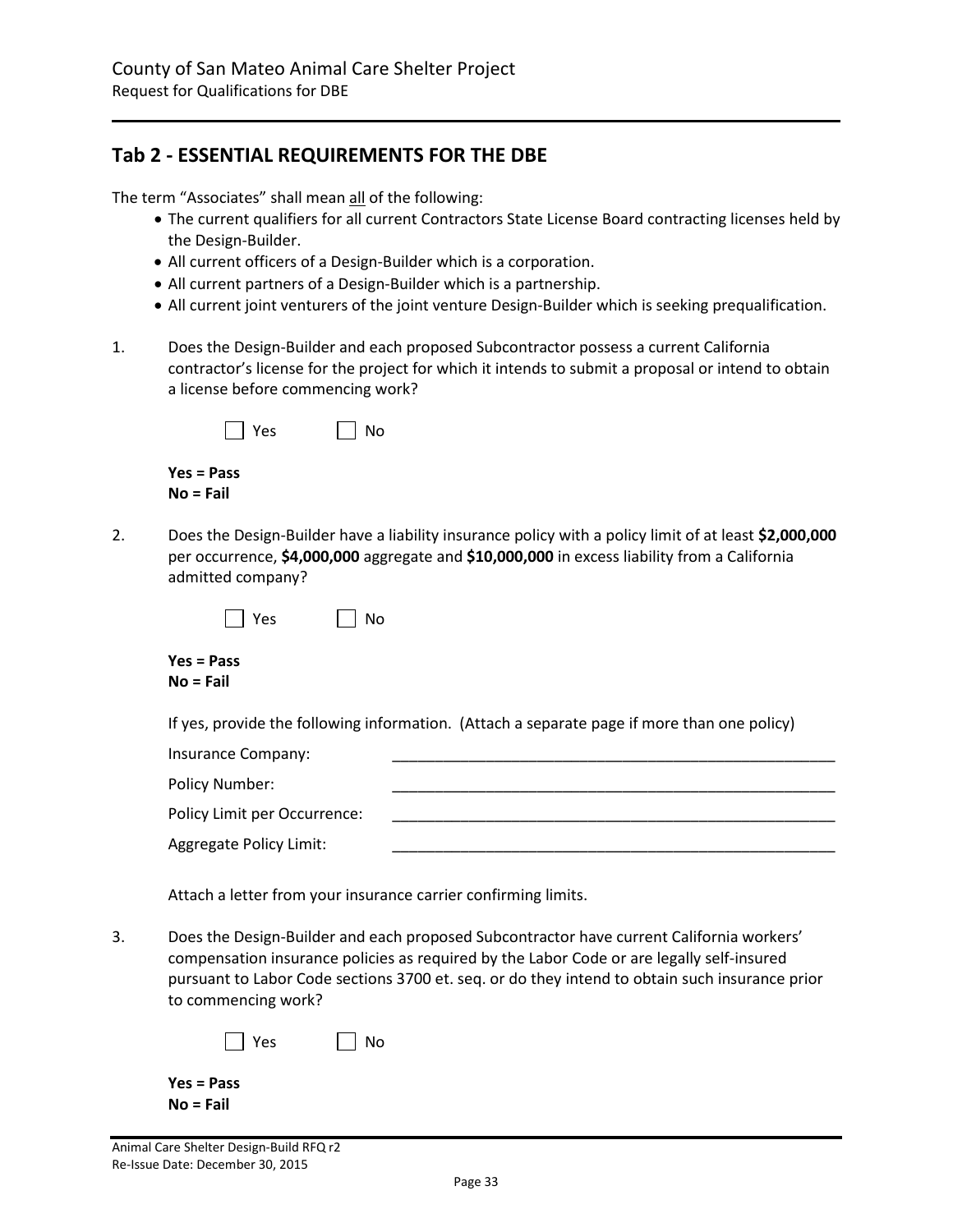|                    | If yes, provide the following information. (Attach a separate page if more than one policy) |
|--------------------|---------------------------------------------------------------------------------------------|
| Insured:           |                                                                                             |
| Insurance Company: |                                                                                             |
| Policy Number:     |                                                                                             |

4. Has the latest copy of an certified financial statement (no more than two years old) with accompanying notes been attached for the Design-Builder or each member of the Design-Builder? (An certified financial statement with accompanying notes of a parent company guarantor may be substituted. A financial statement that is not certified is not acceptable. A letter verifying availability of a line of credit is not a substitute for the required financial statement.)

| $ $   Yes    | $\vert$   No |
|--------------|--------------|
| $Yes = Pass$ |              |
| $No = Fail$  |              |

5. Has a notarized statement from an admitted surety insurer (approved by the California Department of Insurance) and authorized to issue bonds in the State of California been attached, which states that the Design Builder's current bonding capacity is sufficient to provide payment and performance bonds in the amount of 100% of the contract total? (Statement must be from the surety company, not an agent or broker.)

|  |  | חו |
|--|--|----|
|--|--|----|

#### **Yes = Pass No = Fail**

6. Has any contractor license held by the Design-Builder or its associates, the General Contractor Member(s) of the Design-Builder or their associates, or any of the proposed Subcontractors or their associates, been revoked or suspended within the last five (5) years?

|    | No.<br>Yes                                                                                                                                                                                             |
|----|--------------------------------------------------------------------------------------------------------------------------------------------------------------------------------------------------------|
|    | $Yes = Fair$<br>$No = Pass$                                                                                                                                                                            |
| 7. | Has a surety firm completed a contract or paid for completion of a contract on behalf of any<br>member of the DBE because they were terminated by the project owner within the last five (5)<br>years? |
|    | No<br>Yes                                                                                                                                                                                              |

| $Yes = Fall$ |  |  |
|--------------|--|--|
| $No = Pass$  |  |  |

Animal Care Shelter Design-Build RFQ r2 Re-Issue Date: December 30, 2015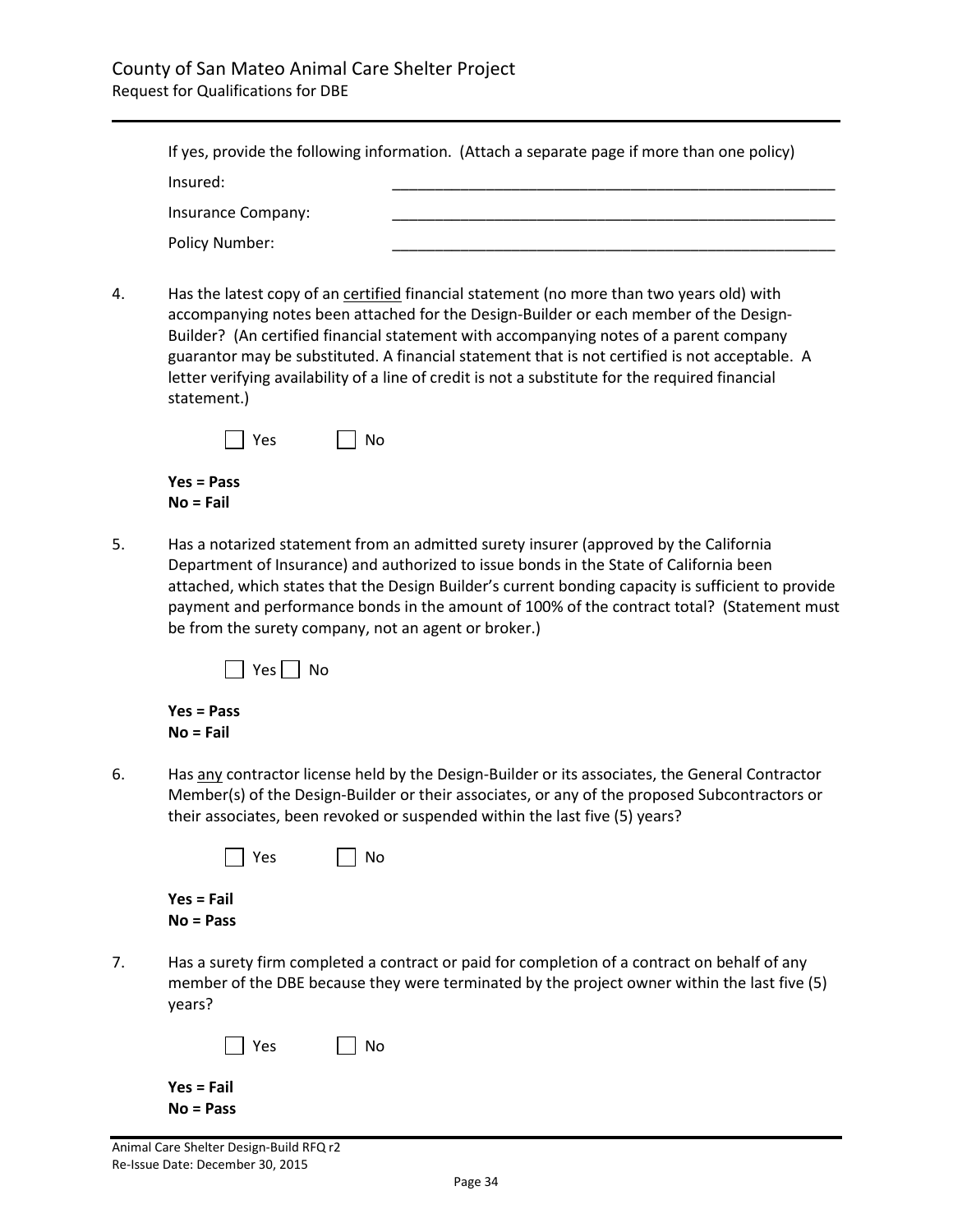8. Within the last five years was the Design-Builder, the General Contractor Member(s) of the Design-Builder or any proposed Subcontractor been declared ineligible to bid on a public works contract, to be awarded a public works contract, or to perform as a subcontractor on a public works contract, pursuant to either Labor Code section 1777.1 or Labor Code section 1777.7?

| Yes          | $\vert$   No |
|--------------|--------------|
| $Yes = Fail$ |              |
| $No = Pass$  |              |

9. Has any member of the DBE (contractors, architects, engineers, subcontractors or others) or any member's associates, ever been convicted of a crime involving the awarding of a contract for a government project, or the bidding or performance of a government contract within the last five (5) years?

| Yes          | $\vert$   No |
|--------------|--------------|
| $Yes = Fail$ |              |
| $No = Pass$  |              |

10. Do all Architects and Engineers who are expected to work on the project possess current California professional registrations / licenses for the architectural and engineering services which they intend to provide?

| $\Box$ Yes | $\Box$ No |
|------------|-----------|
|            |           |

|           | Yes = Pass |
|-----------|------------|
| No = Fail |            |

11. Are all Principal Architect/Engineers covered by a professional liability insurance policy with a policy limit of at least **\$2,000,000** per occurrence and **\$4,000,000** aggregate from a California admitted company that provides coverage for work on a design-build contract?

| Υρς | Nο |
|-----|----|
|-----|----|

|           | Yes = Pass |
|-----------|------------|
| No = Fail |            |

If yes, provide the following information. (Attach a separate page if more than one policy)

| Insurance Company:           |  |
|------------------------------|--|
| Policy Number:               |  |
| Policy Limit per Occurrence: |  |
| Aggregate Policy Limit:      |  |
|                              |  |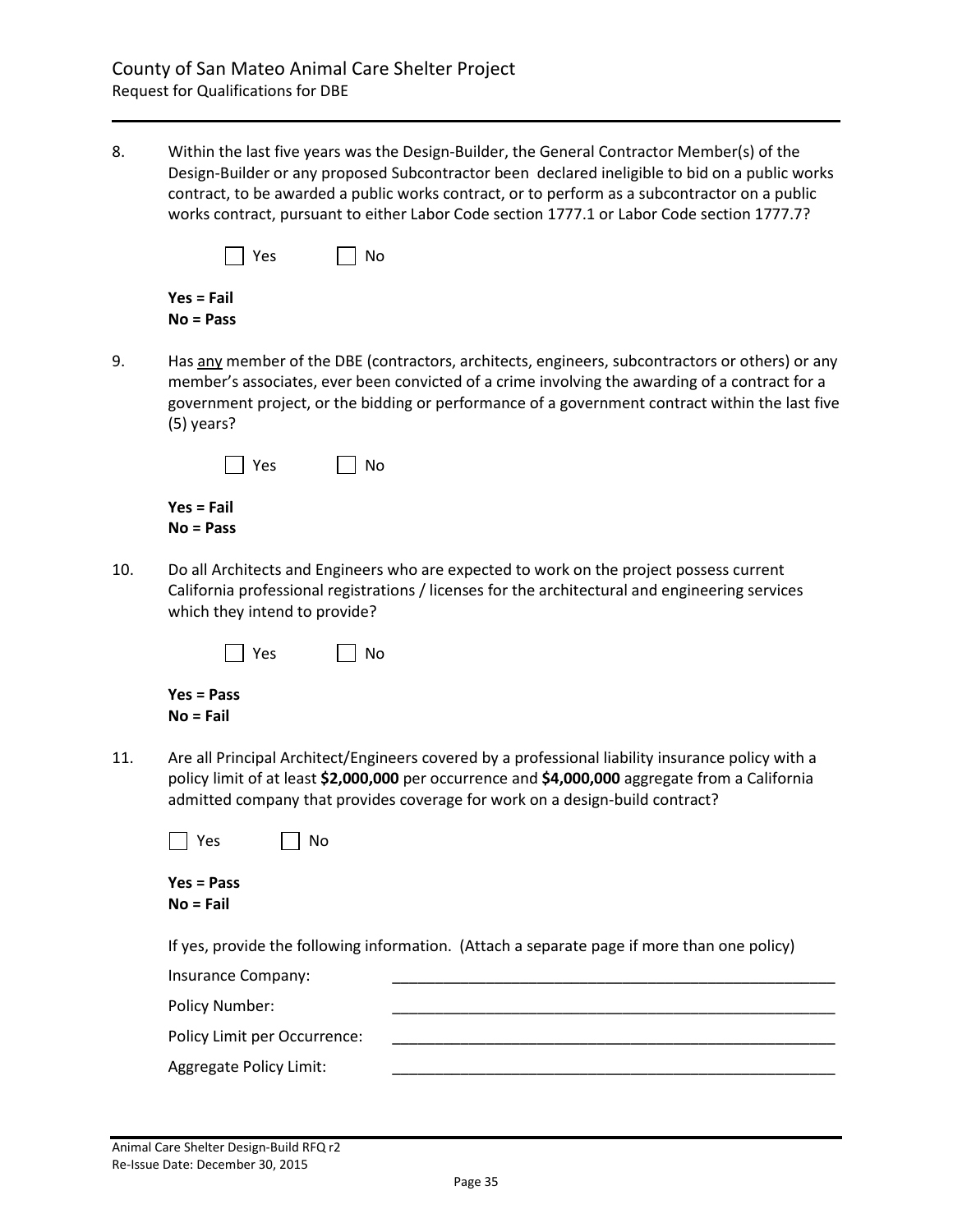12. Has any professional registration held by any Architect who will provide services been revoked at any time in the last five years?

| $\vert$   Yes | $\vert$   No |
|---------------|--------------|
| $Yes = Fair$  |              |
| $No = Pass$   |              |

13. Has any professional license held by any Engineer who will provide services been revoked at any time in the last five years?

| $ $   Yes    | $\vert$ $\vert$ No |
|--------------|--------------------|
| $Yes = Fair$ |                    |
| $No = Pass$  |                    |

14. Does the Design-Builder, the General Contractor Member(s) of the Design-Builder and each proposed Subcontractor seeking prequalification, know and understand their obligations regarding the employment of apprentices on public works under Labor Code section 1777.5 and California Code of Regulations, Title 8, section 230.1, and do they intend to comply with these requirements, including the requirement, if applicable, to request the dispatch of apprentices from an apprenticeship program approved by the California Apprenticeship Council?

| l l Yes | l I No |
|---------|--------|
|         |        |

**Yes = Pass No = Fail**

15. Will the Design-Builder ensure that its subcontractors responsible for specialty construction work use only qualified skilled labor personnel (such as carpenters, heat and frost insulators, asbestos workers, boilermakers, iron shop builders, blacksmiths, forgers, bricklayers, electrical workers, elevator constructors, iron workers, plumbers, pipe fitters, plasterers, cement masons, painters, roofers, waterproofers , sheet metal workers) and other such skilled labor as may be required by the work of the project to perform such work?

|  | <b>Yes</b> |  |  | NΩ |
|--|------------|--|--|----|
|--|------------|--|--|----|

**Yes = Pass No = Fail**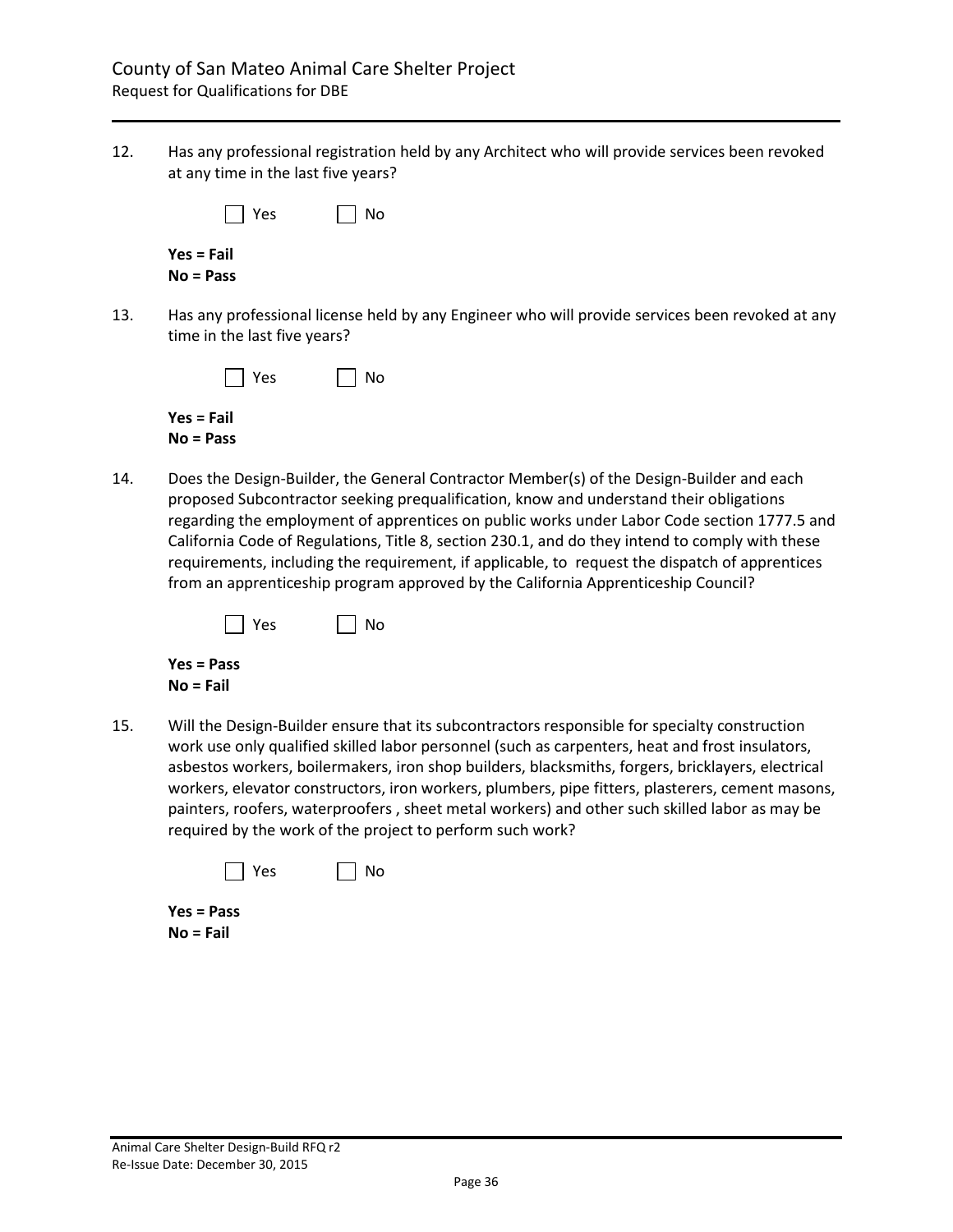# <span id="page-36-0"></span>**Tab 3 - QUESTIONS FOR THE DBE PRIMARY TEAM MEMBERS**

#### **QUESTIONS FOR THE DESIGN-BUILDER**

The term "Associates" shall mean all of the following:

- The current qualifiers for all current Contractors State License Board contracting licenses held by the Design-Builder.
- All current officers of a Design-Builder which is a corporation.
- All current partners of a Design-Builder which is a partnership.
- All current joint venturers of the joint venture Design-Builder which is seeking prequalification.

**Adverse responses are taken under consideration and considered on a case by case basis. When responding to answers on a separate page, please provide the question and question number.**

A-1 How many years has the Design-Builder been licensed in California?

Years: **with a set of the set of the set of the set of the set of the set of the set of the set of the set of the set of the set of the set of the set of the set of the set of the set of the set of the set of the set of th** 

A-2. Is the Design-Builder or its associates currently the debtor in a bankruptcy or receivership case?

| $\vert$   Yes | $\Box$ No (pass) |
|---------------|------------------|
|---------------|------------------|

If "yes," indicate the case number, bankruptcy court, and the date on which the petition was filed.

| Case Number |  |
|-------------|--|
|             |  |

Bankruptcy Court Date Filed

\_\_\_\_\_\_\_\_\_\_\_\_\_\_\_\_\_\_\_\_ \_\_\_\_\_\_\_\_\_\_\_\_\_\_\_\_\_\_\_\_\_\_\_ \_\_\_\_\_\_\_\_\_\_\_\_\_\_\_\_\_

A-3. Has the Design-Builder or its associates ever been in bankruptcy or receivership at any time (This question refers only to a bankruptcy action that was not described in answer to question A-2, above)

| Yes |  | No (pass) |
|-----|--|-----------|
|-----|--|-----------|

If "yes," indicate the case number, bankruptcy court, and the date on which the petition was filed.

| Case Number | <b>Bankruptcy Court</b> | Date Filed |
|-------------|-------------------------|------------|

- A-4. Has the Design-Builder, its associates, or managing employees ever been assessed liquidated damages of more than a total **\$15,000** on a construction contract with either a public or private owner?
	- $\Box$  Yes  $\Box$  No (pass)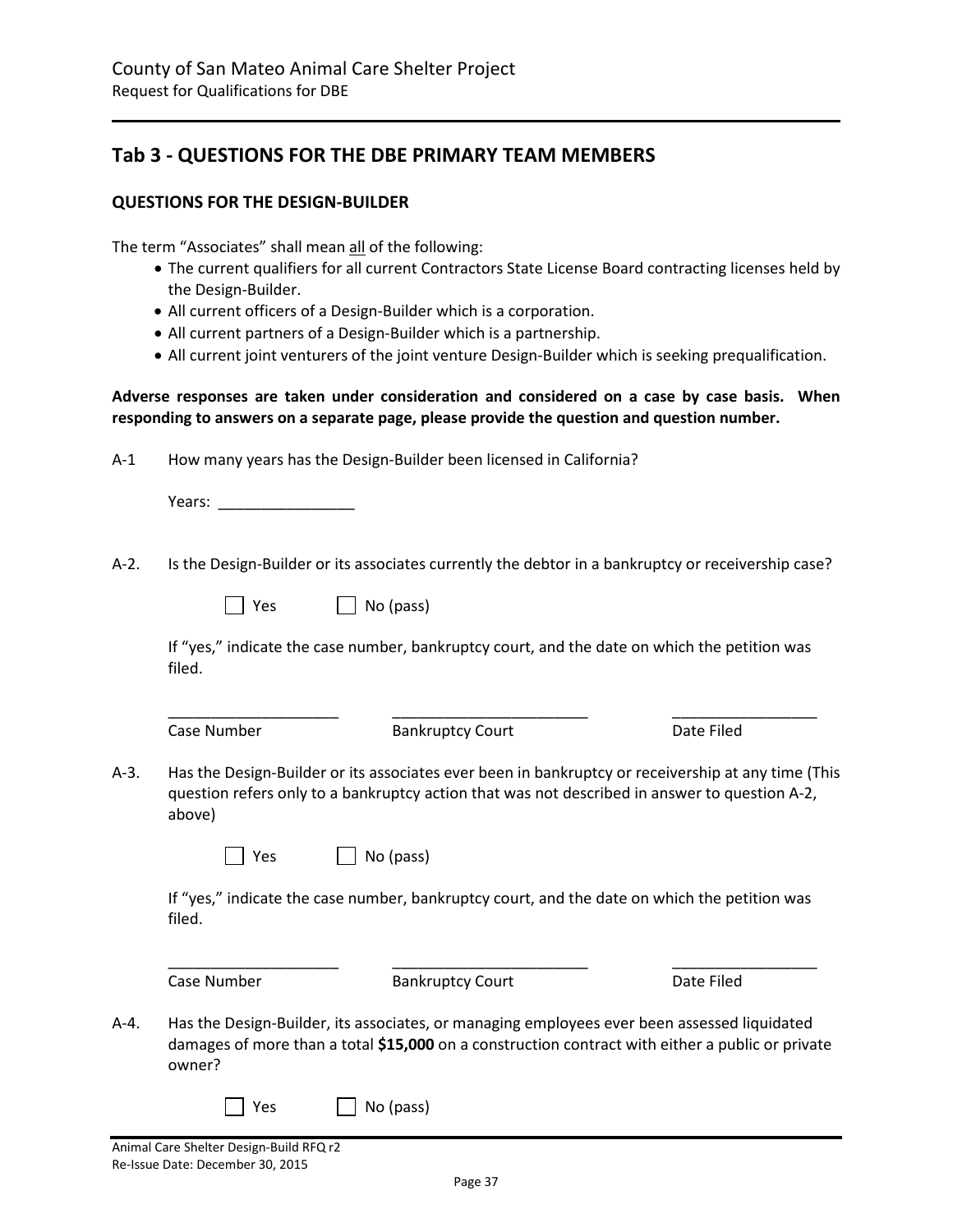If yes, explain on a separate page, identifying all such projects by owner, owner's address, name of entity against whom assessment was made, the date of completion of the project, total amount of liquidated damages assessed and all other information necessary to fully explain the assessment of liquidated damages.

A-5. Has the Design-Builder, its associates or managing employees ever been declared by an owner, or found by an arbitrator or court to be in default on a construction contract?

| $\Box$ Yes | $\Box$ No (pass) |
|------------|------------------|
|------------|------------------|

If "yes," explain on a separate page.

A-6. Has the Design-Builder, its associates or managing employees, been debarred, disqualified, removed or otherwise prevented from bidding on, or completing, any government agency or public works project for any reason?

| $\Box$ Yes | $\Box$ No (pass) |
|------------|------------------|
|------------|------------------|

If "yes," explain on a separate page. State the name of the organization debarred, the year of the event, the owner of the project, and the basis for the action.

A-7. Has the Design-Builder, its associates or managing employees ever been denied an award of a public works contract based on a finding by a public agency that they were not a responsible or responsive bidder?

 $\bigcap$  Yes  $\bigcap$  No (pass)

If "yes," on a separate page identify the year of the event, the entity denied the award, the owner, the project, and the basis for the finding by the public agency.

(NOTE: The following two questions refer only to disputes between Design-Builders and owners of projects. You need not include information about disputes with suppliers, other contractors, or subcontractors. You need not include information about "pass-through" disputes in which the actual dispute is between a subcontractor and a project owner.)

A-8. In the past five years has any claim in excess of **\$30,000** been filed in court, arbitration, or other dispute resolution proceeding against the Design-Builder or its associates concerning their work on a construction project?

| Yes | No (pass) |
|-----|-----------|
|-----|-----------|

If "yes," on a separate page identify the claim(s) by providing the project name, date of the claim, name of the claimant, the name of the entity the claim was filed against, a brief description of the nature of the claim, the court and case number, and a brief description of the status of the claim (pending or, if resolved, a brief description of the resolution).

 $\overline{\phantom{a}}$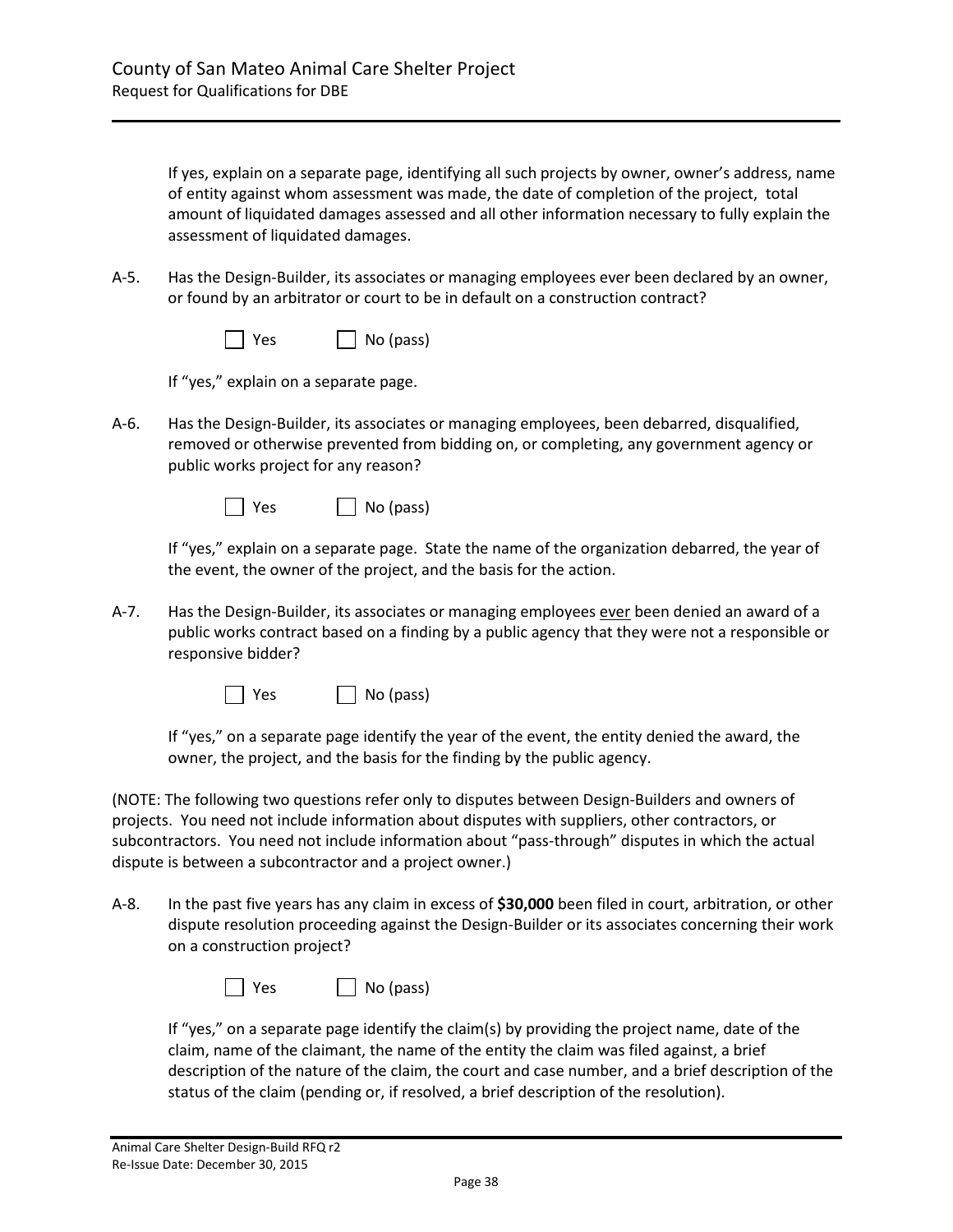A-9. In the past five years has the Design-Builder or its associates made any claim in excess of **\$30,000** against a project owner concerning work on a project or payment for a contract and filed that claim in court or arbitration?

| Yes | $\Box$ No (pass) |
|-----|------------------|
|-----|------------------|

If "yes," on a separate page identify the claim by providing the name of claimant, the project name, date of the claim, name of the entity (or entities) against whom the claim was filed, a brief description of the nature of the claim, the court and case number, and a brief description of the status of the claim (pending, or if resolved, a brief description of the resolution).

A-10. Has any insurance carrier, for any form of insurance, refused to renew the insurance policy for the Design-Builder or its associates due to non-payment or contractor losses?



If "yes," on a separate page give name of the insured, name the insurance carrier, the form of insurance, and the year of the refusal.

A-11. Has the Design-Builder, its associates or managing employees ever been found liable in a civil suit or found guilty in a criminal action for, or legally admitted for the purpose of a criminal plea to making any false claim or material misrepresentation to any public entity?

| T Yes | $\Box$ No (pass) |
|-------|------------------|
|-------|------------------|

If "yes," explain on a separate page, including identifying who was found liable or guilty, the court and case number, the name of the public entity, the civil or criminal verdict, the date and the basis for the finding.

A-12. Has the Design-Builder, its associates, or managing employees ever been convicted of a crime involving any federal, state, or local law related to construction?

| $\Box$ Yes | $\Box$ No (pass) |
|------------|------------------|
|------------|------------------|

If "yes," explain on a separate page, including identifying who was convicted, the name of the victim, the date of the conviction, the court and case number, the crimes, and the grounds for the conviction.

A-13. Has the Design-Builder, its associates or managing employees ever been convicted of a federal or state crime of fraud, theft, or any other act of dishonesty?

| Yes |  |  | $\Box$ No (pass) |
|-----|--|--|------------------|
|-----|--|--|------------------|

If "yes," identify on a separate page, the person or persons convicted, the court and case number, the crimes, and the year convicted.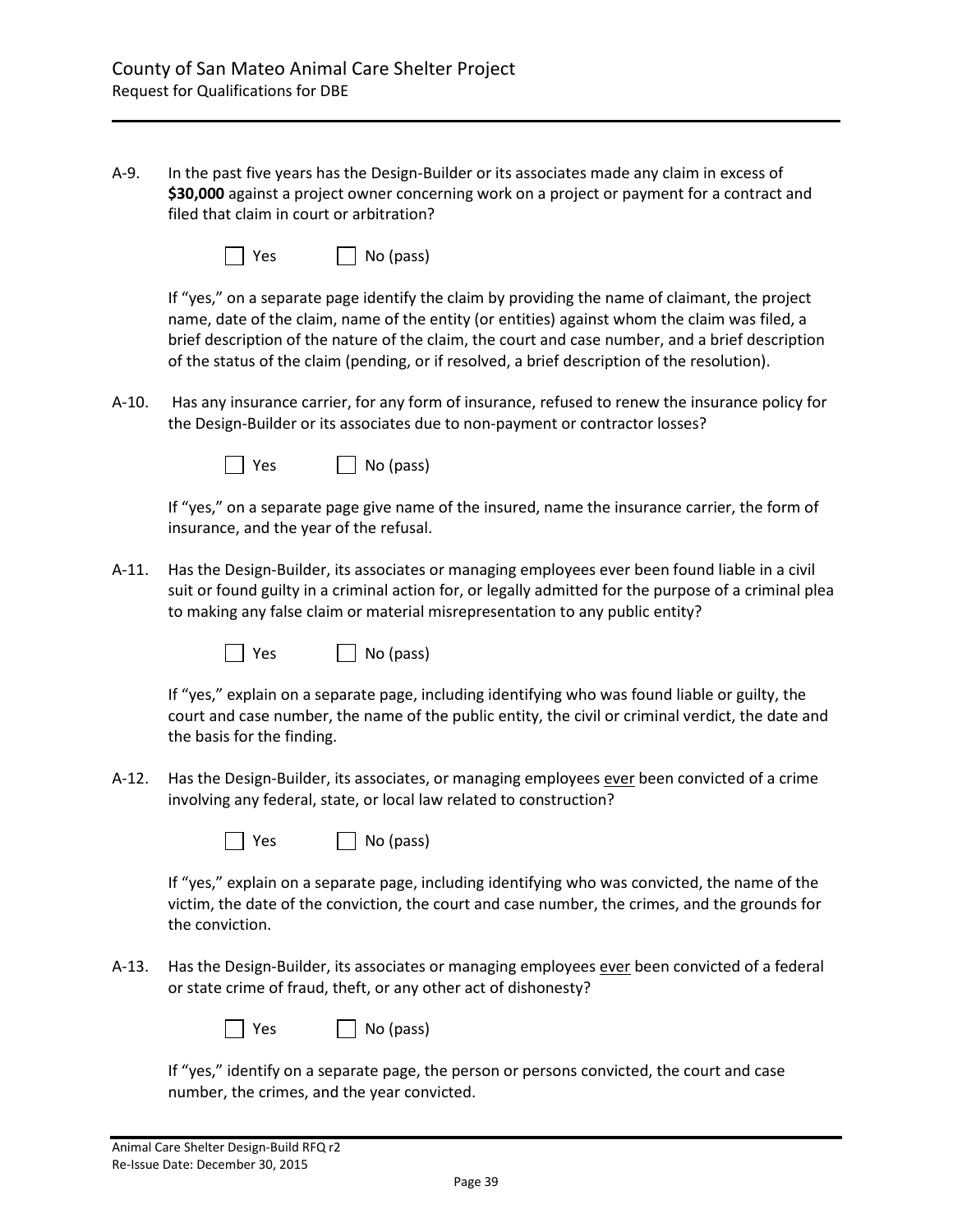A-14. Has there ever been a period of time when the Design-Builder or its associates had no surety bond in place during a public construction project when one was required?

| Yes | $\Box$ No (pass) |
|-----|------------------|
|-----|------------------|

If yes, indicate the period during which no surety bonds were in place, name of entity without the surety bond, the name of project owner, and if coverage was denied, the date coverage was denied and the name of the company that denied coverage.

A-15. Has CAL OSHA cited and assessed penalties against the Design-Builder, its associates or managing employee for any "serious," "willful" or "repeat" violations of its safety or health regulations?

(NOTE: If you have filed an appeal of a citation, and the Occupational Safety and Health Appeals Board has not yet ruled on your appeal, you need not include information about it.)



If "yes," on separate page describe the citation, number of cases, the party against whom the citation was made, date of citation, nature of the violation, project on which the citation was issued, owner of project, and the amount of penalty paid, if any. State the case number and date of any OSHAB decision.

A-16. Has the Federal Occupational Safety and Health Administration cited and assessed penalties against the Design-Builder, its associates or managing employees?

(NOTE: If an appeal of the citation has been filed and the Appeals Board has not yet ruled, or if there is a court appeal pending, you need not include information about the citation.)

| Yes | $\Box$ No (pass) |
|-----|------------------|
|-----|------------------|

If "yes," on separate page describe the citations, the party against whom the citation was made, date of citation, nature of the violation, project on which the citation was issued, owner of project, and the amount of penalty paid, if any. State the case number and date of any decision.

A-17. Has the Environmental Protection Agency , any Air Quality Management District or any Regional Water Quality Control Board cited and assessed penalties against either the Design-Builder, its associates, managing employees or the owner of a project during the time in which the preceding parties were performing on a contract?

(NOTE: If an appeal of the citation has been filed and there is no ruling yet, or if there is a court appeal pending, you need not include information about the citation.)

| Yes | $\Box$ No (pass) |
|-----|------------------|
|-----|------------------|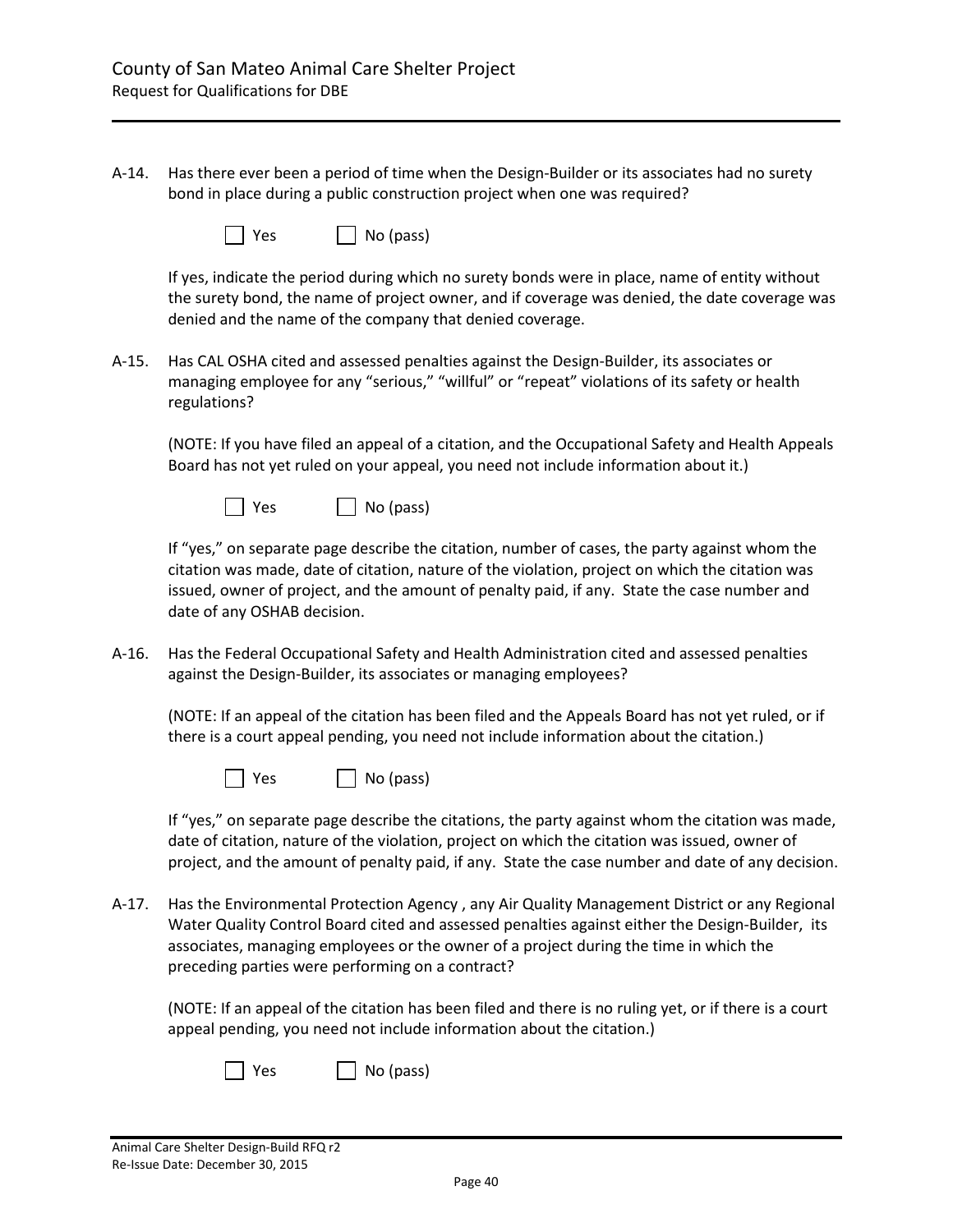If "yes," on separate page describe the citations, the party against whom the citation was made, date of citation, nature of the violation, project on which the citation was issued, owner of project, and the amount of penalty paid, if any. State the case number and date of any decision.

A-18. How often does the Design-Builder require documented safety meetings to be held for construction employees and field supervisors during the course of a project?

| At least once a week      |
|---------------------------|
| Once every two weeks      |
| Less than every two weeks |

A-19. List the Design-Builder's Experience Modification Rate (EMR) (California workers' compensation insurance) for each of the past three premium years:

(NOTE: An Experience Modification Rate is issued to your firm annually by your workers' compensation insurance carrier.)

| Year: 2014 | EMR: |
|------------|------|
| Year: 2013 | EMR: |
| Year: 2012 | EMR: |

If your EMR for any of these three years is 1.00 or higher you may attach a letter of explanation.

A-20. Has there ever been a period when the Design-Builder or its associates had employees but was without workers' compensation insurance or state-approved self-insurance?



If "yes," please explain the reason for the absence of workers' compensation insurance on a separate page. If "No," please provide a statement by your current workers' compensation insurance carrier that verifies periods of workers' compensation insurance coverage for the Design-Builder

A-21. Has there been one or more than one occasion in which the Design-Builder or its associates were required to pay either back wages or penalties for failure to comply with the state's prevailing wage laws?

| Yes | $\Box$ No (pass) |
|-----|------------------|
|-----|------------------|

If "yes," attach a separate page, describing the violator, nature of each violation, name of the project, date of its completion, the public agency for which it was constructed, the number of employees who were initially underpaid and the amount of back wages and penalties that were assessed.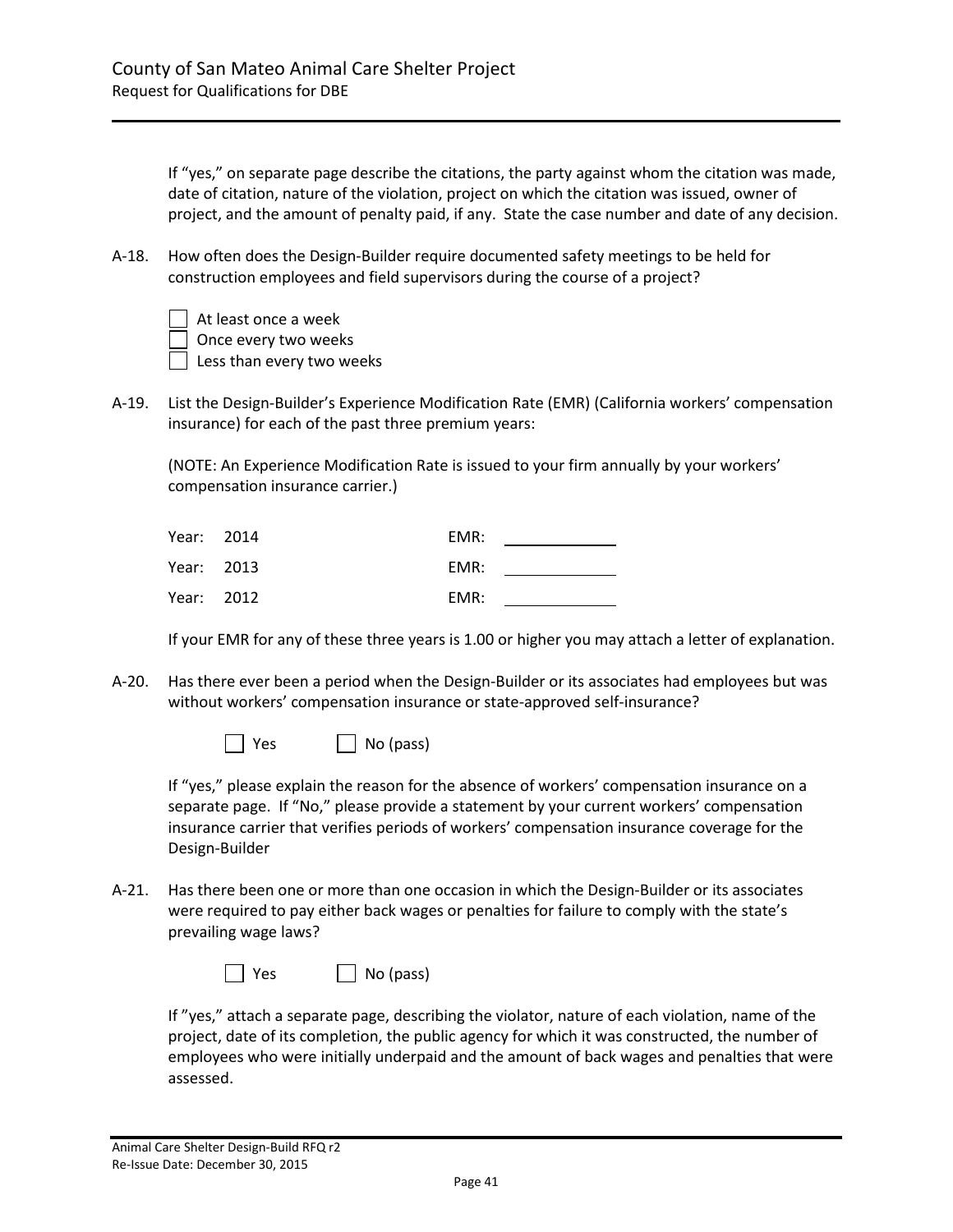A-22. Has there been more than one occasion in which the Design-Builder or its associates were penalized or required to pay back wages for failure to comply with the Federal Davis-Bacon prevailing wage requirements?

| Yes | $\Box$ No (pass) |
|-----|------------------|
|-----|------------------|

If "yes," attach a separate page, describing the violator, nature of each violation, name of the project, date of its completion, the public agency for which it was constructed; the number of employees who were initially underpaid and the amount of back wages and penalties that were assessed.

A-23. If the Design-Builder operates its own State-approved apprenticeship program, provide the following information on a separate page:

- (a) Identify the craft or crafts in which you provided apprenticeship training in the past year.
- (b) State the year in which each such apprenticeship program was approved, and attach evidence of the most recent California Apprenticeship Council approval(s) of your apprenticeship program(s).
- (c) State the number of individuals who were employed by your firm as apprentices at any time during the past three years in each apprenticeship and the number of persons who, during the past three years, completed apprenticeships in each craft while employed by your firm.
- A-24. Has the Design-Builder its associates been found to have violated any provision of California apprenticeship laws or regulations, or the laws pertaining to use of apprentices on public works?

 $\bigcap$  Yes  $\bigcap$  No (pass)

If "yes," provide the date of the findings and attach a copy of the final decision.

Date of Findings:

A-25. Do agreements exist between the Design-Builder and registered apprenticeship programs which have been approved by the California Apprenticeship Council and have graduated apprentices for all apprenticeable crafts which may be employed by the Design-Builder on this project?

(This graduation requirement shall not apply to programs providing apprenticeship training for any craft that has not been deemed by the Department of Labor and the Department of Industrial Relations to be an apprenticeable craft within the period of October 1995 to October 2000.)

| Yes (pass) | l No |
|------------|------|
|------------|------|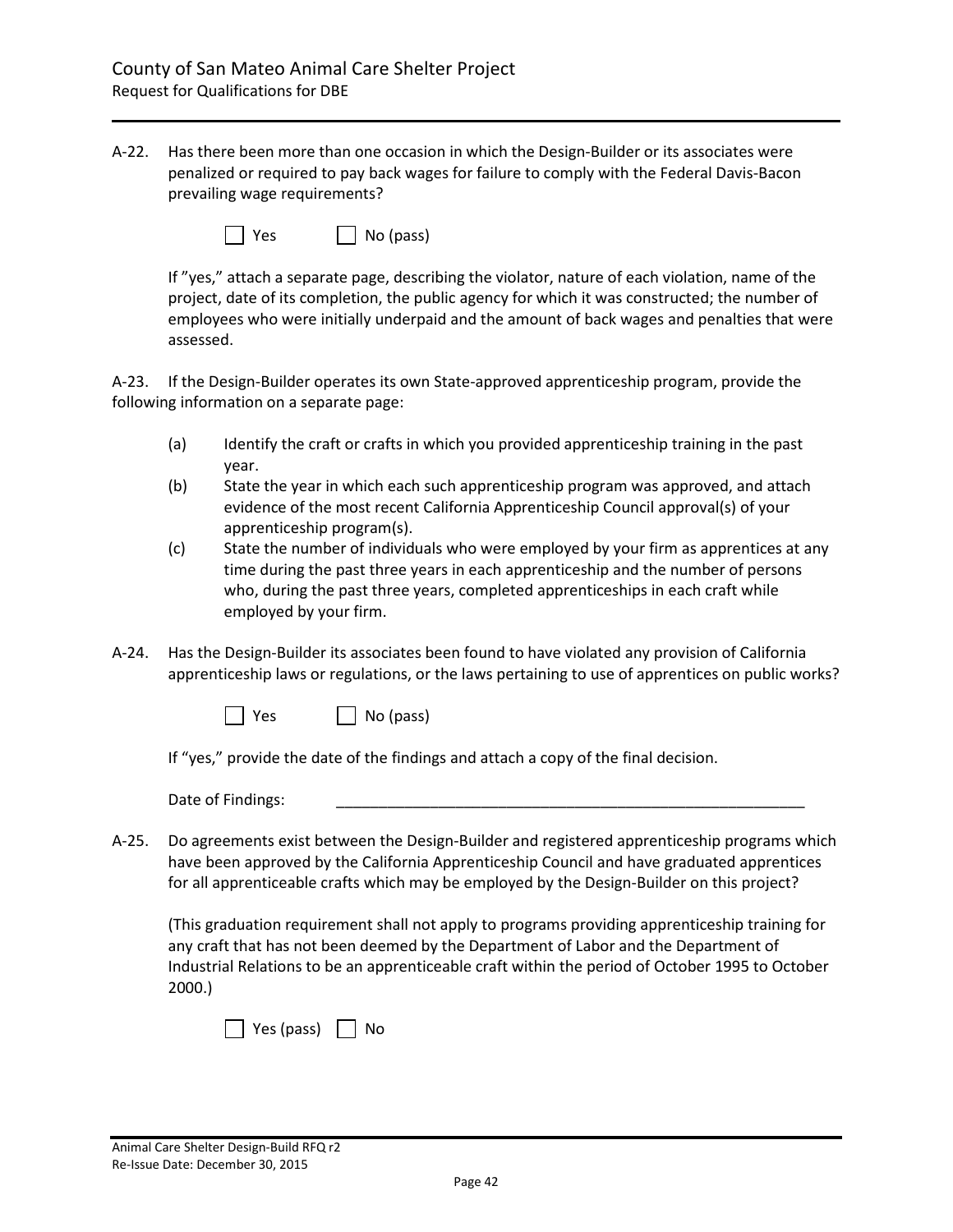### **QUESTIONS FOR THE GENERAL CONTRACTOR**

The term "General Contractor" means the member of the Design-Builder that will have the primary responsibility for the construction of the project. Duplicate and submit for each General Contractor if more than one.

The term "Associates" shall mean all of the following:

- The current qualifiers for all current Contractors State License Board contracting licenses held by the Design-Builder.
- All current officers of a Design-Builder which is a corporation.
- All current partners of a Design-Builder which is a partnership.
- All current joint venturers of the joint venture Design-Builder which is seeking prequalification.

#### **Adverse responses are taken under consideration and considered on a case by case basis. When responding to answers on a separate page, please provide the question and question number.**

| B-1 |  | How many years has the General Contractor been licensed in California? |
|-----|--|------------------------------------------------------------------------|
|-----|--|------------------------------------------------------------------------|

Years: \_\_\_\_\_\_\_\_\_\_\_\_\_\_\_\_

B-2. Is the General Contractor or its associates currently the debtor in a bankruptcy or receivership case?

 $\Box$  Yes  $\Box$  No (pass)

If "yes," indicate the case number, bankruptcy court, and the date on which the petition was filed. If more than 1 case, provide information on a separate sheet of paper.

|      | Case Number                                                                                                                                                                                              | <b>Bankruptcy Court</b>                                                                                                                                                             | Date Filed |  |  |
|------|----------------------------------------------------------------------------------------------------------------------------------------------------------------------------------------------------------|-------------------------------------------------------------------------------------------------------------------------------------------------------------------------------------|------------|--|--|
| B-3. | Was the General Contractor or its associates in bankruptcy or receivership at any time? (This<br>question refers only to a bankruptcy action that was not described in answer to question A-2,<br>above) |                                                                                                                                                                                     |            |  |  |
|      | Yes (pass)                                                                                                                                                                                               | No                                                                                                                                                                                  |            |  |  |
|      | If "yes," indicate the case number, bankruptcy court, and the date on which the petition was<br>filed. If more than 1 case, provide information on a separate sheet of paper.                            |                                                                                                                                                                                     |            |  |  |
|      | Case Number                                                                                                                                                                                              | <b>Bankruptcy Court</b>                                                                                                                                                             | Date Filed |  |  |
| B-4. |                                                                                                                                                                                                          | Has the General Contractor or its associates been assessed liquidated damages of more than a<br>total of \$30,000 on a construction contract with either a public or private owner? |            |  |  |
|      |                                                                                                                                                                                                          |                                                                                                                                                                                     |            |  |  |

If more than 1 case, provide information on a separate sheet of paper.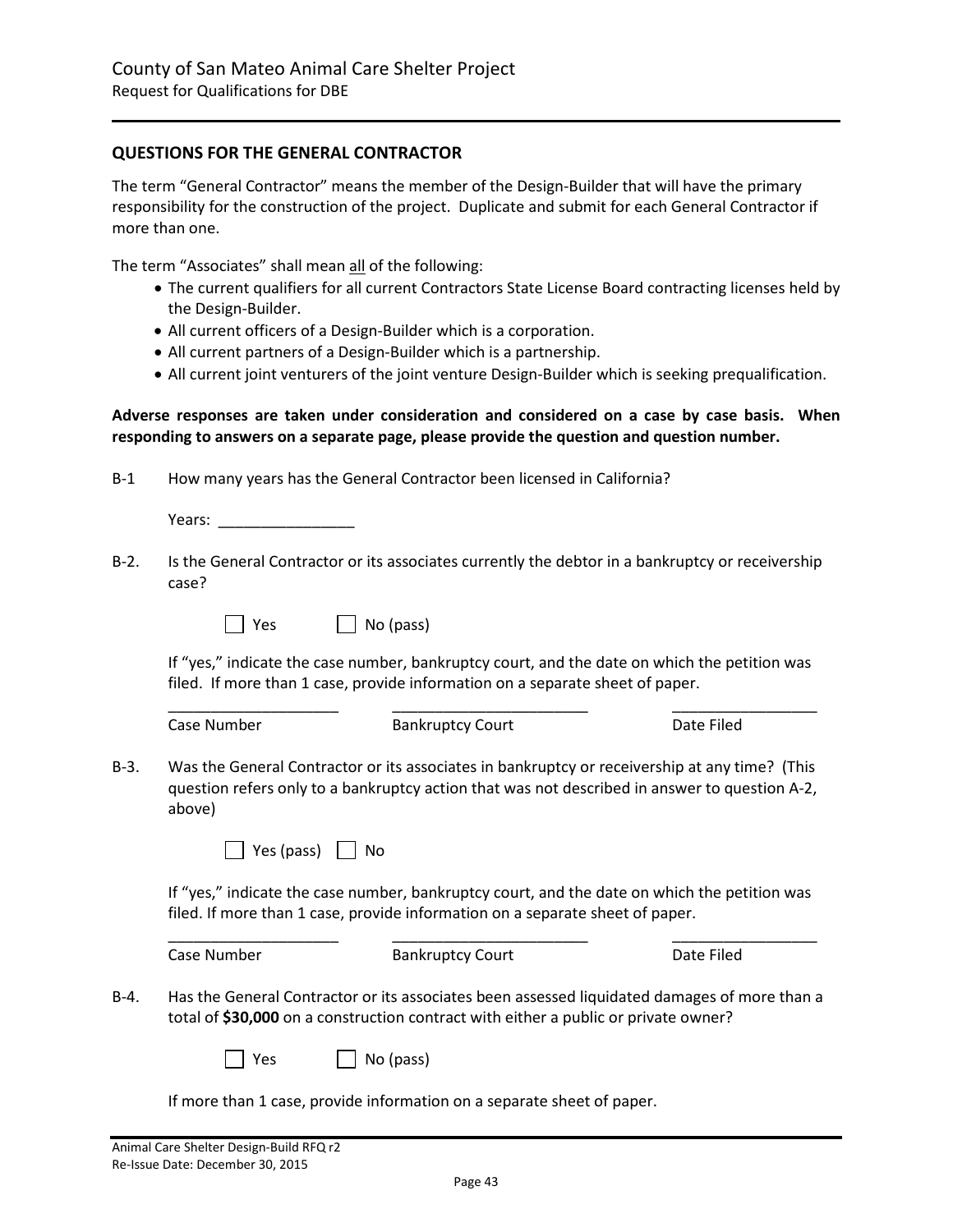If yes, explain on a separate page, identifying all such projects by owner, owner's address, name of entity against whom assessment was made, the date of completion of the project, amount of liquidated damages assessed and all other information necessary to fully explain the assessment of liquidated damages.

B-5. Has the General Contractor, its associates or managing employees ever been declared by an owner, or found by an arbitrator or court to be in default on a construction contract?

| $\Box$ Yes | $\Box$ No (pass) |
|------------|------------------|
|------------|------------------|

If "yes," explain on a separate page.

B-6. Has the General Contractor, its associates or managing employees, ever been debarred, disqualified, removed or otherwise prevented from bidding on, or completing, any government agency or public works project for any reason?

| $\Box$ Yes | $\Box$ No (pass) |
|------------|------------------|
|------------|------------------|

If "yes," explain on a separate page. State the name of the organization debarred, the year of the event, the owner of the project, and the basis for the action.

B-7. Has the General Contractor, its associates or managing employees ever been denied an award of a public works contract based on a finding by a public agency that they were not a responsible or responsive bidder?

 $\bigcap$  Yes  $\bigcap$  No (pass)

If "yes," on a separate page identify the year of the event, the entity denied the award, the owner, the project, and the basis for the finding by the public agency.

(NOTE: The following two questions refer only to disputes between contractors and owners of projects. You need not include information about disputes with suppliers, other contractors, or subcontractors. You need not include information about "pass-through" disputes in which the actual dispute is between a subcontractor and a project owner.)

B-8. In the past five years has any claim in excess of **\$30,000** been filed in court, arbitration or other dispute resolution proceeding against the General Contractor or its associates concerning their work on a construction project?

| l Yes | $\Box$ No (pass) |
|-------|------------------|
|-------|------------------|

If "yes," on a separate page identify the claim(s) by providing the project name, date of the claim, name of the claimant, the name of the entity the claim was filed against, a brief description of the nature of the claim, the court and case number, and a brief description of the status of the claim (pending or, if resolved, a brief description of the resolution).

 $\overline{\phantom{a}}$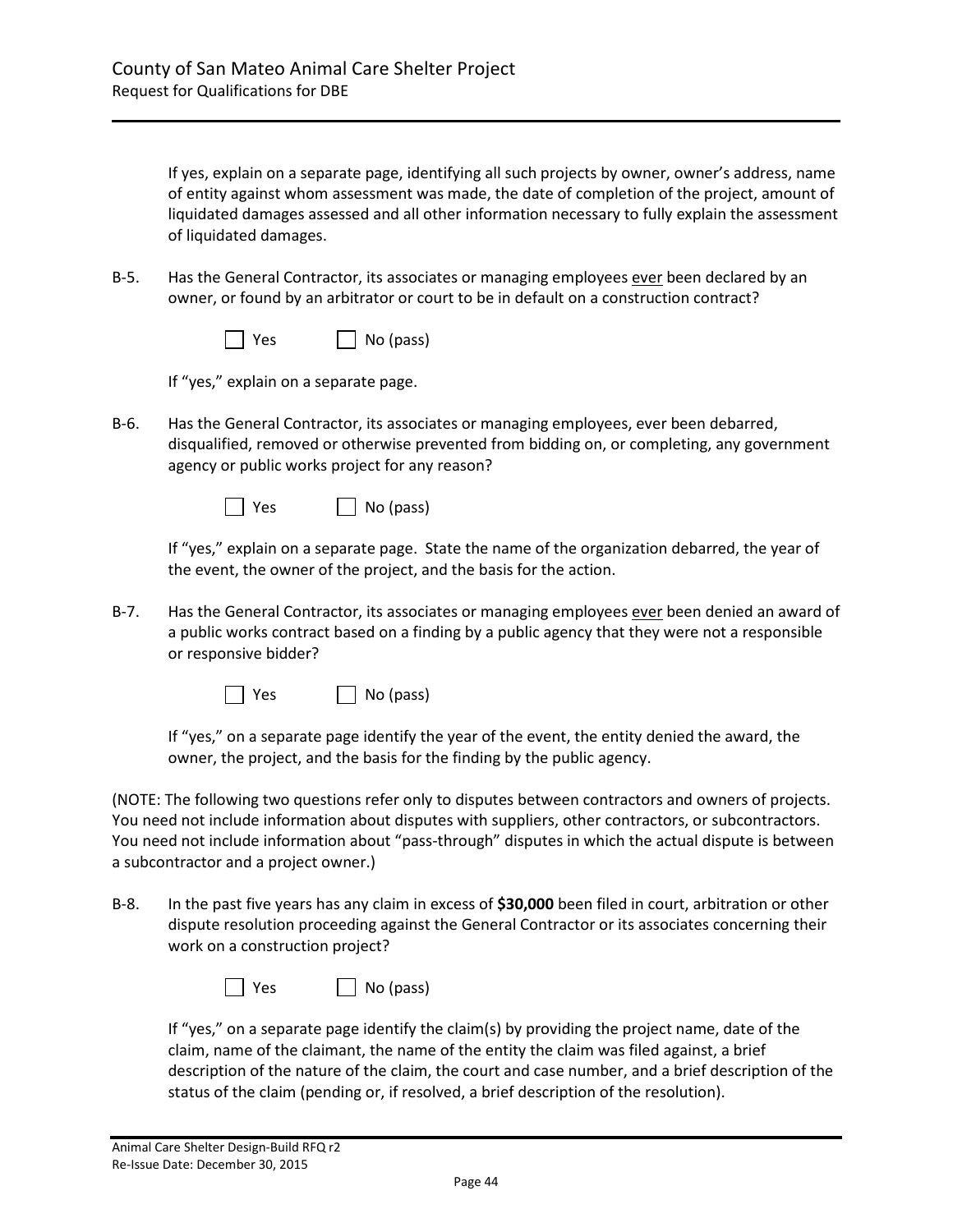B-9. In the past five years has the General Contractor or its associates made any claim in excess of **\$30,000** against a project owner concerning work on a project or payment for a contract and filed that claim in court or arbitration?

| Yes | $\Box$ No (pass) |
|-----|------------------|
|-----|------------------|

If "yes," on a separate page identify the claim by providing the name of claimant, the project name, date of the claim, name of the entity (or entities) against whom the claim was filed, a brief description of the nature of the claim, the court and case number, and a brief description of the status of the claim (pending, or if resolved, a brief description of the resolution).

B-10. Has any insurance carrier, for any form of insurance, refused to renew the insurance policy for the General Contractor or its associates due to non-payment or contractor losses?



If "yes," on a separate page give name of the insured, name the insurance carrier, the form of insurance, and the year of the refusal.

B-11. Has the General Contractor, its associates or managing employees ever been found liable in a civil suit or found guilty in a criminal action for, or legally admitted for the purpose of a criminal plea to making any false claim or material misrepresentation to any public entity?

| T Yes | $\Box$ No (pass) |
|-------|------------------|
|-------|------------------|

If "yes," explain on a separate page, including identifying who was found liable or guilty, the court and case number, the name of the public entity, the civil or criminal verdict, the date and the basis for the finding.

B-12. Has the General Contractor, its associates or managing employee ever been convicted of a crime involving any federal, state, or local law related to construction?

| $\Box$ Yes | $\Box$ No (pass) |
|------------|------------------|
|------------|------------------|

If "yes," explain on a separate page, including identifying who was convicted, the name of the victim, the date of the conviction, the court and case number, the crimes, and the grounds for the conviction.

B-13. Has the General Contractor, its associates or managing employees ever been convicted of a federal or state crime of fraud, theft, or any other act of dishonesty?

| Yes |  |  | $\Box$ No (pass) |
|-----|--|--|------------------|
|-----|--|--|------------------|

If "yes," identify on a separate page, the person or persons convicted, the court and case number, the crimes, and the year convicted.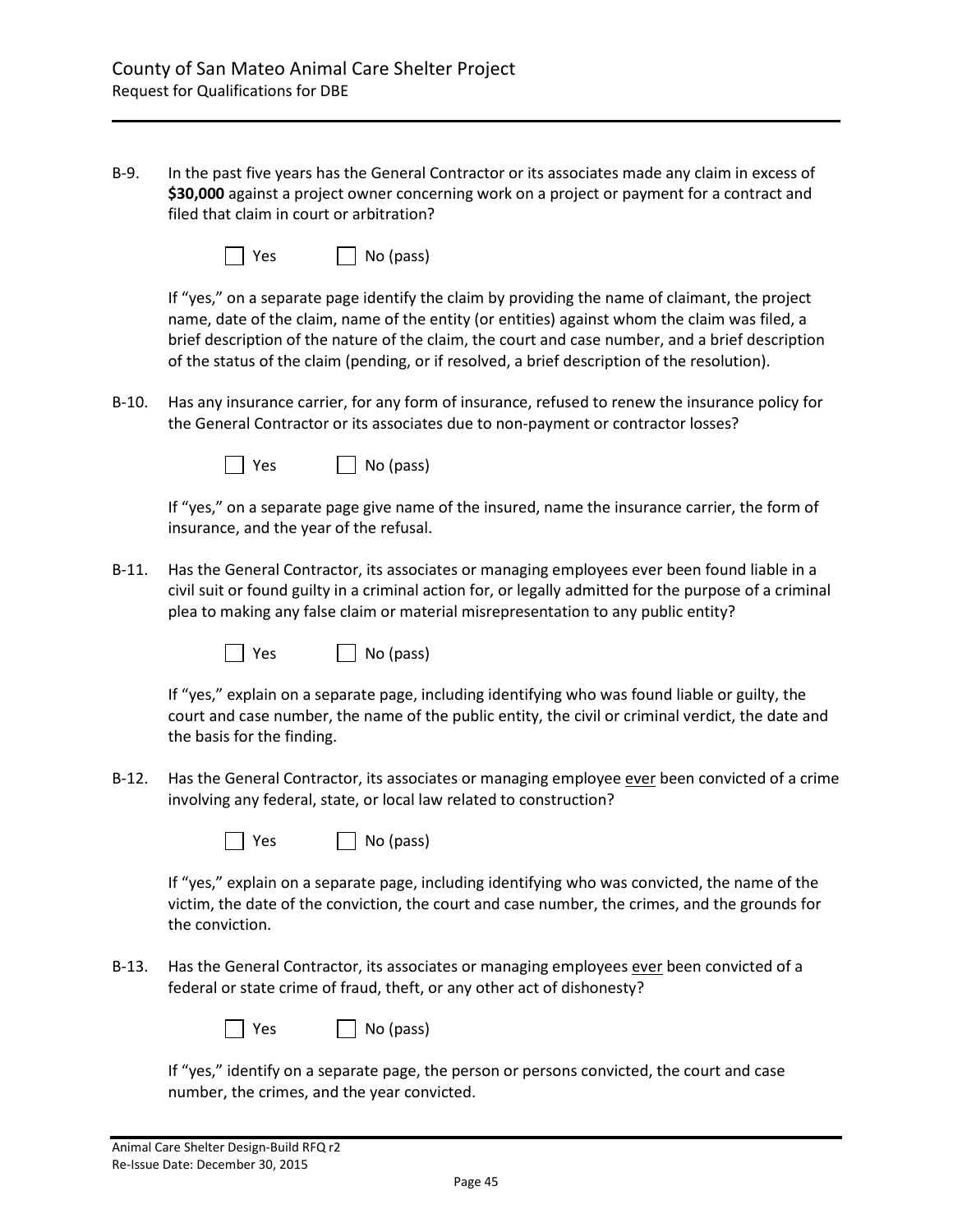B-14. Has there ever been a period of time when the General Contractor or its associates had no surety bond in place during a public construction project when one was required?

| Yes |  |  | No (pass) |
|-----|--|--|-----------|
|-----|--|--|-----------|

If yes, indicate the period during which no surety bonds were in place, name of entity without the surety bond, the name of project owner, and if coverage was denied the date coverage was denied and the name of the company that denied coverage.

B-15. Has CAL OSHA cited and assessed penalties against the General Contractor, its associates managing employees for any "serious," "willful" or "repeat" violations of its safety or health regulations.?

(NOTE: If you have filed an appeal of a citation, and the Occupational Safety and Health Appeals Board has not yet ruled on your appeal, you need not include information about it.)



If "yes," on separate page describe the citations, the party against whom the citation was made, date of citation, nature of the violation, project on which the citation was issued, owner of project, and the amount of penalty paid, if any. State the case number and date of any OSHAB decision.

B-16. Has the Federal Occupational Safety and Health Administration cited and assessed penalties against the General Contractor, its associates or managing employees ?

(NOTE: If an appeal of the citation has been filed and the Appeals Board has not yet ruled, or if there is a court appeal pending, you need not include information about the citation.)

| $\Box$ Yes | $\Box$ No (pass) |
|------------|------------------|
|------------|------------------|

If "yes," on separate page describe the citations, the party against whom the citation was made, date of citation, nature of the violation, project on which the citation was issued, owner of project, and the amount of penalty paid, if any. State the case number and date of any decision.

B-17. Has the Environmental Protection Agency , any Air Quality Management District or any Regional Water Quality Control Board cited and assessed penalties against either the General Contractor, its associates, managing employees or the owner of a project during the time in which the preceding parties were performing on a contract?

(NOTE: If an appeal of the citation has been filed and there is no ruling yet, or if there is a court appeal pending, you need not include information about the citation.)

| Yes | $\Box$ No (pass) |
|-----|------------------|
|-----|------------------|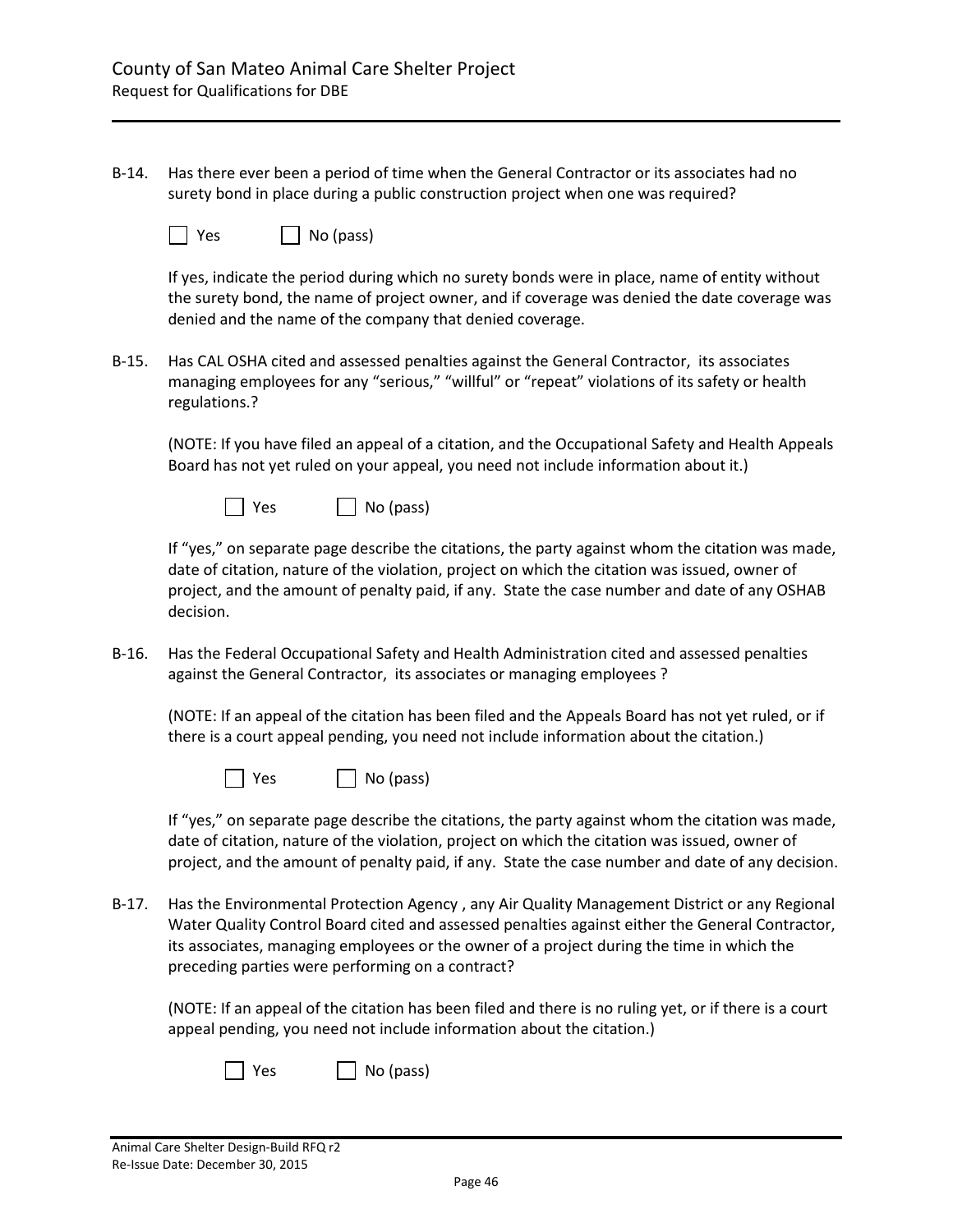If "yes," on separate page describe the citations, the party against whom the citation was made, date of citation, nature of the violation, project on which the citation was issued, owner of project, and the amount of penalty paid, if any. State the case number and date of any decision.

- B-18. How often does the General Contractor require documented safety meetings to be held for construction employees and field supervisors during the course of a project?
	- At least once a week Once every two weeks Less than every two weeks
- B-19. List the General Contractor's Experience Modification Rate (EMR) (California workers' compensation insurance) for each of the past three premium years:

(NOTE: An Experience Modification Rate is issued to your firm annually by your workers' compensation insurance carrier.)

| Year: 2014 | EMR: |  |
|------------|------|--|
| Year: 2013 | EMR: |  |
| Year: 2012 | EMR: |  |

If your EMR for any of these three years is 1.00 or higher you may attach a letter of explanation.

B-20. Has there ever been a period when the General Contractor or its associates had employees but was without workers' compensation insurance or state-approved self-insurance?

| $\Box$ Yes | $\Box$ No (pass) |
|------------|------------------|
|------------|------------------|

If "yes," please explain the reason for the absence of workers' compensation insurance on a separate page. If "No," please provide a statement by your current workers' compensation insurance carrier that verifies periods of workers' compensation insurance coverage for the General Contractor

B-21. Has there been more than one occasion in which the General Contractor or its associates were required to pay either back wages or penalties for failure to comply with the state's prevailing wage laws?

| l Yes | No (pass) |
|-------|-----------|
|-------|-----------|

If "yes," attach a separate page, describing the violator, nature of each violation, name of the project, date of its completion, the public agency for which it was constructed, the number of employees who were initially underpaid and the amount of back wages and penalties that were assessed.

B-22. Has there been more than one occasion in which the General Contractor or its associates were penalized or required to pay back wages for failure to comply with the Federal Davis-Bacon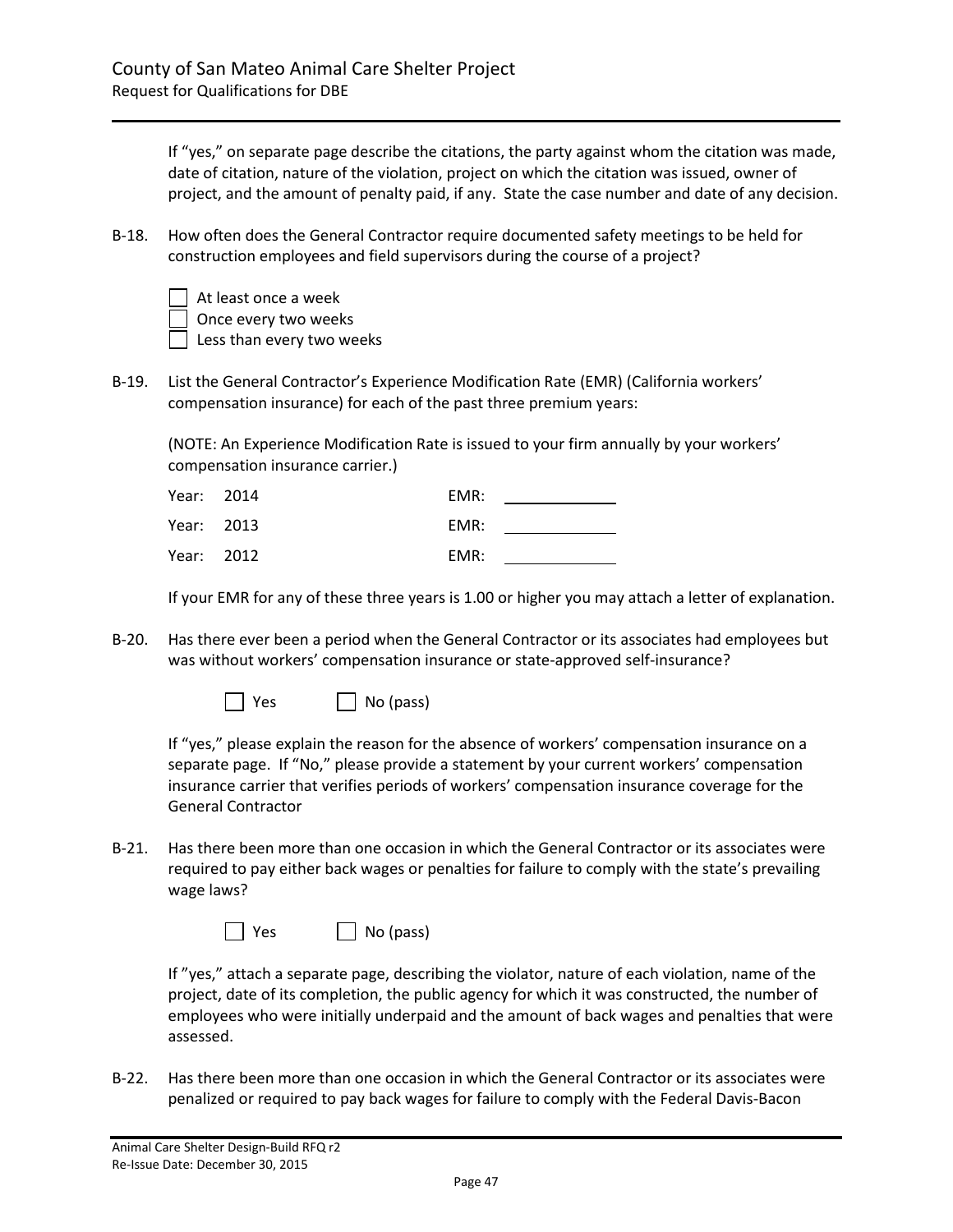prevailing wage requirements?

| Yes. | $\Box$ No (pass) |  |
|------|------------------|--|
|      |                  |  |

If "yes," attach a separate page, describing the violator, nature of each violation, name of the project, date of its completion, the public agency for which it was constructed; the number of employees who were initially underpaid and the amount of back wages and penalties that were assessed.

- B-23. If the General Contractor operates its own State-approved apprenticeship program, provide the following information on a separate page:
	- (a) Identify the craft or crafts in which you provided apprenticeship training in the past year.
	- (b) State the year in which each such apprenticeship program was approved, and attach evidence of the most recent California Apprenticeship Council approval(s) of your apprenticeship program(s).
	- (c) State the number of individuals who were employed by your firm as apprentices at any time during the past three years in each apprenticeship and the number of persons who, during the past three years, completed apprenticeships in each craft while employed by your firm.
- B-24. Has the General Contractor or its associates been found to have violated any provision of California apprenticeship laws or regulations, or the laws pertaining to use of apprentices on public works?



If "yes," provide the date of the findings and attach a copy of the final decision.

Date of Findings:

B-25. Do agreements exist between the General Contractor and registered apprenticeship programs which have been approved by the California Apprenticeship Council and have graduated apprentices, for all apprenticeable crafts which may be employed by the General Contractor on this project?

| Yes (pass) | NΩ |
|------------|----|
|------------|----|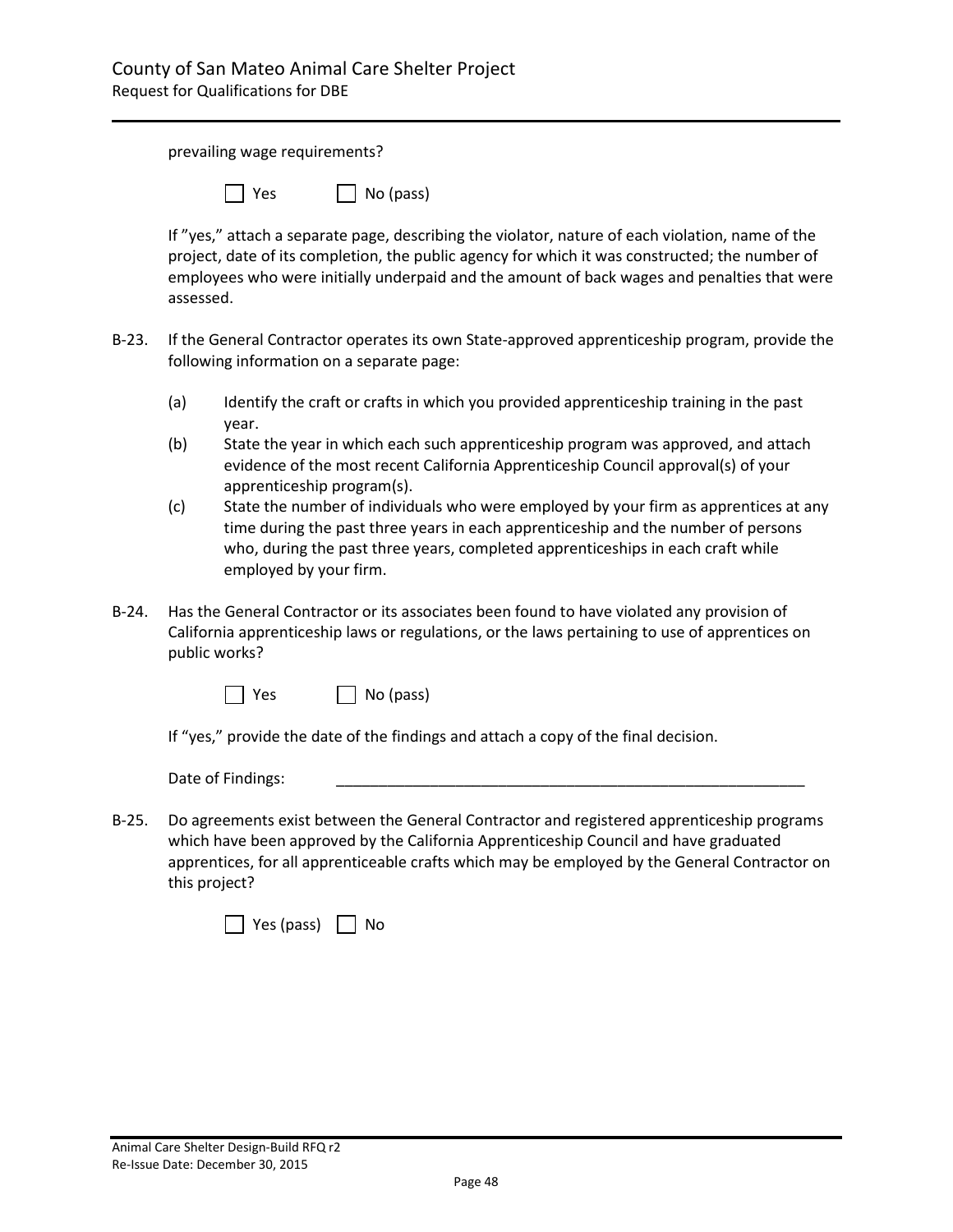#### **QUESTIONS FOR THE ARCHITECT OF RECORD**

The Architect of Record is the Architect who will have primary responsibility for design work under the contract. Attach copies if more than one Architect of Record.

"Firm" shall mean the firm that employs the Architect of Record.

The nature of the project will dictate the discipline(s) of the Architect of Record (s). Attach additional copies if more than one Architect of Record.

Name of Principal Architect of Record: \_\_\_\_\_\_\_\_\_\_\_\_\_\_\_\_\_\_\_\_\_\_\_\_\_\_\_\_\_\_\_\_\_\_\_\_\_\_\_\_\_

Name of Firm:  $\blacksquare$ 

**Adverse responses are taken under consideration and considered on a case by case basis. When responding to answers on a separate page, please provide the question and question number.**

C-1. How many years has the Architect of Record been licensed and practicing in California?

Years: **Weiters** 

C-2. Is the firm currently the debtor in a bankruptcy or receivership case?

| $\Box$ No (pass) |
|------------------|
|                  |

If "yes," indicate the case number, bankruptcy court, and the date on which the petition was filed.

\_\_\_\_\_\_\_\_\_\_\_\_\_ \_\_\_\_\_\_\_\_\_\_\_\_\_\_\_\_\_\_\_\_\_ \_\_\_\_\_\_\_\_\_\_\_\_\_\_\_ Case Number Bankruptcy Court **Date Filed** 

C-3. Was the firm in bankruptcy or receivership at any time? (This question refers only to a bankruptcy action that was not described in answer to question C-2, above)

| Yes |  | No (pass) |
|-----|--|-----------|
|     |  |           |

If "yes," indicate the case number, bankruptcy court, and the date on which the petition was filed. If more than 1 case, provide information on a separate sheet of paper.

\_\_\_\_\_\_\_\_\_\_\_\_\_ \_\_\_\_\_\_\_\_\_\_\_\_\_\_\_\_ \_\_\_\_\_\_\_\_\_\_\_\_\_\_\_ Case Number Bankruptcy Court Date Filed

C-4. In the past five years has any claim in excess of **\$30,000** been filed in court, arbitration, or other dispute resolution proceeding against the Architect of Record or the firm concerning its engineering work on a project?

 $\begin{array}{|c|c|c|c|c|} \hline \end{array}$  Yes  $\begin{array}{|c|c|c|c|c|} \hline \end{array}$  No (pass)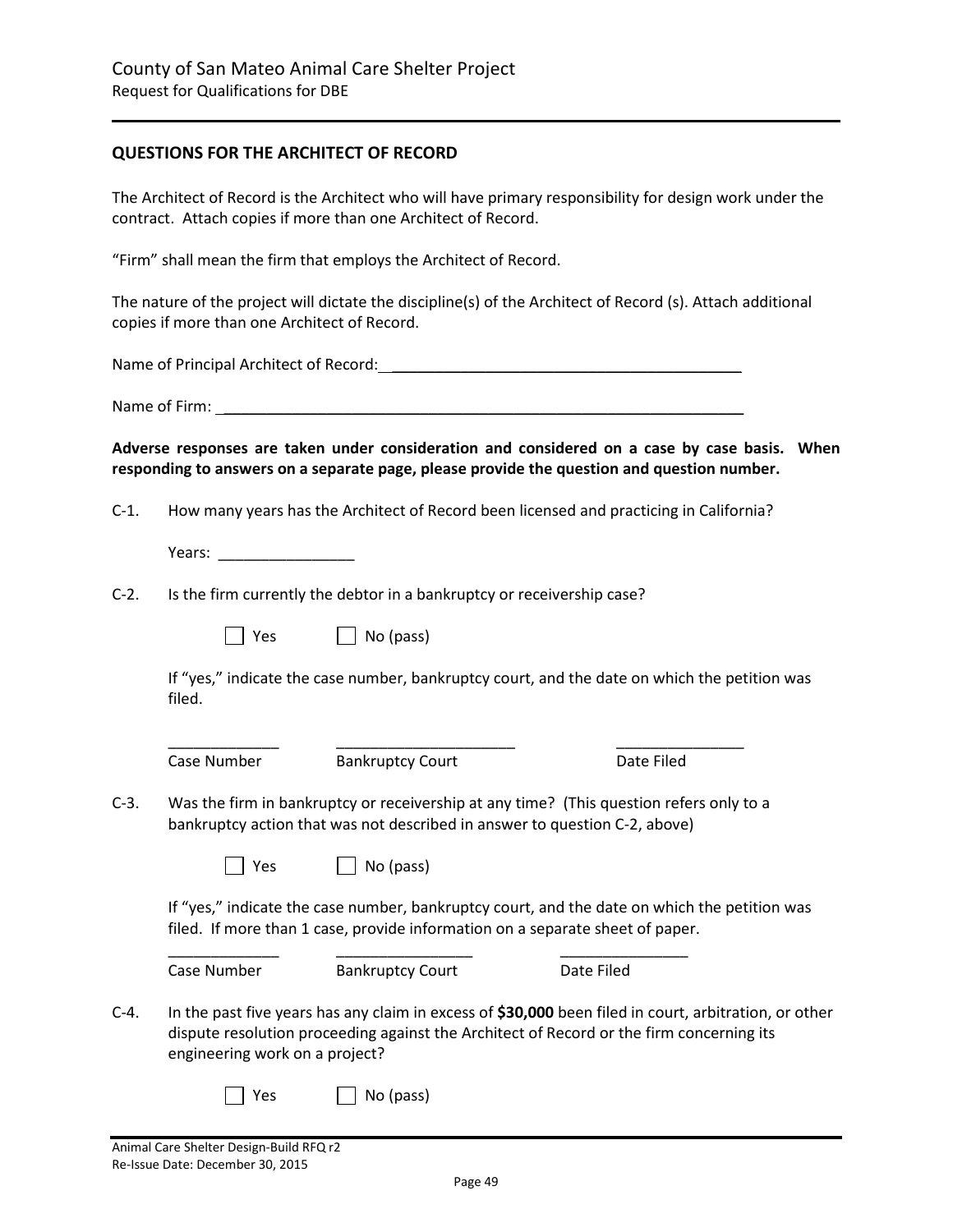If "yes," identify the claim(s) by providing the project name, date of the claim, name of the claimant, a brief description of the nature of the claim, the court and case number, and a brief description of the status of the claim (pending or, if resolved, a brief description of the resolution).

C-5. Has the Architect of Record or the firm been debarred, disqualified, removed or otherwise prevented from bidding on, or completing, any government agency or public works project for any reason?

| $\Box$ No (pass) |
|------------------|
|                  |

If "yes," explain on a separate page. State the name of the organization debarred, the year of the event, the owner of the project, and the basis for the action.

C-6. Has the Architect of Record or the firm or its managing employees ever been denied an award of a public works contract based on a finding by a public agency that they were not a responsible or responsive bidder as required by statute for all members of the DBE?

| $\vert$   Yes | $\Box$ No (pass) |
|---------------|------------------|
|---------------|------------------|

If "yes," on a separate page identify the year of the event, the entity denied the award, the owner, the project, and the basis for the finding by the public agency.

C-7. In the past five years has the Architect of Record or the firm made any claim in excess of **\$30,000** against a project owner concerning engineering work on a project and filed that claim in court or arbitration?

| l Yes | $\Box$ No (pass) |
|-------|------------------|
|-------|------------------|

If "yes," on separate page identify the claim by providing the project name, date of the claim, name of the entity (or entities) against whom the claim was filed, a brief description of the nature of the claim, the court and case number, and a brief description of the status of the claim (pending, or if resolved, a brief description of the resolution).

C-8. Has any insurance carrier, for any form of insurance, refused to renew an insurance policy for the Architect of Record or the firm based on non-payment or losses?

| $\Box$ Yes | $\Box$ No (pass) |
|------------|------------------|
|------------|------------------|

If "yes," on separate page give name the insurance carrier, the form of insurance and the year of the refusal.

C-9. Has the Architect of Record or the firm or its managing employees ever been found liable in a civil suit or found guilty in a criminal action for, or legally admitted for the purpose of a criminal plea to making any false claim or material misrepresentation to any public agency or entity?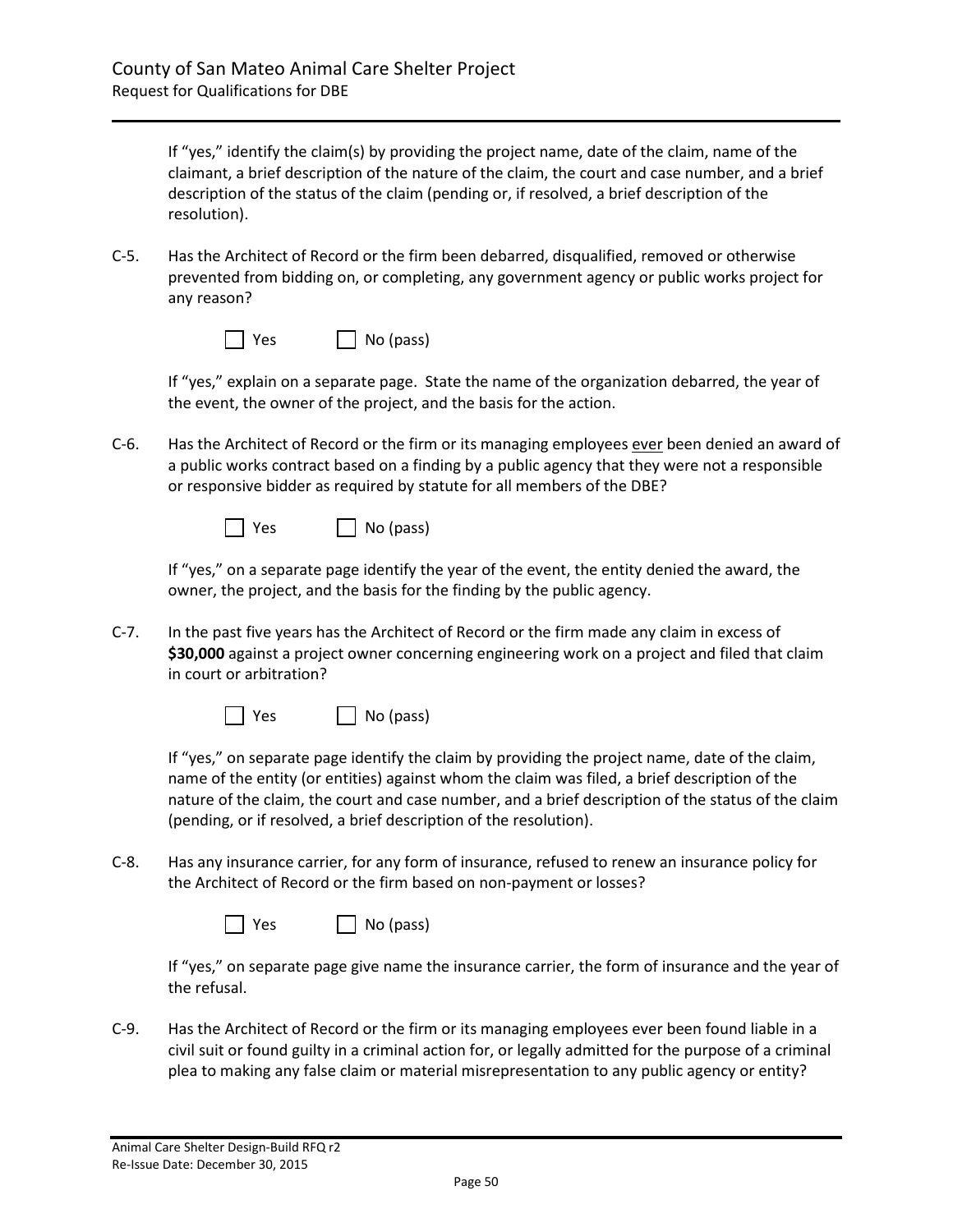|          | l   Yes | $\vert$ No (pass)                                                                                                                                                                           |
|----------|---------|---------------------------------------------------------------------------------------------------------------------------------------------------------------------------------------------|
| finding. |         | If "yes," on a separate page identify who was found liable or convicted, the name of the public<br>agency, the court and case number, the date of the investigation and the grounds for the |

C-10. Has the Architect of Record or the firm ever been convicted of a crime involving any federal, state, or local law related to construction?

| $\Box$ Yes | $\Box$ No (pass) |
|------------|------------------|
|------------|------------------|

If "yes," on a separate page identify who was convicted, the name of the victim, the date of the conviction, the court and case number, the crimes, and the grounds for the conviction.

C-11. Has the Architect of Record or the firm ever been convicted of a federal or state crime of fraud, theft, or any other act of dishonesty?

| $\Box$ Yes | $\Box$ No (pass) |
|------------|------------------|
|------------|------------------|

If "yes," on a separate page identify who was convicted, the court and case number, the crimes and the year convicted.

C-12. Has the Department of Consumer Affairs taken any disciplinary action against the Architect of Record?

| Yes | $\Box$ No (pass) |
|-----|------------------|
|-----|------------------|

If yes, please explain on a separate page.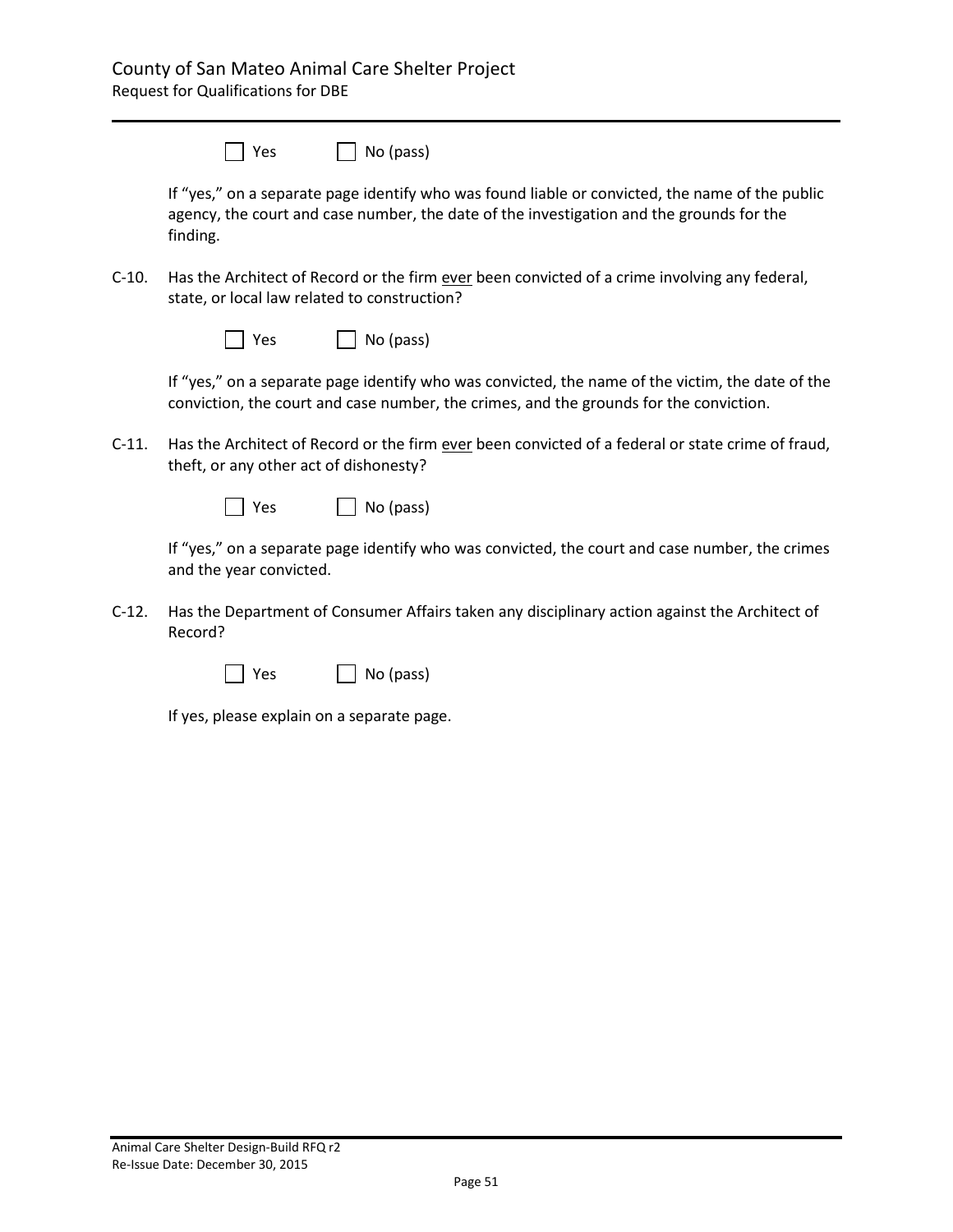### **SCORED QUESTIONS FOR THE DESIGN ARCHITECT**

The Design Architect is the Architect who will have design responsibility in addition to the Architect of Record.

"Firm" shall mean the firm that employs the Design Architect.

The nature of the project will dictate the discipline(s) of the Design Architect (s).

Name Design Architect: \_\_\_\_\_\_\_\_\_\_\_\_\_\_\_\_\_\_\_\_\_\_\_\_\_\_\_\_\_\_\_\_\_\_\_\_\_\_\_\_\_\_\_\_\_\_\_\_\_\_\_\_\_\_

Name of Firm: \_\_\_\_\_\_\_\_\_\_\_\_\_\_\_\_\_\_\_\_\_\_\_\_\_\_\_\_\_\_\_\_\_\_\_\_\_\_\_\_\_\_\_\_\_\_\_\_\_\_\_\_\_\_\_\_\_\_\_\_\_

**Adverse responses are taken under consideration and considered on a case by case basis. When responding to answers on a separate page, please provide the question and question number.**

D-1. How many years has the Design Architect been licensed and practicing in California?

Years: **Wears:**  $\blacksquare$ 

D-2. Is the firm currently the debtor in a bankruptcy or receivership case?

| Yes | $\Box$ No (pass) |
|-----|------------------|
|-----|------------------|

If "yes," indicate the case number, bankruptcy court, and the date on which the petition was filed.

| Case Number        | <b>Bankruptcy Court</b>                                                                                                                                                                               | Date Filed |
|--------------------|-------------------------------------------------------------------------------------------------------------------------------------------------------------------------------------------------------|------------|
|                    | Was the firm in bankruptcy or receivership at any time? (This question refers only to a<br>bankruptcy action that was not described in answer to question C-2, above)                                 |            |
| Yes                | No (pass)                                                                                                                                                                                             |            |
|                    |                                                                                                                                                                                                       |            |
|                    | If "yes," indicate the case number, bankruptcy court, and the date on which the petition was<br>filed. If more than 1 case, provide information on a separate sheet of paper.                         |            |
| Case Number        | <b>Bankruptcy Court</b>                                                                                                                                                                               | Date Filed |
| work on a project? | In the past five years has any claim in excess of \$30,000 been filed in court, arbitration, or other<br>dispute resolution proceeding against the Design Architect or the firm concerning its design |            |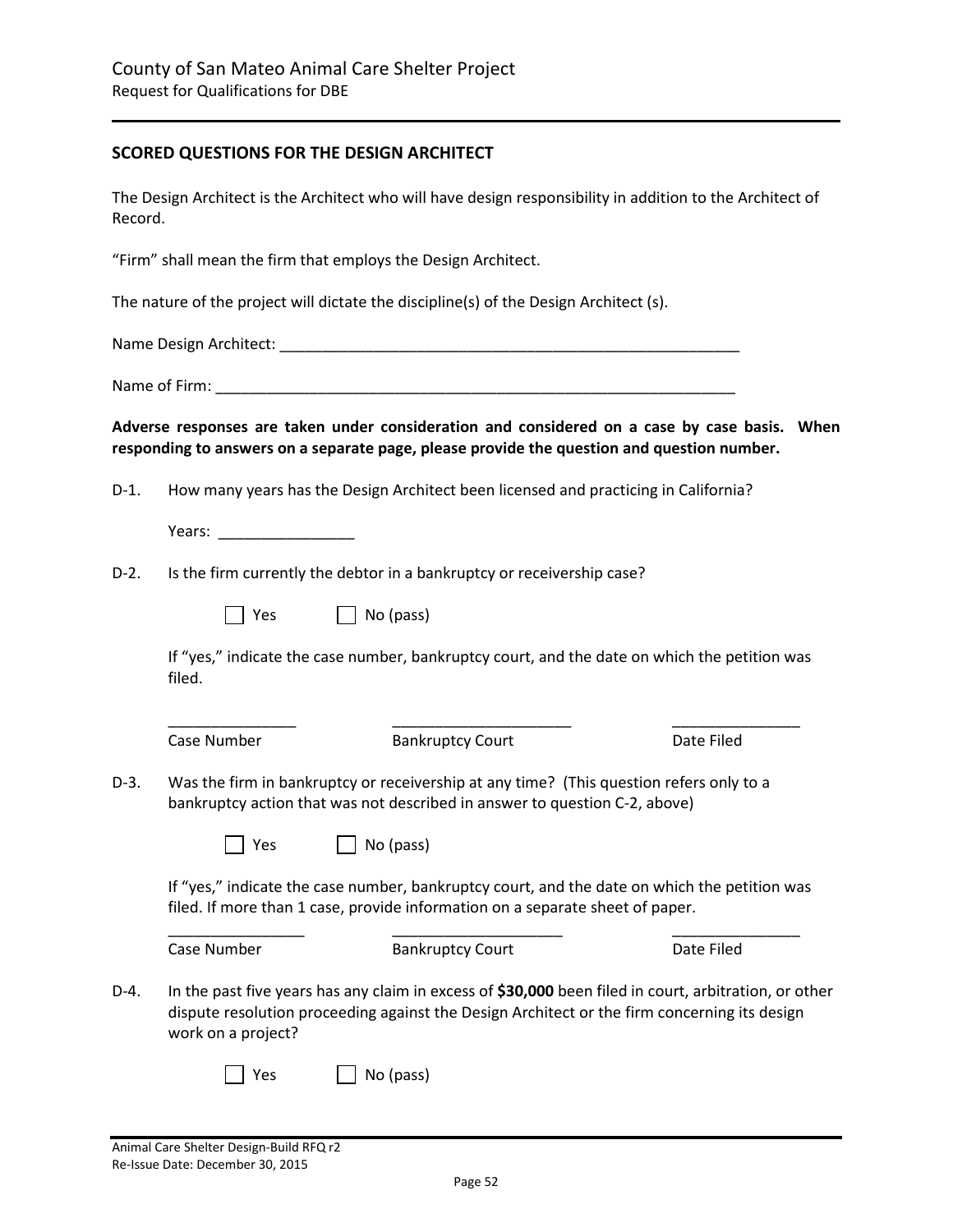If "yes," identify the claim(s) by providing the project name, date of the claim, name of the claimant, a brief description of the nature of the claim, the court and case number, and a brief description of the status of the claim (pending or, if resolved, a brief description of the resolution).

D-5. Has the Design Architect or the firm been debarred, disqualified, removed or otherwise prevented from bidding on, or completing, any government agency or public works project for any reason?

| $\Box$ Yes | $\Box$ No (pass) |
|------------|------------------|
|------------|------------------|

If "yes," explain on a separate page. State the name of the organization debarred, the year of the event, the owner of the project, and the basis for the action.

D-6. Has the Engineer of Record or the firm or its managing employees ever been denied an award of a public works contract based on a finding by a public agency that they were not a responsible or responsive bidder?

| $\vert$   Yes | $\Box$ No (pass) |
|---------------|------------------|
|---------------|------------------|

If "yes," on a separate page identify the year of the event, the entity denied the award, the owner, the project, and the basis for the finding by the public agency.

D-7. In the past five years has the Design Architect or the firm made any claim in excess of **\$30,000** against a project owner concerning engineering work on a project and filed that claim in court or arbitration?



If "yes," on separate page identify the claim by providing the project name, date of the claim, name of the entity (or entities) against whom the claim was filed, a brief description of the nature of the claim, the court and case number, and a brief description of the status of the claim (pending, or if resolved, a brief description of the resolution).

D-8. Has any insurance carrier, for any form of insurance, refused to renew an insurance policy for the Design Architect or the firm based on non-payment or losses?

| $\Box$ Yes | $\Box$ No (pass) |
|------------|------------------|
|------------|------------------|

If "yes," on separate page give name the insurance carrier, the form of insurance and the year of the refusal.

D-9. Has the Design Architect or the firm or its managing employees ever been found liable in a civil suit or found guilty in a criminal action for, or admitted legally for the purpose of a criminal plea to making any false claim or material misrepresentation to any public agency or entity?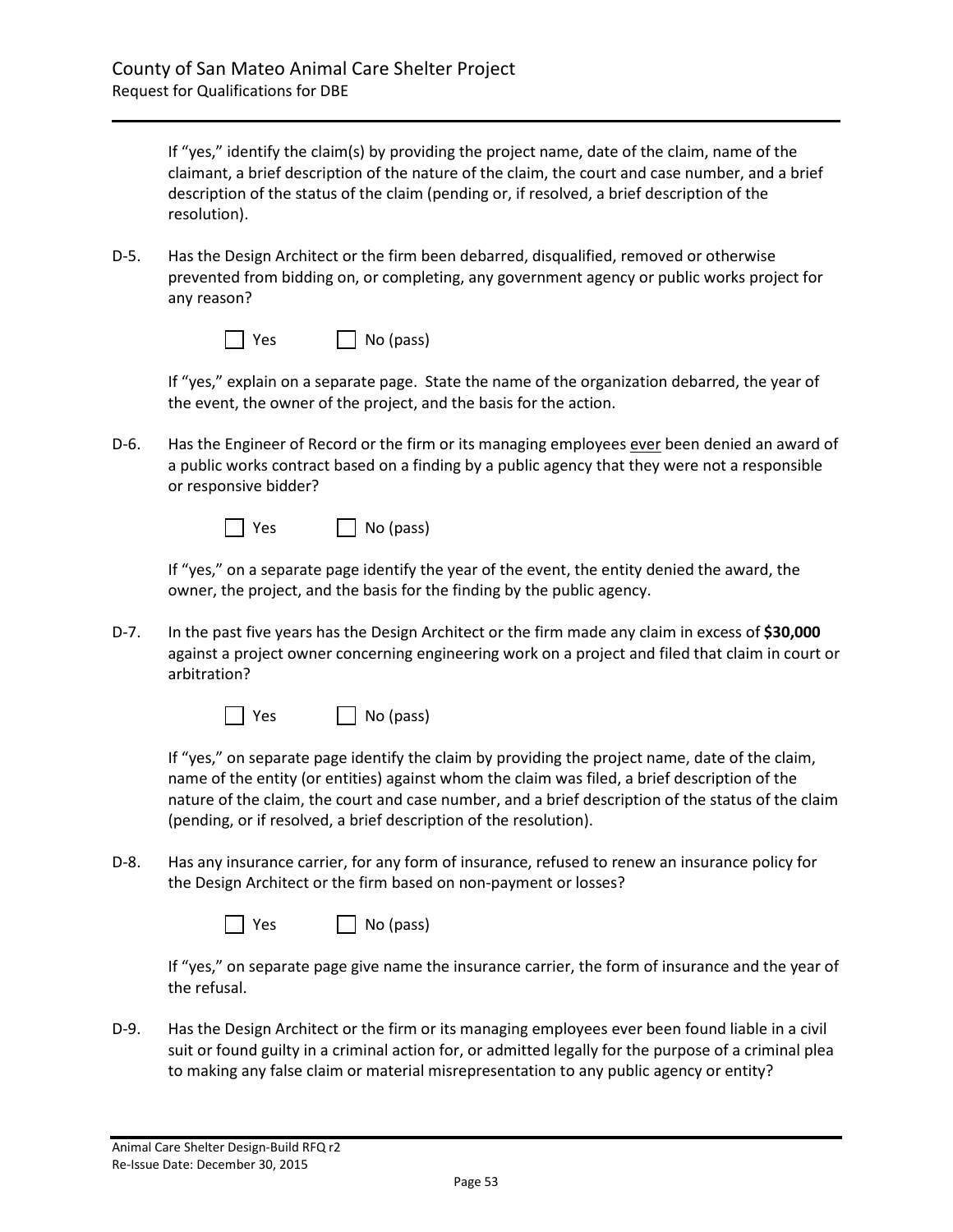| $\Box$ Yes | $\Box$ No (pass) |
|------------|------------------|
|------------|------------------|

If "yes," on a separate page identify who was found liable or convicted, the name of the public agency, the court and case number, the date of the investigation and the grounds for the finding.

D-10. Has the Design Architect or the firm ever been convicted of a crime involving any federal, state, or local law related to construction?

| $\Box$ Yes | $\Box$ No (pass) |
|------------|------------------|
|------------|------------------|

If "yes," on a separate page identify who was convicted, the name of the victim, the date of the conviction, the court and case number, the crimes, and the grounds for the conviction.

D-11. Has the Design Architect or the firm ever been convicted of a federal or state crime of fraud, theft, or any other act of dishonesty?

| $\Box$ Yes | $\Box$ No (pass) |
|------------|------------------|
|------------|------------------|

If "yes," on a separate page identify who was convicted, the court and case number, the crimes and the year convicted.

D-12. Has the Department of Consumer Affairs taken any disciplinary action against the Design Architect?

| Yes | $\Box$ No (pass) |  |
|-----|------------------|--|
|-----|------------------|--|

If yes, please explain on a separate page.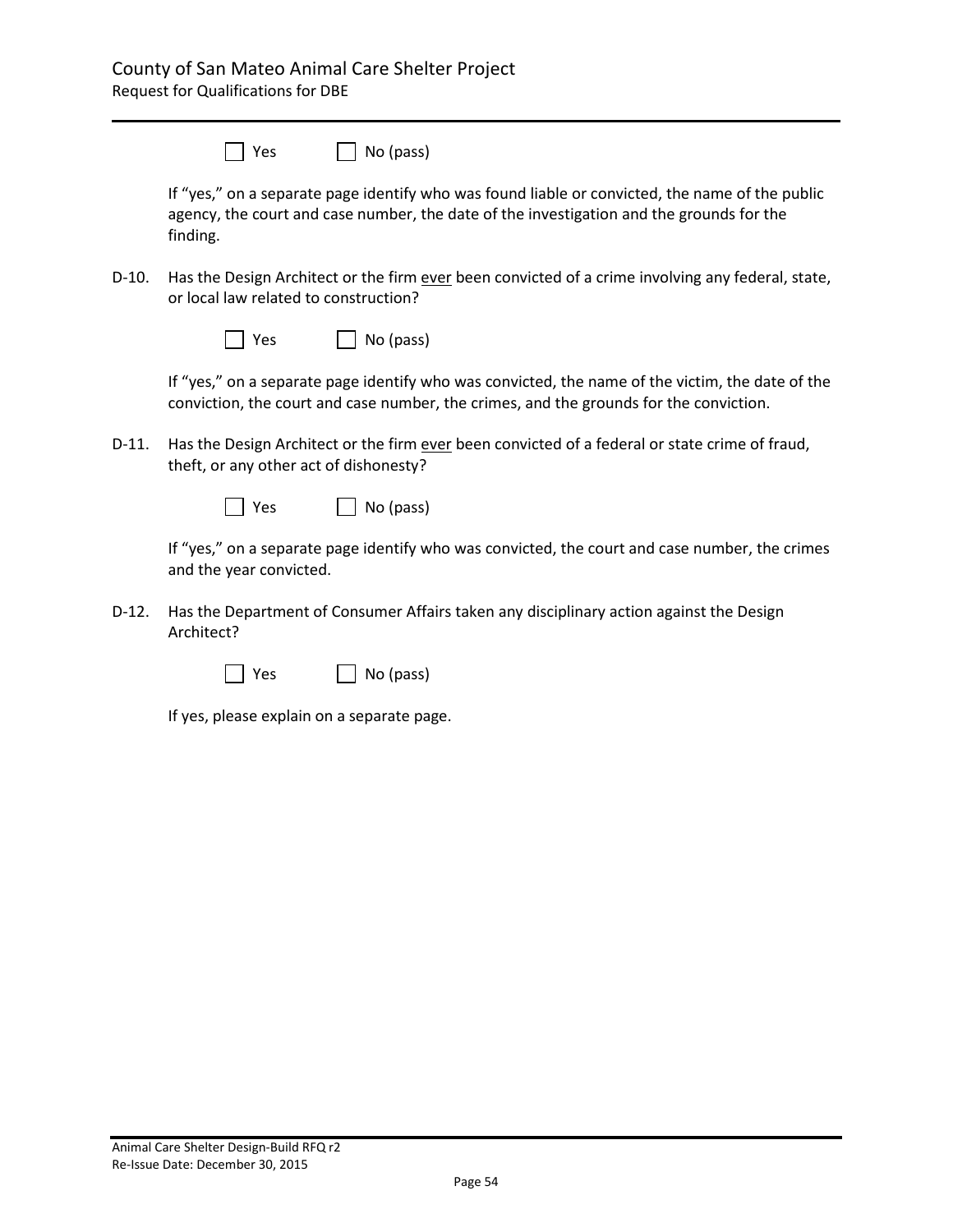# <span id="page-54-0"></span>**Tab 4 - FINANCIAL QUESTIONS FOR THE DESIGN BUILDER**

A. Please fill in the following blanks based on the Design Builder's latest audited financial statement. If Design Builder is Joint Venture, Partnership, etc., combine assets and liabilities.

| Current Assets:                                         |  |
|---------------------------------------------------------|--|
| <b>Current Liabilities:</b>                             |  |
| Total Net Worth:                                        |  |
| Current Ratio (Assets/Liabilities):                     |  |
| Working Capital (Current Assets - Current Liabilities): |  |

**(Three years of certified financial statements for each member of the DBE are required, If Joint Venture, Partnership, etc., financial information shall be combined).**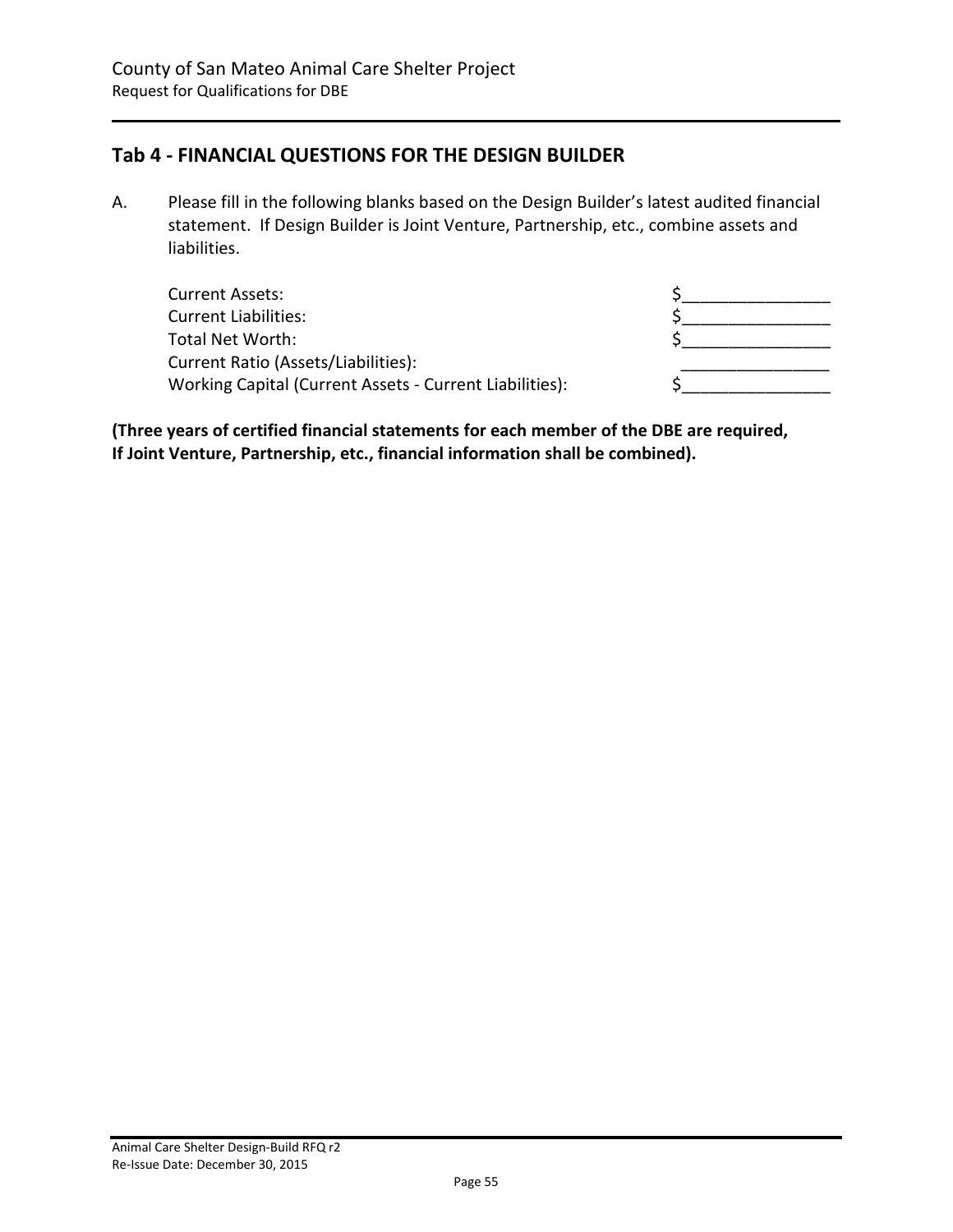# **County of San Mateo Animal Care Shelter Project**

San Mateo, California 94401

# **Request for Design-Build Entity Qualifications**

# **Statement of Qualifications**

Part B – Qualification Experience

**Tab 5:** Narrative & Organizational Chart

**Tab 6**: Personnel Resumes

**Tab 7**: Project Profile & References

**Tab 8**: Working Relationship Matrix

**Tab 9:** Project Management Approach

**Tab 10:** Letter from Surety and Letter(s) from Insurance Carriers

*It is anticipated the templates in this section will be recreated for ease of use in preparing responses. Please insure that all of the information on each template is provided in the exact sequence and format as it is on the template including elements in bold.*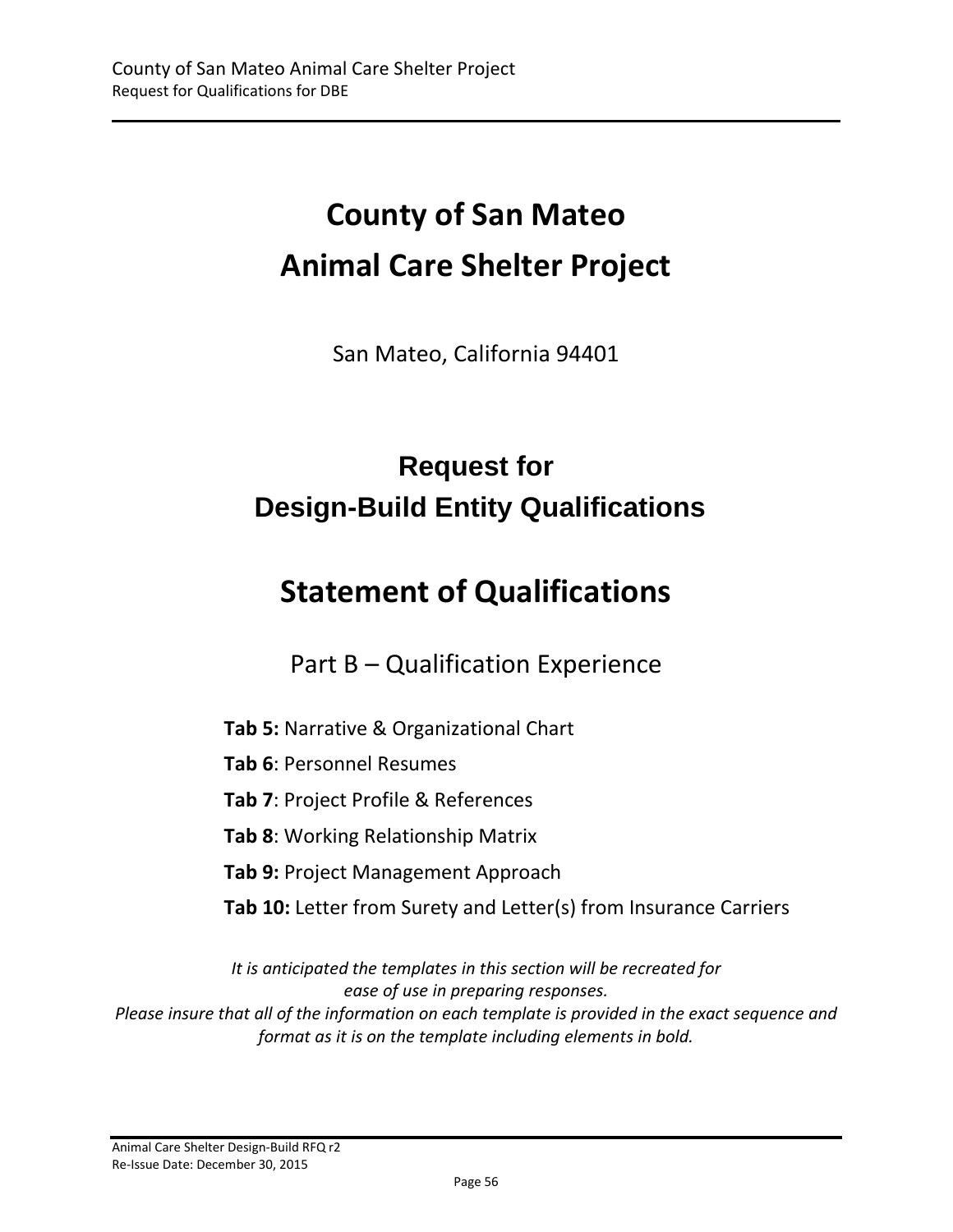# <span id="page-56-0"></span>**Tab 5 – NARRATIVE & ORGANIZATIONAL CHART**

The information requested in this section is intended to provide the selection team an understanding of the DBE's staffing rationale and how they propose to organize their team to successfully execute the project.

The DBE shall describe why this particular team has been assembled for this particular Project. List proposed key DBE personnel that will be assigned to and responsible for completion of the work on this Project and indicate their roles and responsibilities. Include an organization chart (or charts) for design and construction operations primary team members as identified in Item 2 Personnel Resumes below. The Narrative and Organization Chart shall be limited to three (3) pages. A folded 11 x 17 sheet may be used for the organization chart and will count as one page.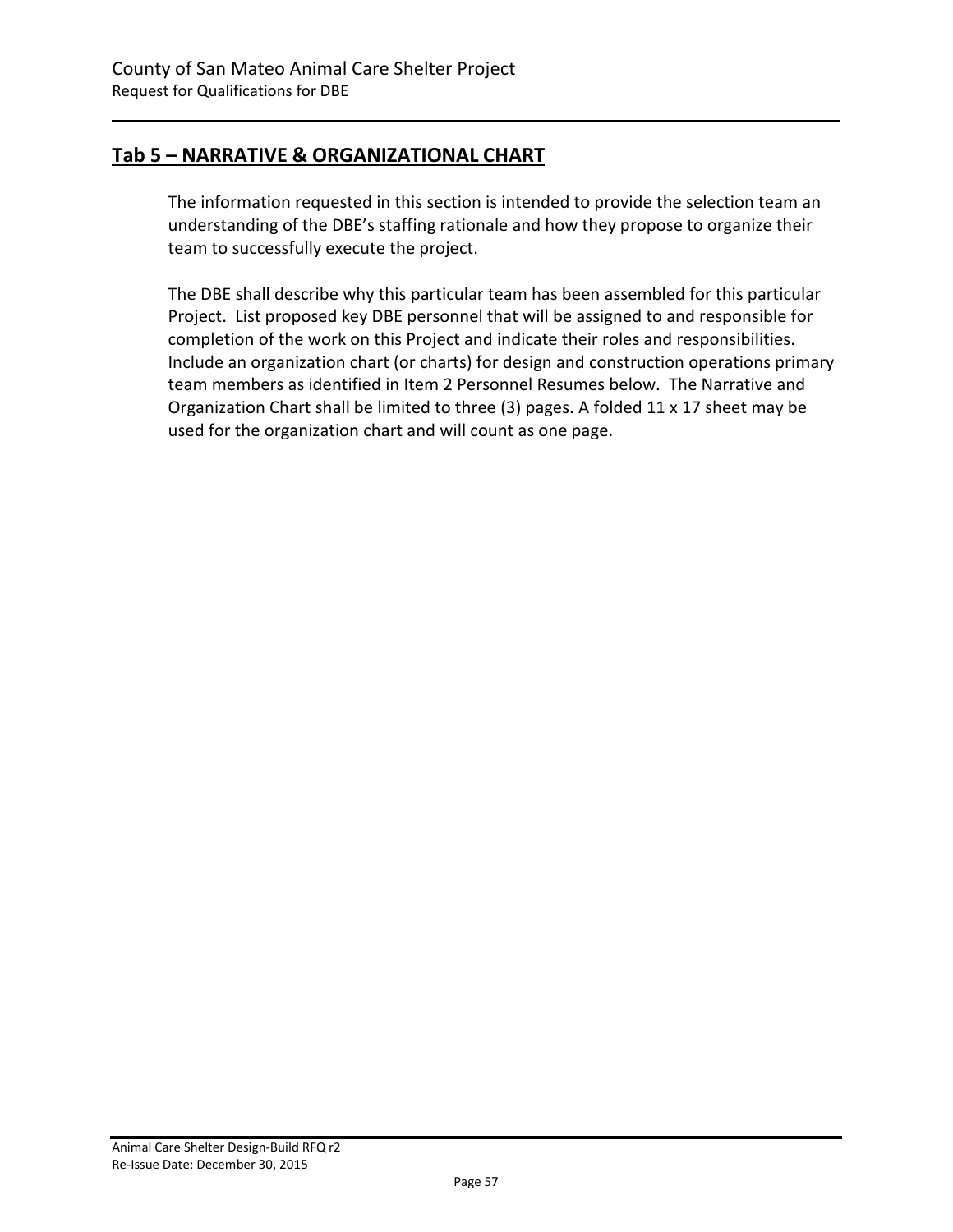### <span id="page-57-0"></span>**Tab 6 – PERSONNEL RESUME**

| <b>DBE Personnel Position:</b> |  |
|--------------------------------|--|
|                                |  |

Include this template and a maximum of 2 additional pages of resume per personnel.

| Years of Experience: __________________________Years with this Firm: _______________________________                                                                                                                           |
|--------------------------------------------------------------------------------------------------------------------------------------------------------------------------------------------------------------------------------|
|                                                                                                                                                                                                                                |
|                                                                                                                                                                                                                                |
|                                                                                                                                                                                                                                |
|                                                                                                                                                                                                                                |
| Experience: Identify relevant projects on which employee has worked. Include a brief description of the<br>project and specifically identify employee's roles, responsibilities and duration of<br>involvement on the project. |
|                                                                                                                                                                                                                                |
|                                                                                                                                                                                                                                |
|                                                                                                                                                                                                                                |
| Experience with Communications Related Facilities, including Emergency Operations Center, 911 Call                                                                                                                             |
|                                                                                                                                                                                                                                |
| Experience with Facilities Construction for Public Sector Clients (Animal Shelter experience is preferred)                                                                                                                     |
| Experience with energy efficiency/sustainable building design measures: [1986] Experience with energy efficiency/sustainable building design measures:                                                                         |
| Other experience, training, education, and qualifications relevant to the proposed project:                                                                                                                                    |
| Describe what makes this individual uniquely suited for this assignment?                                                                                                                                                       |
| This form may be reproduced/reprinted for use on each of the required project profiles.                                                                                                                                        |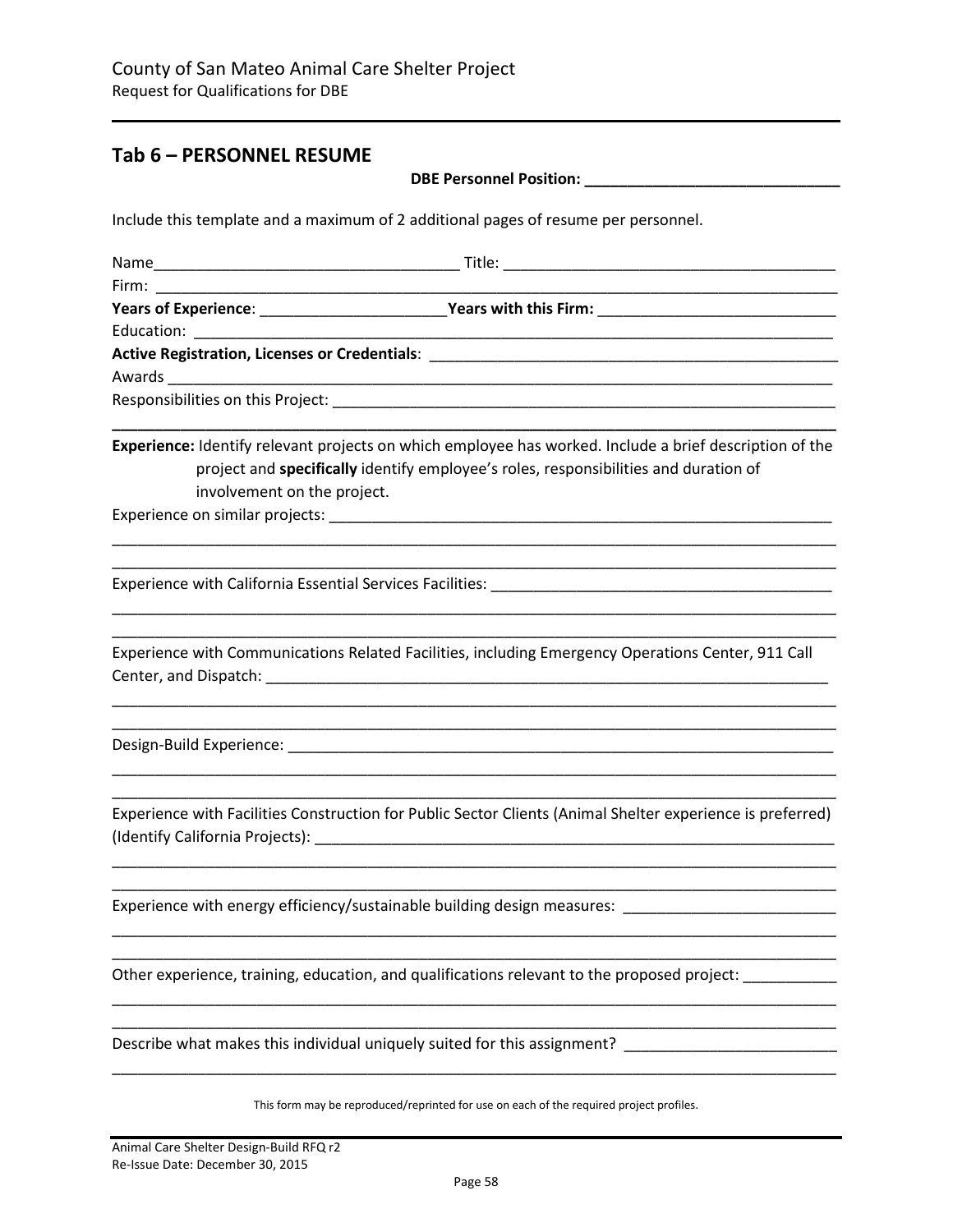# <span id="page-58-0"></span>**Tab 7 – PROJECT PROFILE SUMMARY/REFERENCES**

To be completed for each project listed in Project Profiles and Project References sheet.

| н п | Р<br>ı | æ |  |
|-----|--------|---|--|
|     |        |   |  |

(Contractor or Architect)

| PROJECT NUMBER/NAME:     |         |
|--------------------------|---------|
| Reference Firm Name:     |         |
| <b>Contact Name:</b>     | Title:  |
| Phone Number:            | E-mail: |
| Relationship to Project: |         |
|                          |         |

| PROJECT NUMBER/NAME:     |         |
|--------------------------|---------|
| Reference Firm Name:     |         |
| <b>Contact Name:</b>     | Title:  |
| Phone Number:            | E-mail: |
| Relationship to Project: |         |

| PROJECT NUMBER/NAME:     |         |
|--------------------------|---------|
| Reference Firm Name:     |         |
| <b>Contact Name:</b>     | Title:  |
| Phone Number:            | E-mail: |
| Relationship to Project: |         |

| PROJECT NUMBER/NAME:     |         |
|--------------------------|---------|
| Reference Firm Name:     |         |
| <b>Contact Name:</b>     | Title:  |
| Phone Number:            | E-mail: |
| Relationship to Project: |         |

| PROJECT NUMBER/NAME:     |         |
|--------------------------|---------|
| Reference Firm Name:     |         |
| <b>Contact Name:</b>     | Title:  |
| Phone Number:            | E-mail: |
| Relationship to Project: |         |

Page \_\_\_\_ of \_\_\_\_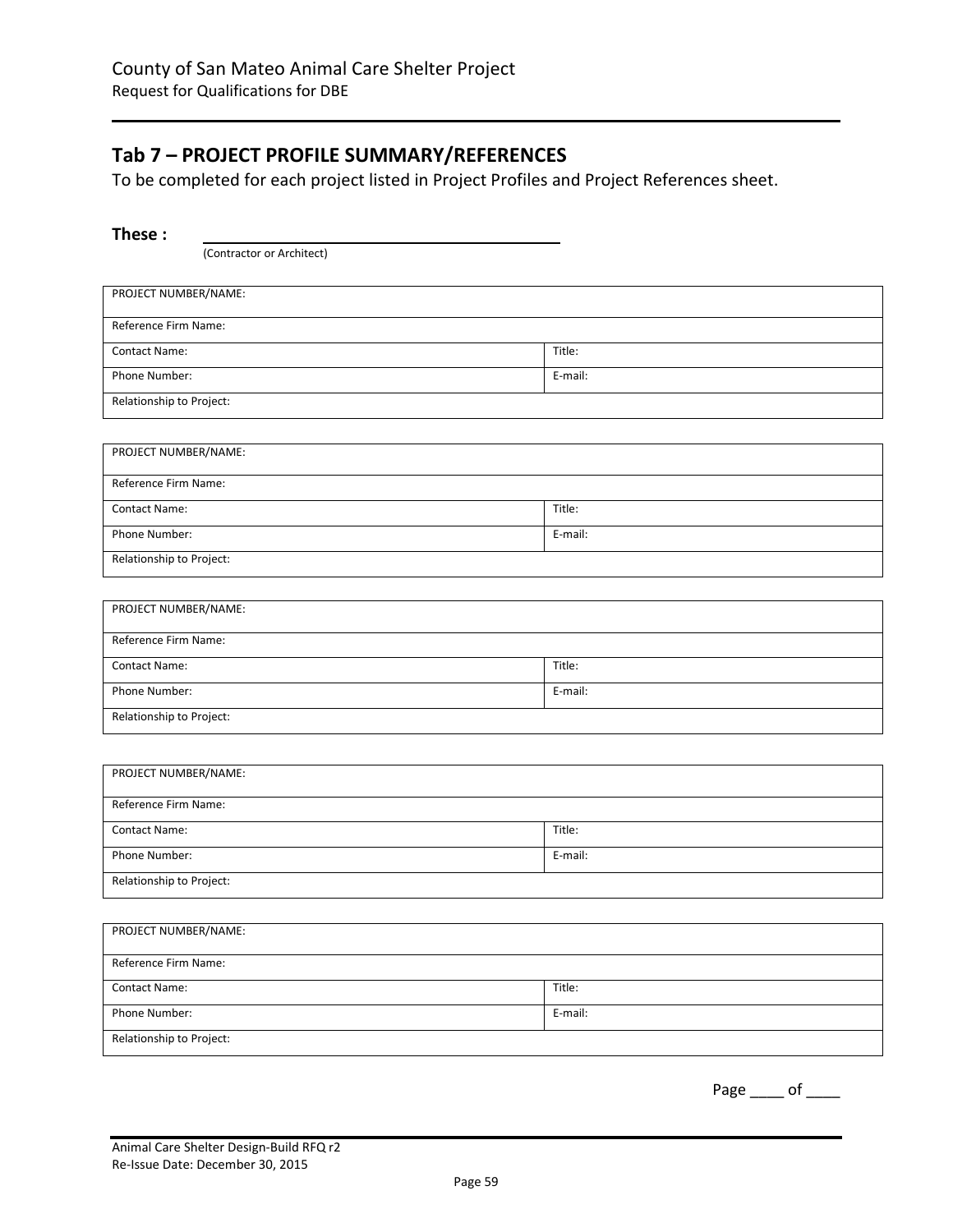### Tab 7 - PROJECT PROFILES

**Project Name/Number:** 

(Project Name/No. shall match with the Project Profile Summary) Include this template and a maximum of 1 additional page of information per project.

| Firm: $\frac{1}{2}$                                                                                            |                                                                                                     |
|----------------------------------------------------------------------------------------------------------------|-----------------------------------------------------------------------------------------------------|
|                                                                                                                |                                                                                                     |
|                                                                                                                |                                                                                                     |
|                                                                                                                |                                                                                                     |
| Project Description: National Action of the Contract of the Contract of the Contract of the Contract of the Co |                                                                                                     |
|                                                                                                                |                                                                                                     |
| Firms Project Manager: National Project Manager:                                                               |                                                                                                     |
|                                                                                                                |                                                                                                     |
|                                                                                                                |                                                                                                     |
|                                                                                                                |                                                                                                     |
|                                                                                                                |                                                                                                     |
|                                                                                                                |                                                                                                     |
|                                                                                                                |                                                                                                     |
|                                                                                                                |                                                                                                     |
|                                                                                                                |                                                                                                     |
|                                                                                                                | Original Construction Contract Amount: _____________ Final Construction Contract Amount: __________ |
|                                                                                                                |                                                                                                     |
|                                                                                                                |                                                                                                     |
|                                                                                                                |                                                                                                     |
|                                                                                                                |                                                                                                     |
|                                                                                                                |                                                                                                     |
|                                                                                                                |                                                                                                     |
|                                                                                                                |                                                                                                     |
|                                                                                                                |                                                                                                     |
|                                                                                                                |                                                                                                     |
|                                                                                                                |                                                                                                     |
|                                                                                                                |                                                                                                     |

This form may be reproduced/reprinted for use on each of the required project profiles.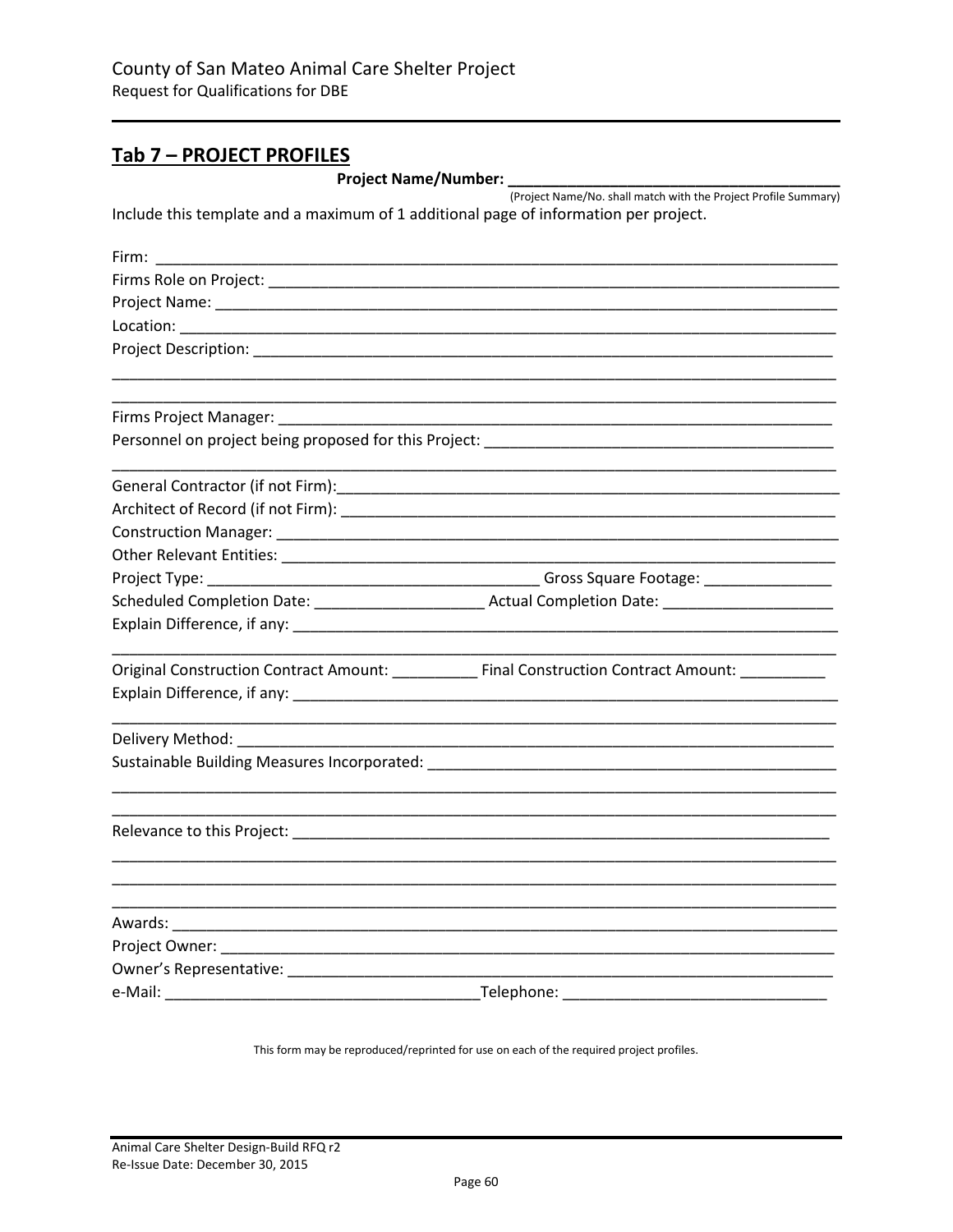# <span id="page-60-0"></span>**Tab 8 – WORKING RELATIONSHIP MATRIX**

|                                          | 1 | 2 | 3 | 4 | 5 | 6 | $\tau$ | 8 | 9 | 10 |
|------------------------------------------|---|---|---|---|---|---|--------|---|---|----|
|                                          |   |   |   |   |   |   |        |   |   |    |
|                                          |   |   |   |   |   |   |        |   |   |    |
| Name of Project:                         |   |   |   |   |   |   |        |   |   |    |
|                                          |   |   |   |   |   |   |        |   |   |    |
| <b>Project Executive</b>                 |   |   |   |   |   |   |        |   |   |    |
|                                          |   |   |   |   |   |   |        |   |   |    |
| Name                                     |   |   |   |   |   |   |        |   |   |    |
| <b>DBE Project Director</b>              |   |   |   |   |   |   |        |   |   |    |
|                                          |   |   |   |   |   |   |        |   |   |    |
| Name                                     |   |   |   |   |   |   |        |   |   |    |
| <b>Design Project Manager</b>            |   |   |   |   |   |   |        |   |   |    |
| Name                                     |   |   |   |   |   |   |        |   |   |    |
| <b>Architect of Record</b>               |   |   |   |   |   |   |        |   |   |    |
|                                          |   |   |   |   |   |   |        |   |   |    |
| Name                                     |   |   |   |   |   |   |        |   |   |    |
| Design Architect                         |   |   |   |   |   |   |        |   |   |    |
| Name                                     |   |   |   |   |   |   |        |   |   |    |
| <b>Construction Team Project Manager</b> |   |   |   |   |   |   |        |   |   |    |
|                                          |   |   |   |   |   |   |        |   |   |    |
| Name                                     |   |   |   |   |   |   |        |   |   |    |
| <b>General Superintendent</b>            |   |   |   |   |   |   |        |   |   |    |
|                                          |   |   |   |   |   |   |        |   |   |    |
| Name                                     |   |   |   |   |   |   |        |   |   |    |
| <b>MEP Superintendent</b>                |   |   |   |   |   |   |        |   |   |    |
| Name                                     |   |   |   |   |   |   |        |   |   |    |

Check boxes to indicate which projects team members have worked on. If a member has not worked on a project leave the box blank.Project names should match the names on the Project Profile Summary.